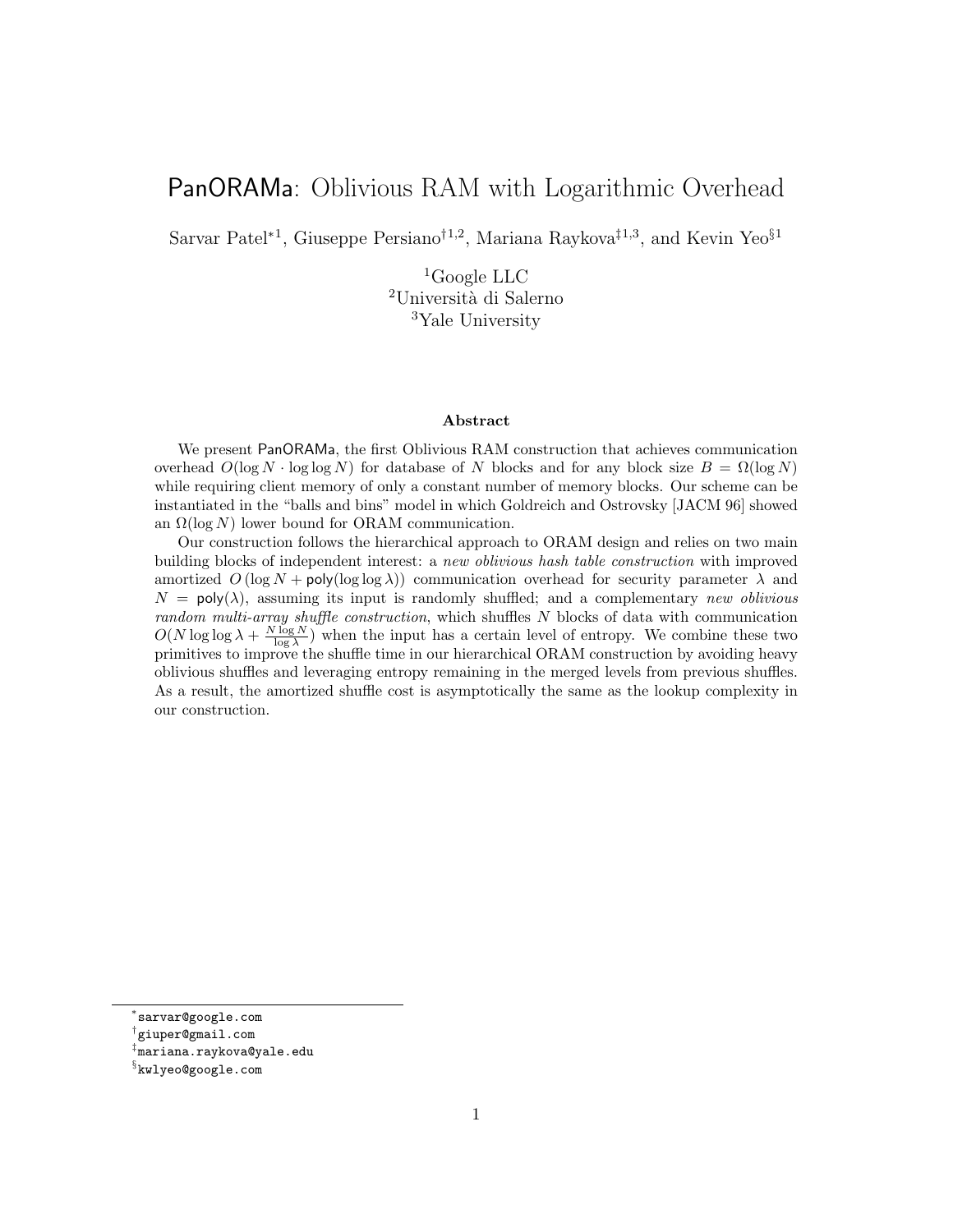# 1 Introduction

The cryptographic primitive of *Oblivious RAM* (ORAM) considers the question of how to enable a client to outsource its database to an untrusted server and to query it subsequently without any privacy leakage related to the queries and the database. While encryption can help with hiding the outsourced content, a much more challenging question is how to hide the leakage from the access patterns induced by the queries' execution. This is leakage that is not only ruled out by the strong formal definition of privacy preserving data outsourcing but has also been proven to be detrimental in many practical outsourcing settings [25, 6]. Hiding access patterns is only interesting when coupled with efficiency guarantees for the query execution in the following sense: there is a trivial access hiding solution which requires linear scan of the whole data at every access. Once such efficiency properties are in place, ORAM constructions also have another extremely important application as they are a critical component for secure computation solutions that achieve sublinear complexity in their input size [31, 24, 40].

Thus, the study of ORAM constructions has been driven by the goal of improving their bandwidth overhead per access while providing hiding properties for the access patterns. This study has been a main research area in Cryptography for the past thirty years, since the notion was introduced by Goldreich [18], and it has turned ORAM into one of the classical cryptographic concepts. The seminal works of Goldreich and Ostrovsky [18, 30, 19] introduced the first ORAM constructions achieving square root and polylogarithmic amortized query efficiency. These early works also considered the question of a lower bound on the amortized communication complexity required to maintain obliviousness. They presented a lower bound result of  $O(\log_C N)$  blocks of bandwidth overhead for any ORAM construction for a database of size N blocks and a client with memory that can store  $C$  blocks. However, this result came with a few caveats, which were clarified and more carefully analyzed in the recent work by Boyle and Naor [5]. A recent work of Larsen and Nielsen [27] removed these caveats in the online model and presented an  $\Omega(\log N)$  block communication lower bound for general storage models and computationally bounded adversaries.

ORAM Communication Lower Bound. The ORAM communication lower bound presented by Goldreich and Ostrovsky [19] applied to constructions using restricted manipulation on the underlying data (i.e., treating the data as monolithic blocks that are read from, written to and moved between different memory positions), achieving statistical security and any block size. Boyle and Naor [5] formalized the model of this lower bound as the "balls and bins" storage model and gave much more insight into understanding the lower bound of Goldreich and Ostrovsky. They provided evidence that extending the lower bound beyond the restricted model in the original result will be a challenging task by showing a reduction from sorting circuits to offline ORAM where all queries are given ahead of time, which essentially means that extending the offline ORAM lower bound will imply new lower bounds for sorting circuits. At the same time, Boyle and Naor introduced an online model for ORAM where queries are selected adaptively during execution. This model avoids the relation to the lower bound on sorting circuits while reflecting the functionality of most existing ORAM constructions, which opened the possibility that improving the lower bound in the online model might be easier than in the offline setting. The recent work of Larsen and Nielsen [27] proved the best ORAM lower bound which applies to the online model with computational guarantees, and for any general storage model. However, the server is assumed to act only as storage and it is known that allowing server-side computation can bypass the lower bound [14].

As we discussed above, the lower bound results apply to all algorithms that work for any block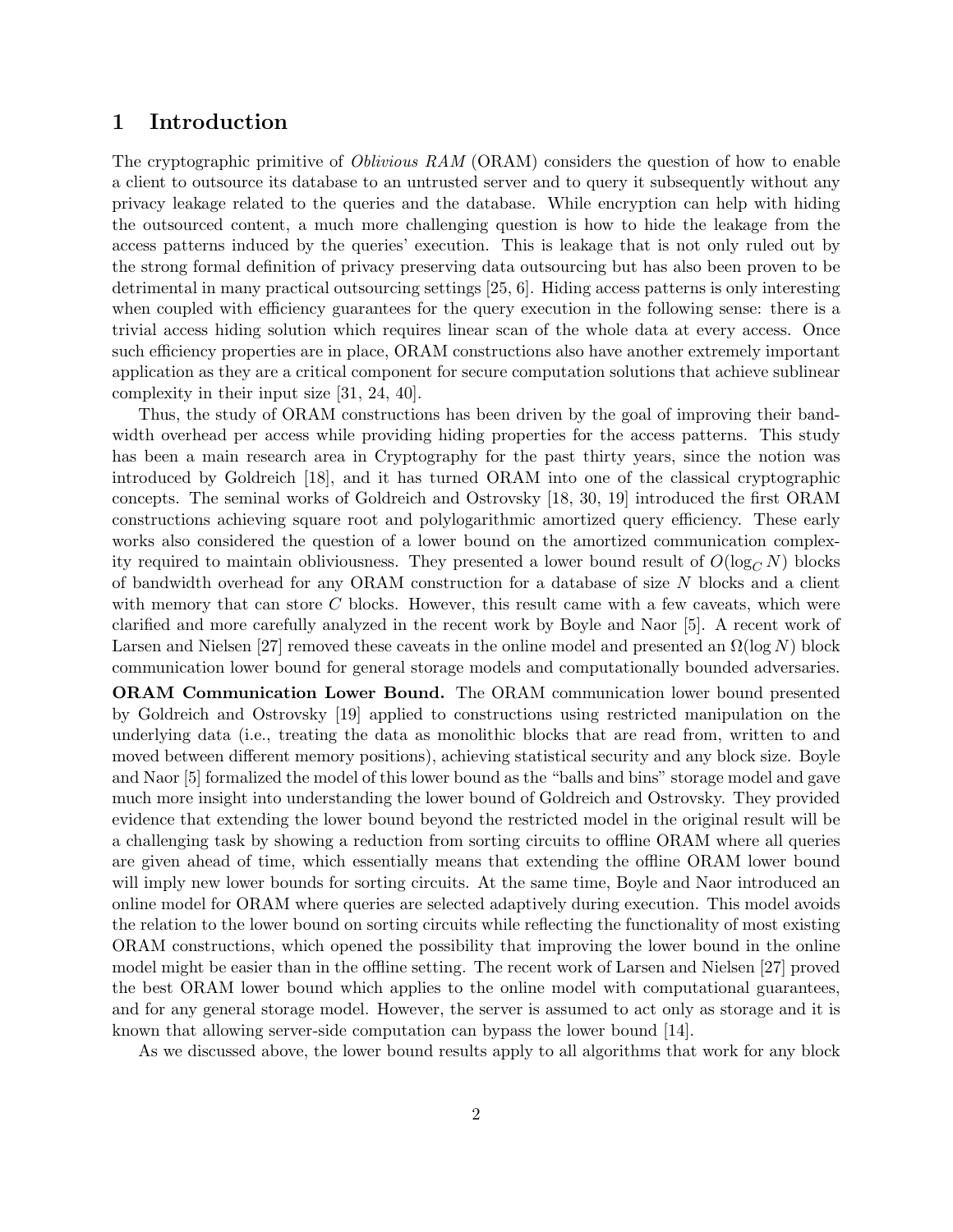size. While there are constructions [38, 40] that match the lower bound in regimes when they are instantiated with appropriately big block sizes, there is no known result that meets the lower bound for every block size  $\Omega(\log N)$ .

ORAM Constructions. While the lower bound of Goldreich and Ostrovsky has its caveats, it has become the measure to compare with for every new construction with improved complexity. We next overview the known ORAM constructions, their models and efficiency with respect to the requirements for the lower bound. Existing ORAM schemes could be roughly divided into two categories: constructions [35, 1, 13, 22, 26] that follow the hierarchical blueprint introduced in the work of Goldreich and Ostrovsky [30, 19], and constructions [37, 17, 38, 12, 40, 36, 7] that follow the tree-based template with a recursive position map, which was introduced in the work of Shi et al. [37].

The idea underlying the first class of constructions is to divide the data in levels of increasing size that form a hierarchy and to instantiate each level with an oblivious access structure that allows each item to be accessed obliviously only once in that level. The smallest level in the hierarchy is linearly scanned at each access and each block that is accessed is subsequently moved to this level. To prevent overflowing of the top levels, there is a deterministic schedule, independent of the actual accesses, that prescribes how blocks move from the smaller to the bigger levels.

Within the general hierarchical framework, the main optimization question considered in different constructions is how to instantiate the oblivious structure in each level. The original Goldreich-Ostrovsky construction [19] used pseudorandom functions (PRFs) resulting in  $O(\log^3 N)$  amortized communication overhead. Later, the work of Pinkas and Reinman [35] proposed the use of Cuckoo hash tables. This work suffered from a subtle issue related to the obliviousness of the Cuckoo hash tables, which was later fixed in the work of Goodrich and Mitzenmacher [22] who showed an elegant algorithm to obliviously construct a Cuckoo hash table. Their main argument was a reduction of the Cuckoo hash table construction to oblivious sorting that resulted in a  $O(\log^2 N)$ -overhead ORAM. Subsequently, Kushilevitz et al. [26] devised a balancing scheme that further improved the bandwidth to  $O(\log^2 N/\log \log N)$ . The work of Chan et al. [7] presented a unified framework for hierarchical ORAM constructions and made explicit the notion of an oblivious hash table in order to capture the properties of the oblivious structure needed for each level. All the above constructions require that the client's memory can hold only a constant number of blocks.

The known hierarchical ORAM constructions do not make any assumptions about the block sizes used to store data in memory and can be instantiated with any block size  $B = \Omega(\log N)$ . Even the construction with best asymptotic efficiency among existing schemes, when instantiated with a private random function in the balls and bins model, does not meet the logarithmic lower bound in the case of client's memory that holds only a constant number of blocks.

The other main construction template for ORAM schemes leverages the idea of mapping blocks to random position map (PMAP) indices and then arranging the data in a binary tree with leaves indexed according to the position map, where each block can reside only in a node on the path to its corresponding PMAP leaf. Thus, in order to access a block it is sufficient to read the path indexed by its PMAP value. In order to access efficiently the PMAP for each query, the construction stores recursively the position map by partitioning it into blocks each of which contains at least two PMAP indices. After the recursion the construction consists of a logarithmic number of trees of decreasing size. Every time a block is accessed, it is assigned a new PMAP index and is moved to the root of the tree. In order to prevent overflowing of nodes, the constructions periodically evict blocks down their corresponding tree paths. The main difference between different tree-based ORAMs is related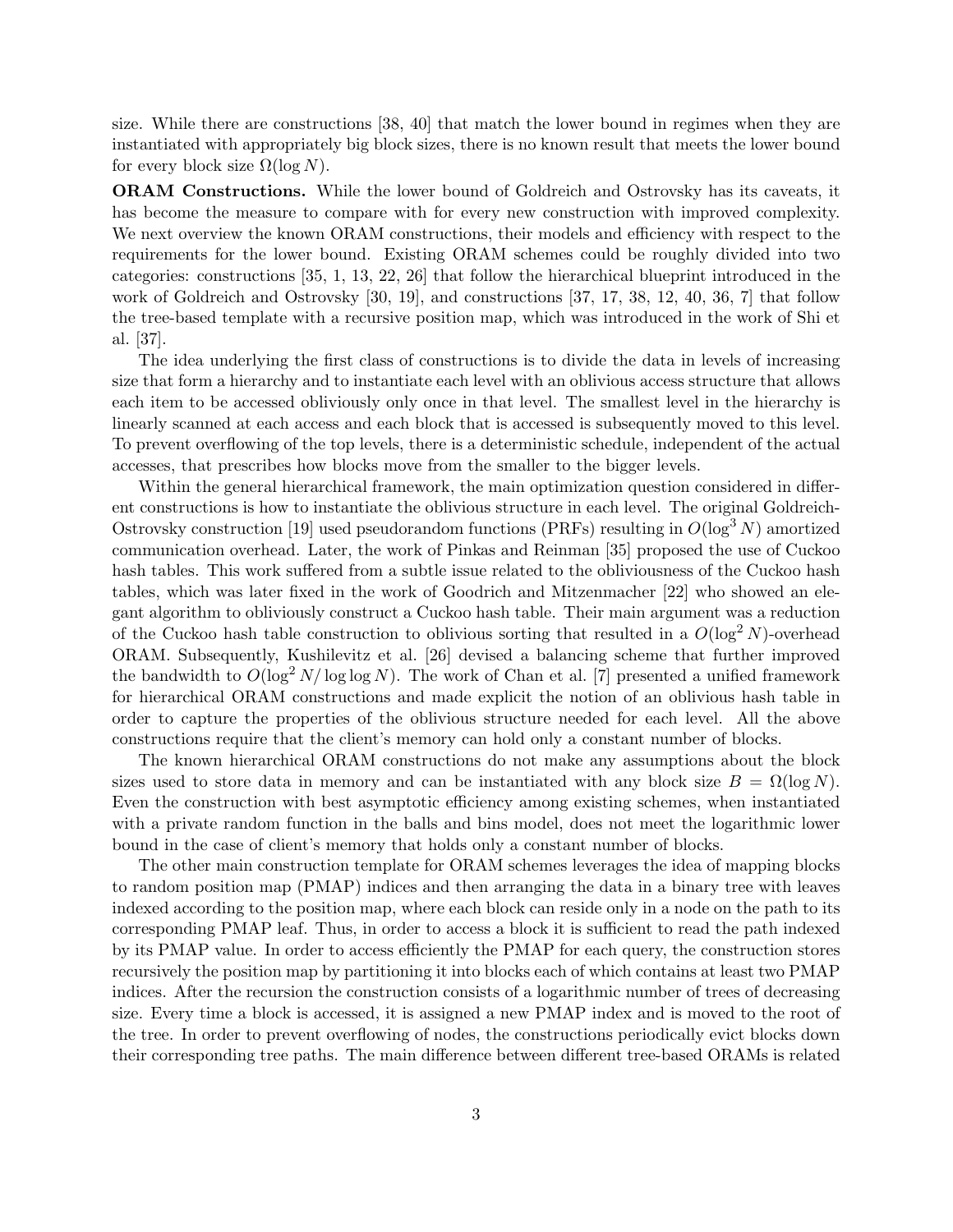to the concrete eviction algorithms they use, which have been evolving and improving the ORAM access overhead. The work of Shi et al. [37] that pioneered the tree-based approach achieved  $O(\log^3 N)$  communication. Gentry *et al.* [17] improved the overhead to  $O(\frac{\log^3 N}{\log \log N})$  $\frac{\log^{\infty} N}{\log \log N}$ . Currently the most efficient tree-based construction is the Path ORAM construction [38], which achieves  $O(\log^2 N)$  bandwidth overhead for general block sizes. If instantiated with blocks of size  $\Omega(\log^2 N)$ , Path ORAM has bandwidth overhead of  $O(\log N)$  blocks. The same efficiency holds for Circuit ORAM [40], which optimizes circuit sizes for ORAM access functionality in secure computation.

The only computational assumption of the above tree-based constructions is related to the encryption used to hide the content and thus they do offer statistical guarantees in the balls and bins model. Several works [14, 28] also demonstrate how to bypass the lower bound of communication complexity, if the server is allowed to do computation on the data it stores, which is enabled by homomorphic encryption.

Our Contributions. In this paper we present PanORAMa, a computationally secure oblivious RAM with  $O(\log N \cdot \log \log N)$  bandwidth overhead and constant client memory<sup>1</sup>. Our construction works for any block size  $B = \Omega(\log N)$ . This assumption is very natural since all known ORAM constructions including ours require that the blocks store their own addresses for correctness and this already takes  $\Theta(\log N)$  bits. In addition, PanORAMa is in the balls and bins model of Boyle and Naor [5] as it treats each data block as an atomic piece of data and the server only fetches blocks from memory, writes blocks to memory and moves blocks between different memory positions. Thus, PanORAMa achieves currently the best asymptotic communication overhead among constructions that work with general block sizes, operate in the balls and bins model and require constant number of blocks client memory.

Our construction can be modified in a straightforward way to obtain statistical security in the balls and bins model if the client is provided with access to a private random function, which matches the assumptions in the original lower bound (see Theorem 6 in [19]). In this case, we obtain a balls and bins construction that is only  $O(\log \log N)$  away from the lower bound overhead proven by Goldreich and Ostrovsky [19]. Our construction is also  $O(\log \log N)$  away from the lower bound by Larsen and Nielsen [27] for general storage models and computational adversaries. As a result, we show that the balls and bins model of computation is almost as strong as any general storage model and can only require at most  $O(\log \log N)$  extra communication overhead.

The PanORAMa construction relies on two main building blocks, which can have applications outside ORAM of independent interest: an oblivious hash table (OHT) and an oblivious random multi-array shuffle algorithm. For both, we provide new efficient constructions. Specifically,

• Oblivious Hash Table (OHT). An oblivious hash table offers the same functionalities as a regular hash table (efficient storage and access) while guaranteeing access obliviousness for non-repeating patterns. We extend the definition of OHT [7] that consists of initialization and query algorithms as follows. We split the initialization into Init, which shuffles the input items and inserts dummies, and Build, which uses the output of Init to create the OHT storage structure. We add an algorithm Extract, which obliviously returns all unqueried items from the OHT appropriately padded. Our OHT construction offers an amortized access efficiency of  $O(\log N + \log \log \lambda)$  blocks assuming the starting data is randomly shuffled, where  $\lambda$  is the security parameter.

<sup>&</sup>lt;sup>1</sup>We measure bandwidth and client memory using the size  $B$  of a block as a unit.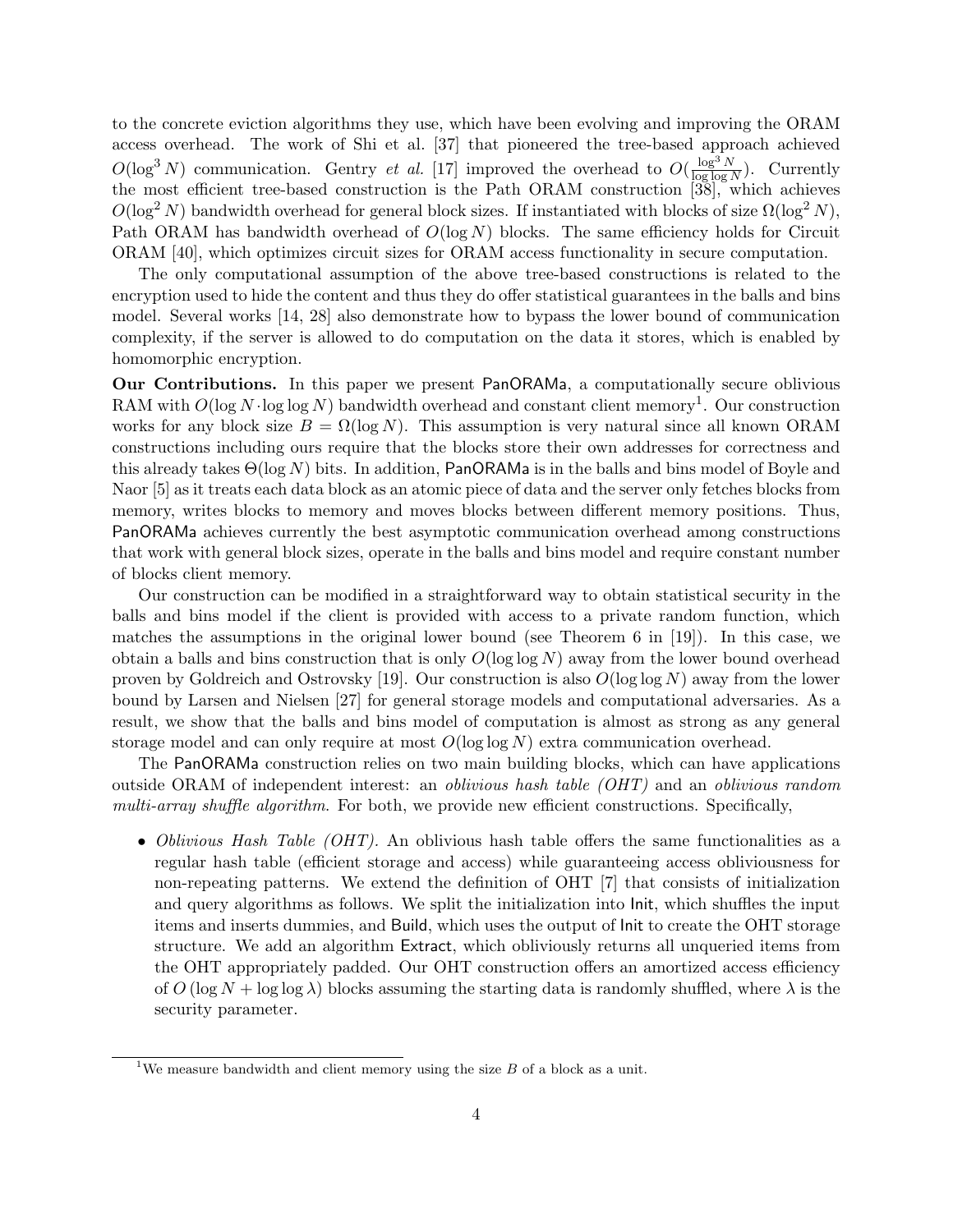• Oblivious Random Multi-Array Shuffle. Complementary to the OHT primitive is our efficient oblivious random multi-array shuffle algorithm that shuffles together data which initial order has partial entropy with respect to the adversary. More precisely, our algorithm shuffles together  $A_1, \ldots, A_L$  arrays of total size N, each of which is independently and randomly shuffled. Suppose that the  $L$  arrays are arranged in decreasing size. Then, our shuffle requires  $O(N \log \log \lambda + \frac{N \log N}{\log \lambda})$  $\frac{\log N}{\log \lambda}$ ) blocks of communication when there exists cutoff =  $O(\log \log \lambda)$  such that  $|\mathsf{A}_{\mathsf{cutoff}}| + \ldots + |\mathsf{A}_{L}| = O(\frac{N \log \log \lambda}{\log N})$  $\frac{\log \log \lambda}{\log N}\Big).$ 

Technical Overview of Our Result. Our ORAM construction follows the general paradigm of hierarchical ORAM constructions as laid out by Goldreich and Ostrovsky [19] (see Chan et al. [7] for a formalized presentation of the framework). As we discussed above, the hierarchical constructions distribute the data in several levels, which are instantiated with oblivious hash tables that provide access obliviousness for non-repeating queries.

In order to prevent overflow of the OHTs implementing the ORAM levels, every  $2<sup>i</sup>$  accesses, all levels of size less or equal than  $2<sup>i</sup>$  are merged and shuffled together and placed in an oblivious data structure in the level of capacity  $2^{i+1}$ . While a level of capacity  $2^j \leq 2^i$  services exactly  $2^j$ queries before shuffling, the number of real items retrieved from this level can range from 0 to  $2<sup>j</sup>$ . All queried items have been moved to smaller levels and thus should not be included in the shuffle as items coming from this level. The remaining at most  $2<sup>j</sup>$  unqueried items in the oblivious data structure need to be extracted and included in the larger capacity level for future queries. As a result, the shuffle step can be broken down into three phases: extracting unqueried items from each level, merging the content of multiple levels and initializing a oblivious hash table for the new level. For many existing hierarchical ORAMs, the dominant cost in the communication complexity arises from to the use of several oblivious sorts that are used to implement the shuffling functionality while removing queried items. The best known data-oblivious sorting algorithms [39, 20, 21, 8] used in these constructions require communication  $O(N \log N)$ . In our work, we show that all three shuffle phases can be achieved without the use of expensive oblivious sorts by leveraging and maintaining entropy from previous shuffles, which is manifested in the fact that the unqueried items in each level are essentially "randomly shuffled". Similar ideas were previously explored for simpler scenarios in [34].

The first phase for the ORAM shuffle step is the OHT extraction for all shuffled levels. Consider the extract step for level  $j \leq i$  during a shuffle of levels from 1 to i. Recall that the OHT at each level offers oblivious access for any sequence of non-repeating queries. This is typically achieved by obliviously shuffling all real items and  $\Theta(2^j)$  dummy items together during initialization. As a result, the remaining unqueried real and dummy items persist in some obliviously shuffled manner. We use this remaining entropy of the unqueried items to construct an OHT extraction algorithm that efficiently extracts  $2<sup>j</sup>$  items consisting of all unqueried real items and a sufficient number of unqueried dummy items in a random order oblivious to the adversary without the use of expensive oblivious sorts. It suffices to only extract unqueried items as all queried items and their possibly updated version will be appended to the smallest level after querying. For the smallest level, all items must be extracted as well as deduplicated. We use an oblivious sort for this since the smallest level will only contain  $O(\log N)$  items. The OHT extraction mechanism on each level entering the shuffle pads the unqueried items with dummy items up to the total capacity of the OHT. Thus, the extracted items from each level will have different numbers of dummies. However, when we add all extracted items from all levels, we will have equal numbers of dummy and real items, which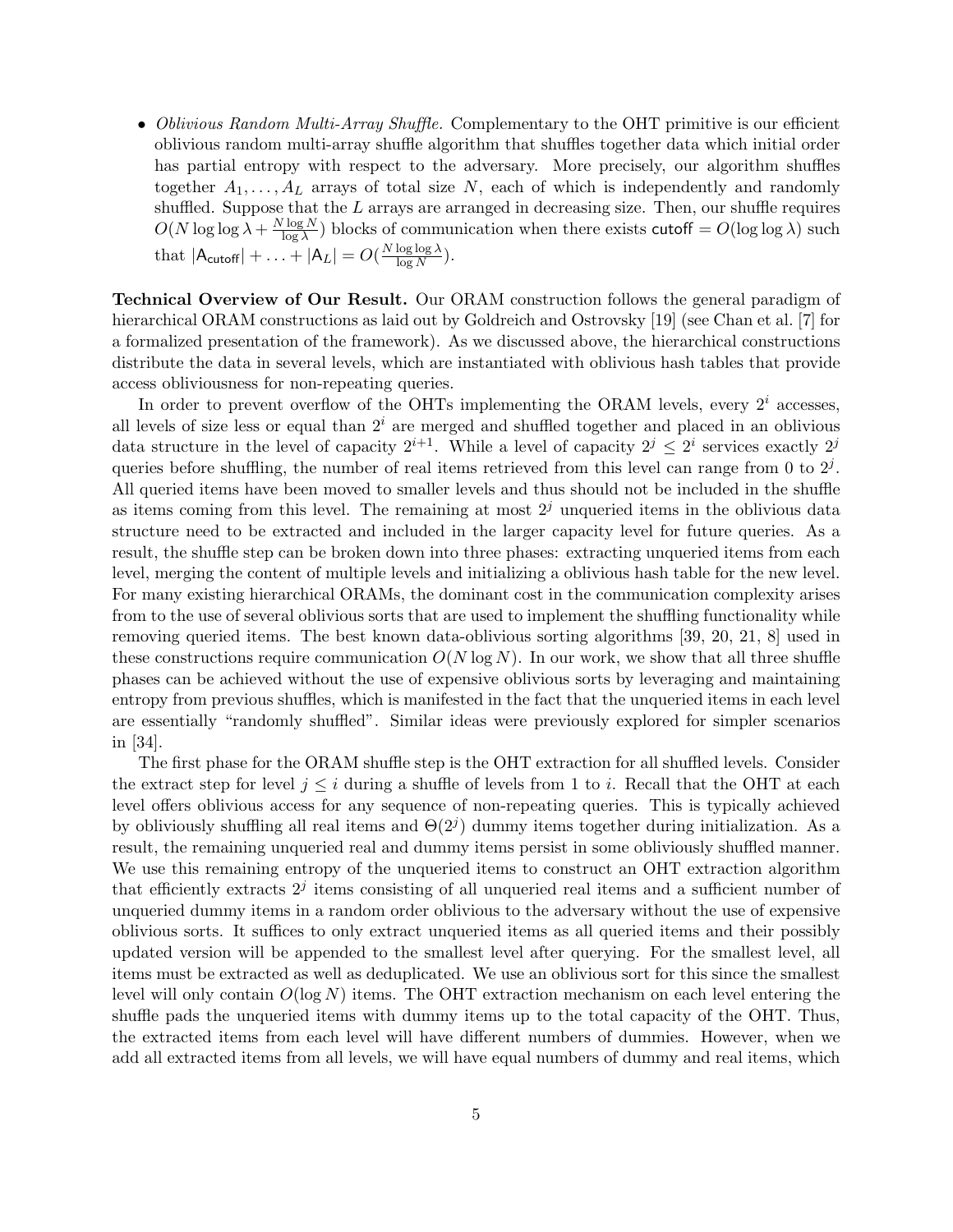is exactly the distribution we need for the new level that will be initialized after the shuffle. We discuss the intuition for efficient extraction in the overview of our OHT construction in Section 4.

The next step of the shuffle is to obliviously merge all extracted items from multiple levels. One way to achieve this is using an oblivious sort over all items, which would require  $O(N \log N)$ for the largest levels. Oblivious sorting achieves very strong hiding guarantees even against an adversary that knows the entire initial order of the data. However, in the case of the ORAM shuffle mixing together the items from the shuffled ORAM levels, we have the additional leverage that the inputs for the shuffle coming from the extraction of each OHT at each level are already randomly shuffled arrays. More specifically these are multiple arrays of geometrically decreasing size where each array is randomly ordered in a manner oblivious to the adversary. We design an oblivious random multi-array shuffle that obliviously merges the randomly ordered input arrays into a single array, which is a random shuffle of all elements. This algorithm leverages the entropy coming from the random shuffles of each input array to avoid the cost of expensive oblivious sort. We discuss the intuition behind this algorithm in the overview our multi-array shuffle in Section 3.

The final phase in the ORAM step shuffle is the OHT initialization for level  $i + 1$  using the randomly permuted array that is output from the multi-array shuffle. We manage to construct an efficient algorithm for the initialization that avoids oblivious shuffles of the whole input by crucially relying on the fact that the input is already randomly shuffled. We further discuss the intuition for the initialization algorithm of our OHT construction in Section 4.

Oblivious Hash Table. Our oblivious hash table construction is inspired by the two-tier hash scheme proposed by Chan et al. [9], however, with some significant changes that enable constructing the OHT without using an oblivious sort on all the data blocks. The idea of Chan et al. [9] is to allocate the database items into bins on the first level of the hash table using a PRF, where the size of the bins is set to be  $O(\log^{\delta} \lambda)$ , for some constant  $0 \leq \delta < 1$ , which does not guarantee non-negligible overflow probability. All overflow items are allocated to a second level where they are distributed using a second PRF. In order to initialize this two-tier hash scheme, the authors use an oblivious sort which comes at a cost  $O(N \log N)$  for N blocks of data.

Our goal is to obtain a construction of an oblivious hash table that allows more efficient oblivious initialization assuming that the database items are already randomly shuffled. The assumption of the randomly shuffled input is not arbitrary. We will use our oblivious random multi-array shuffle to construct this random shuffle of the input in the context of our ORAM construction.

Our initialization algorithm sequentially distributes input items in  $O(\log \log \lambda)$  levels. At each level, all remaining items are distributed into small bins according to a secret PRF where the bin sizes are not hidden. A secret distribution for each bin's real size is sampled and several small oblivious shuffles are employed to remove additional blocks from each bin for the next level. In more detail, we first assign items into buckets according to a PRF non-obliviously taking linear time in the size of the data. Then, we sample from a binomial distribution loads for all bins that correspond to randomly distributing only  $\epsilon$  fraction of the total number of items. We choose a cutoff point, thrsh, such that with overwhelming probability, it is larger than any bin load sampled from the binomial distribution in the second step and, at the same time, is smaller than any load from the distribution of items induced by the PRF in the first step. We cut the size of each bin to exactly thrsh items, among which there will be as many real items as the loads sampled from the binomial distribution and the rest will be dummy items. The remaining overflow items are distributed recursively in following levels of the OHT where the size of the smallest level is  $O(N/\log N)$ . This step guarantees that the oblivious property for the query access patterns since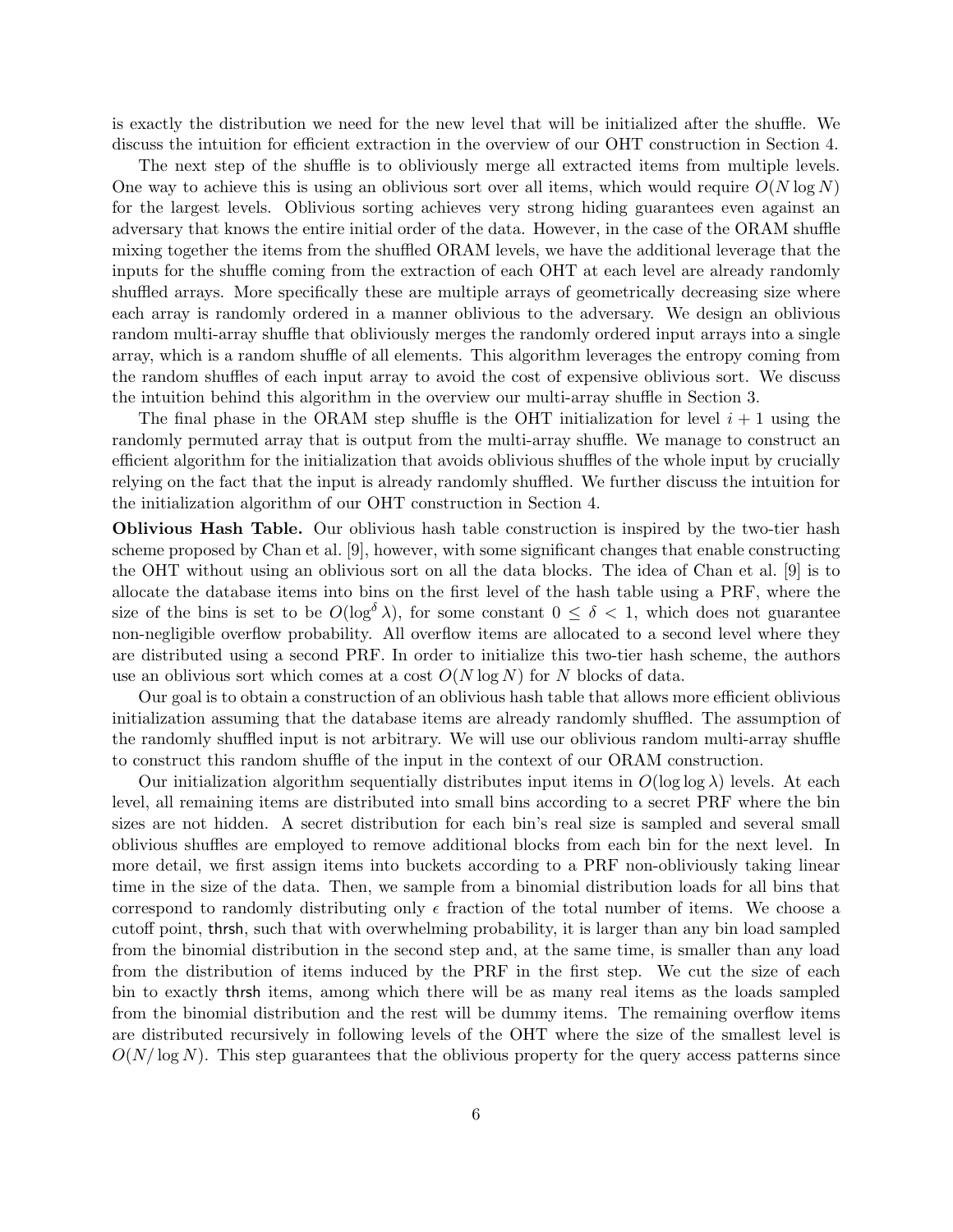they will be distributed according to the bin loads induced from the binomial samples, which are independent from the loads due to the PRF that the server observed in the clear.

The items assigned to each bin in each level of the OHT are instantiated with another oblivious hash table construction which we call *oblivious bin*. An oblivious bin is an OHT with small input size  $O(poly(\log \lambda))$  for which we can afford to use an oblivious sort for initialization and extraction without incurring prohibitive efficiency cost. In the full version [32] we present an instantiation for oblivious bins using a Cuckoo hash table.

The OHT query algorithm consists of one oblivious bin query in each level. The single bin in the smallest level is always queried. In every other level, we either query the bin determined by the corresponding PRF if the item has not been found yet, or query a random bin otherwise.

Last but not least, our oblivious hash tables have an oblivious extraction procedure that allows to separate the unqueried items in the OHT with just an overhead of  $O(\log \log \lambda)$  per item. Additionally we guarantee that the extracted items are randomly shuffled and, thus, we can use them directly as input for our multi-array shuffle. The extraction procedure for our OHT can be done by implementing the extraction on each of the oblivious bins and concatenating the outputs, since the items were distributed to bins using a secret distribution function. We obliviously extract each bin using an oblivious sort.

Oblivious Random Multi-Array Shuffle. Our multi-array random shuffle relies on the observation that we do not need to hide the access pattern within each of the input arrays since they are already shuffled. Recall that in the context of ORAM, these input arrays represent the unqueried items extracted from OHTs of smaller levels. Since our shuffle algorithm will be accessing each entry of each input array only once, its initial random shuffle suffices for the obliviousness of these accesses. However, the multi-array shuffle algorithm still needs to hide the interleaving accesses to the different input arrays. One way to achieve this is to obliviously shuffle the accesses to different input arrays. If we do this, in general, we will end up doing an oblivious shuffle on the whole input data, which is too expensive.

Instead, we partition the input arrays by distributing their items at random into a number of bins of size  $O(\frac{\log^3 \lambda}{1-\frac{2\epsilon}{\epsilon}})$  $\frac{\log^3 \lambda}{1-2\epsilon}$ ). We also partition the output array into bins of size  $O(\log^3 \lambda)$ , where each item of the output array is assigned an input array tag that is encrypted and remains hidden. With all but negligible probability each resulting input bin contains a sufficient number of items from each input array in order to initialize each output bin. The partitioning into input and output bins is performed non-obliviously but does not cause any additional leakage as the inputs arrays are shuffled and the input arrays tags for all output array items are encrypted.

We pair input and output bins and we use items from an input bin to initialize the items in the corresponding output bin using a sequence of oblivious sorts. In each such initialization, we also have a number of leftover real items that were not needed for the output bin (the sizes of the input and output bins were chosen in a way that guarantees that we always have at least as many items from each input array in the input bin as needed in the output segment). We apply the multi-array random shuffling algorithm recursively on the arrays containing leftover items from the executions filling different output bins in order to initialize the remaining output bins (there were more output bins than input bins but output bins had smaller sizes). After all items have been distributed from input bins to output bins using the above construction, we use to reverse mapping from output bins to the output array to place the items in the output array.

The intuition why the above approach helps us to improve our efficiency is that we are using oblivious sort on small arrays that are of size  $O(\log^3 \lambda)$  and we perform  $O(\frac{N}{\log^3 \lambda})$  of these shuffles.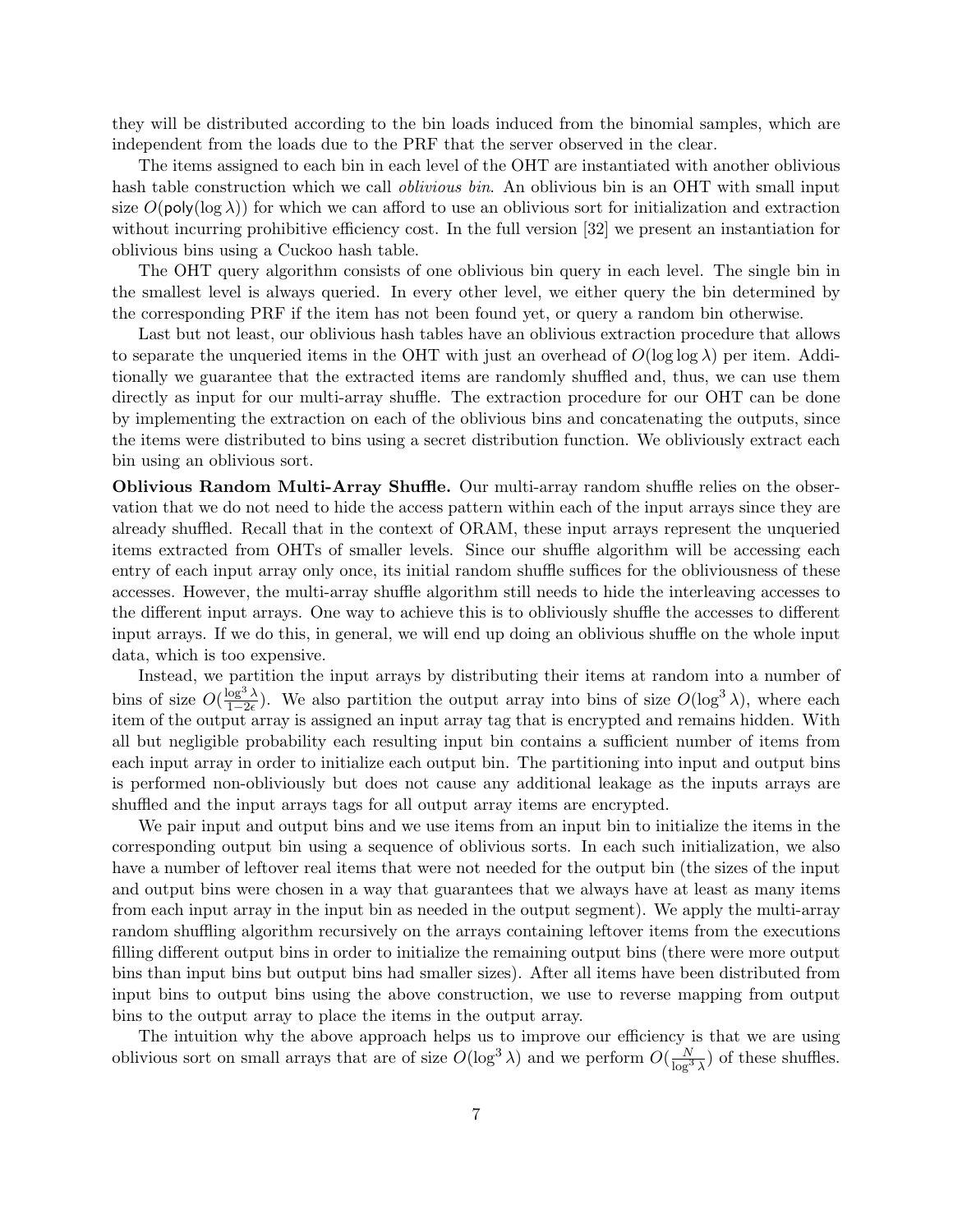Thus, the total shuffle cost remains  $O(N \log \log \lambda)$ .

Our resulting shuffling procedure achieves such efficiency that it is no longer the dominant cost in the amortized query complexity for our final ORAM construction. As a result, the optimization technique presented in the work of Kushilevitz et al. [26], which balances the cost of the lookups and the cost of the shuffle by splitting each level into several disjoint oblivious hash tables that get shuffled into separately, does not result in any efficiency improvement when applied to our scheme.

Paper Organization. We present in Section 2 the definitions of the primitives we use in the rest of the paper. Section 3 describes our construction of an oblivious random multi-array shuffle, which relies on permutation decomposition lemmas that provide alternative ways to sample randomly a permutation, which are presented in Appendix A. In Section 4 we describe our general oblivious hash table construction and its building block the oblivious bin primitive. Finally, we present our ORAM construction in Section 5. In Appendix B we present an additional overview of related work.

## 2 Definitions

In this section we present the definitions for the existing primitives that we use for our constructions as well as definitions of the new primitives that we introduce in our work.

**Notation.** We denote Binomial $[n, p]$  the binomial distribution with parameters: *n* trials each of which with success probability p. We use  $X \leftarrow \text{Binomial}[n, p]$  to denote that the variable X is sampled from the binomial distribution according to its probability mass function  $Pr(k; n, p)$  =  $Pr[X = k] = {n \choose k}$  $\binom{n}{k} p^k (1-p)^{n-k}$ . In a setting where an algorithm Alg is executing using external memory, we denote by Addrs[Alg] the memory access pattern that consists of all accessed addresses in the memory. We use PPT as a shorthand for "probabilistic polynomial-time."

In analyzing our constructions, we express bandwidth and client memory using the size B of a block as a unit.

#### 2.1 Oblivious RAM

**Definition 1** (Oblivious RAM). An oblivious RAM scheme ORAM = (ORAM.Init, ORAM.Access) consists the following two algorithms:

- $(\tilde{D}, \mathsf{st}) \leftarrow \mathsf{ORAM}.\mathsf{Init}(1^\lambda, D)$ : the initialization algorithm takes as input a database D and outputs a initialized memory structure  $\ddot{D}$ .
- $(v, st') \leftarrow \text{ORAM}.\text{Access}(\text{st}, \tilde{D}, I):$  the ORAM access algorithm takes as input the ORAM database D, the current state st as well as an instruction  $I = (op, addr, data),$  where  $op \in$ {read, write} and if  $op =$  read, then data  $= \perp$ . If  $op =$  read, the access algorithm returns as v the data stored at address addr in the database. Else, if  $op =$  write the access algorithm writes data in location addr in the database. Furthermore, an updated state st' is returned.

The resulting construction is oblivious if there exists a PPT simulator  $Sim = (Sim_{Init}, Sim_{Access})$ such that for any PPT adversarial algorithm  $\mathcal A$  and for any  $n = \text{poly}(\lambda)$ ,

$$
\left|\Pr\left[b=1 \mid b \leftarrow \textbf{Expt}_{\mathcal{A}}^{\text{Real,ORAM}}(\lambda,n)\right] - \Pr\left[b'=1 \mid b' \leftarrow \textbf{Expt}_{\text{Sim},\mathcal{A}}^{\text{Ideal,ORAM}}(\lambda,n)\right]\right| < \text{negl}(\lambda),
$$

where the real and ideal executions are defined as follows: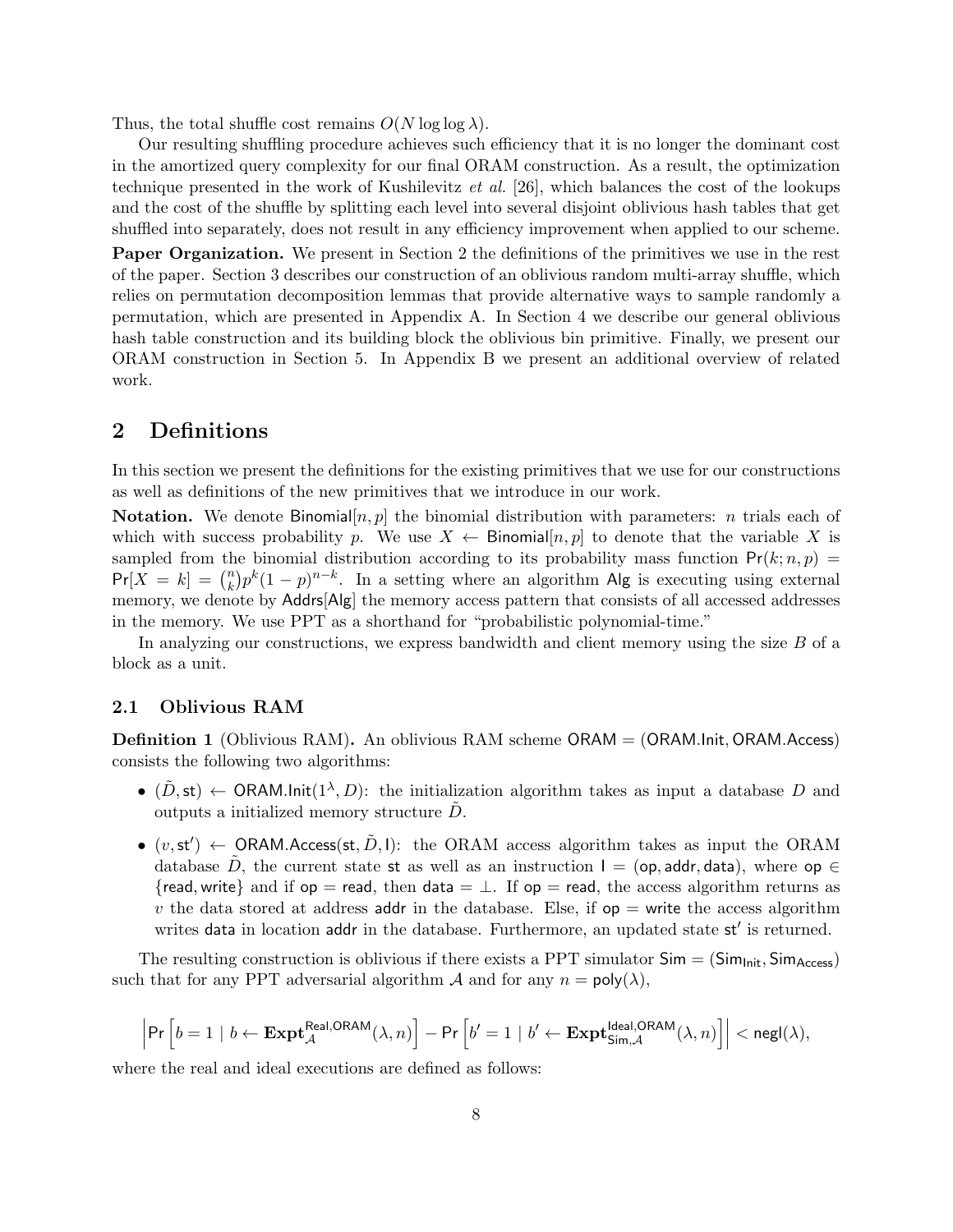| $\mathbf{Expt}_A^{\mathsf{Real},\mathsf{ORAM}}(\lambda,n)$                                                                                           | $\mathbf{Expl}^{\mathsf{Ideal},\mathsf{OR}\overline{\mathsf{AM}}}_{\mathsf{Sim}.\mathcal{A}}(\lambda,n)$                                     |
|------------------------------------------------------------------------------------------------------------------------------------------------------|----------------------------------------------------------------------------------------------------------------------------------------------|
| $(D, \text{st}_{\mathcal{A}}) \leftarrow \mathcal{A}_1(1^{\lambda})$                                                                                 | $(D, \mathsf{st}_{\mathcal{A}}) \leftarrow \mathcal{A}_1(1^{\lambda})$                                                                       |
| $\chi \leftarrow$ Addrs $[(\tilde{D}, \text{st}) \leftarrow \text{ORAM-Init}(1^{\lambda}, D)]$                                                       | $\chi \leftarrow$ Addrs $[(\tilde{D},\mathsf{sts}_{\mathsf{im}}) \leftarrow$ Sim <sub>Init</sub> $(1^{\lambda}, D )]$                        |
| for $j = 1$ to n                                                                                                                                     | for $i=1$ to n                                                                                                                               |
| $(I_j,\mathsf{st}_{\mathcal{A}}) \leftarrow \mathcal{A}_2(\mathsf{st}_{\mathcal{A}}, \tilde{D}, \chi)$                                               | $(I_i, \text{st}_{\mathcal{A}}) \leftarrow \mathcal{A}_2(\text{st}_{\mathcal{A}}, \tilde{D}, \chi)$                                          |
| $\chi_{\text{Access}} \leftarrow \text{Address}(\textsf{st}, \tilde{D}) \leftarrow \text{ORAM}.\text{Access}(\textsf{st}, \tilde{D}, \mathsf{I}_i) $ | $\chi_{\text{Access}} \leftarrow \text{Address}(\text{st}, \tilde{D}) \leftarrow \text{Sim}_{\text{Access}}(\text{sts}_{\text{sim}})\right)$ |
| $\chi \leftarrow \chi \cup \chi_{\text{Access}}$                                                                                                     | $\chi \leftarrow \chi \cup \chi_{\text{Access}}$                                                                                             |

### 2.2 Oblivious Random Multi-Array Shuffle

In oblivious shuffling, we have one array of  $N$  data blocks and the task of the algorithm is to shuffle the blocks into a destination array so that an adversary observing the accesses of the algorithm to the blocks does not obtain any information regarding the final permutation. The security guarantee holds even if the initial arrangement of the blocks is known to the adversary. This is sufficient to be used in the design of Oblivious RAM. An oblivious random multi-array shuffle instead offers a weaker security guarantee, which we show also suffices for the design of an Oblivious RAM. For a range of parameters of interest, we present an implementation with improved efficiency in terms of bandwidth overhead compared to oblivious shuffling. Roughly speaking, in an oblivious random multi-array random shuffle, we have N blocks partitioned into L arrays  $A_1, \ldots, A_L$  and the task is to shuffle the  $N$  blocks into a destination array according to a permutation chosen uniformly at random. The associated security notion still guarantees that no information regarding the final permutation of the blocks is leaked. However, the adversary's knowledge is limited to the distribution of blocks to each array and does not include each block's specific location within the array. Let us now proceed more formally.

### 2.3 Oblivious Bin

We introduce a slight modification of our oblivious hash table definition, which we call *oblivious* bin. As the name implies, we will use this oblivious structure to store and access data in oblivious manner within bins which will be used as building blocks in out oblivious hash table scheme. We will use the oblivious bin for data of smaller size.

**Definition 2** (Oblivious Bin). An oblivious hash table scheme OblivBin  $=$  (OblivBin.Init, OblivBin.Build, OblivBin.Lookup, OblivBin.Extract) consists of the following algorithm:

- $(D, st) \leftarrow$  OblivBin.Init $(D)$ : an algorithm that takes as input an array of key-value pairs  $D = \{(k_i, v_i)\}_{i=1}^N$  and outputs a processed version of it  $\tilde{D}$ .
- $(\tilde{S}, \tilde{H}, st') \leftarrow$  OblivBin.Build $(\tilde{D}, st)$ : an algorithm that takes as input a processed database  $\tilde{D}$ and a state and initializes the hash table  $\tilde{H}$  and an additional array  $\tilde{S}$  and updates the state st.
- $(v, \tilde{S}', \tilde{H}', \mathsf{st}') \leftarrow \mathsf{OblivBin.Lookup}(k, \tilde{H}, \tilde{S}, \mathsf{st})$ : an algorithm that takes as input the oblivious hash table, the additional array, the state produced in the build stage and a lookup key, and outputs the value  $v_i$  corresponding to the key  $k_i$  together with updated hash table  $\tilde{H}'$  and state st'. If the k is not found, then  $v := \perp$ .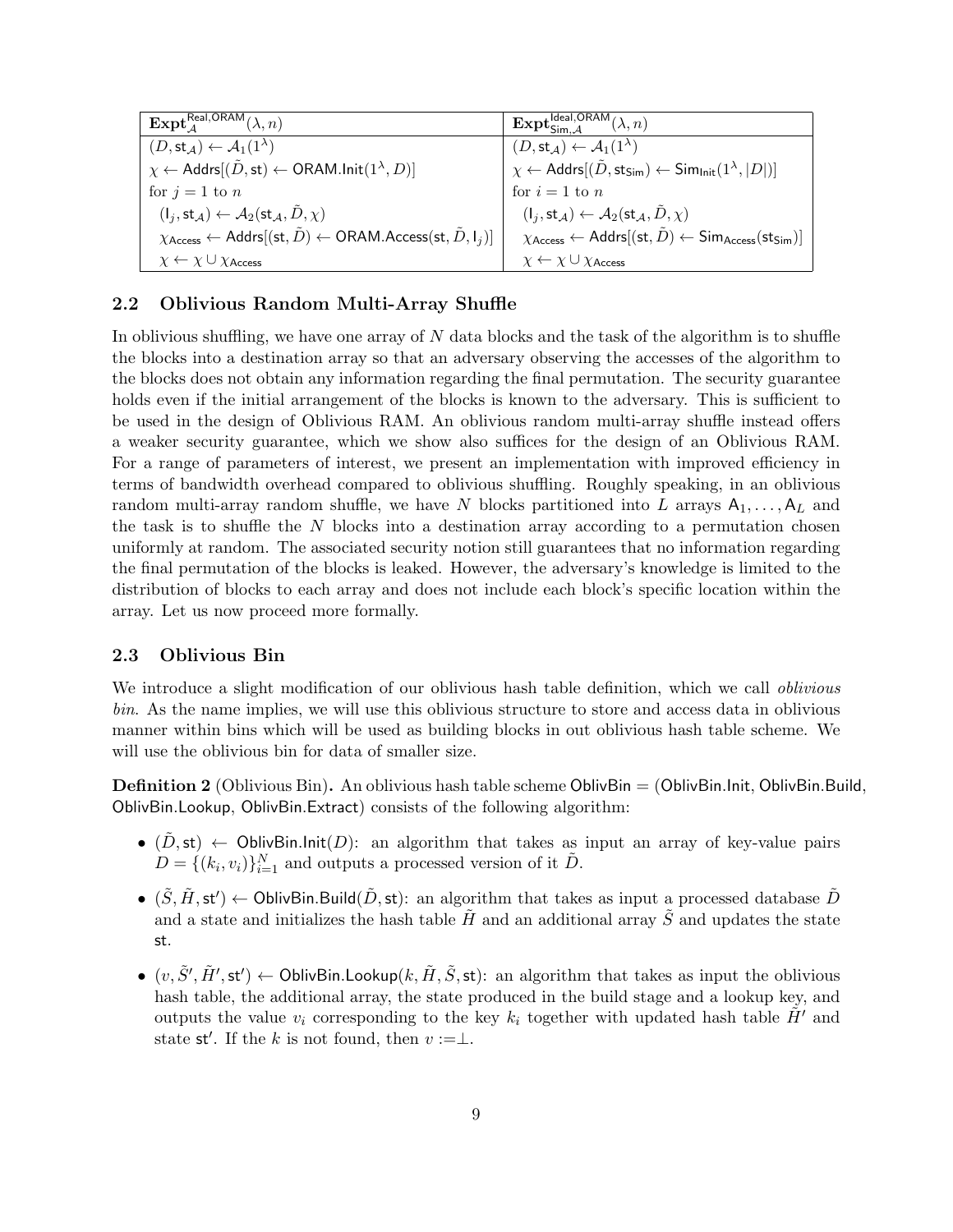| $\mathrm{Expt}_A^{\mathsf{Real},\mathsf{OblMultArrShuff}}(\lambda)$                | $\mathbf{Expl}^{\mathsf{Ideal},\mathsf{OblMultArrShuff}}_{\mathsf{Sim}.\mathcal{A}}(\lambda)$ |
|------------------------------------------------------------------------------------|-----------------------------------------------------------------------------------------------|
| $(A_1,\ldots,A_L,\mathsf{st}_{\mathcal{A}}) \leftarrow \mathcal{A}_1(1^{\lambda})$ | $(A_1,\ldots,A_L,\mathsf{st}_{\mathcal{A}}) \leftarrow \mathcal{A}_1(1^{\lambda})$            |
| for $i=1$ to L                                                                     |                                                                                               |
| $A_i \leftarrow \tau_i(A_i)$ where $\tau_i$ is a random permutation                |                                                                                               |
| on $ A_i $ elements                                                                |                                                                                               |
| $\chi \leftarrow$ Addrs $[D \leftarrow$ OblMultArrShuff $(A_1, \ldots, A_L)]$      | $\chi \leftarrow$ Addrs $[D \leftarrow$ Sim $( A_1 , \ldots,  A_L )]$                         |
| Let $\pi$ be the induced permutation of the elements in                            | Let $\pi'$ be a random permutation on $\sum_{i=1}^{L}  A_i $                                  |
| $A_1, \ldots, A_L$ mapped to D                                                     | elements                                                                                      |
| Output $b \leftarrow A_2(D, \pi, st_A, \chi)$                                      | Output $b \leftarrow \mathcal{A}_2(D, \pi', \mathsf{st}_\mathcal{A}, \chi)$                   |

Figure 1: Real and ideal executions for OblMultArrShuff.

•  $(\tilde{D}, \mathsf{st}') \leftarrow \mathsf{OblivBin}.\mathsf{Extract}(\tilde{H}, \tilde{S}, \mathsf{st}):$  this is an algorithm that takes the hash table, the auxiliary array and the state after the execution of a number of queries and outputs a database, which contains only the unqueried items  $(k_i, v_i) \in D$  and is padded to size N.

The oblivious property for a bin is identical to that of the oblivious hash table.

### 2.4 Oblivious Random Multi-Array Shuffle

We start with the definition of a random multi-array shuffling algorithm that obliviously shuffles together the content of several input array each of which is independently shuffled (see full version for more detailed discussion of the functionality).

**Definition 3** (Oblivious Random Multi-Array Shuffle). A random multi-array shuffle algorithm is an algorithm  $D \leftarrow \text{OblMultArrShuff}(A_1, \ldots, A_L)$  that takes as input L arrays  $A_1, \ldots, A_L$  containing a total of N blocks and outputs a destination array D that contain all N blocks. Each of the  $L$ arrays are assumed to have been arranged according to a permutation chosen uniformly at random. The blocks in D should be arranged according to a permutation chosen uniformly at random.

A random multi-array shuffle algorithm OblMultArrShuff is oblivious if there exists a PPT simulator Sim, which takes as input  $(|A_1|, \ldots, |A_L|)$ , such that for any PPT adversary algorithm  $\mathcal{A} = (\mathcal{A}_1, \mathcal{A}_2)$ :

$$
\big|\Pr\Big[b=1 \mid b \leftarrow \textbf{Expt}_{\mathcal{A}}^{\text{Real,ObIMultArrShuff}}(\lambda)\Big] - \Pr\Big[b' = 1 \mid b' \leftarrow \textbf{Expt}_{\text{Sim},\mathcal{A}}^{\text{Ideal,ObIMultArrShuff}}(\lambda)\Big] \big| < \text{negl}(\lambda)
$$

where the real and ideal executions are defined in Figure 1.

Intuitively, the definition above captures the security with respect to an adversary that does not know the original order of the items in the input arrays (i.e., each array is randomly shuffled) but is allowed to pick the partition of the  $N$  blocks across the  $L$  levels. We require that the adversary does not obtain any information about the final permutation of the N blocks and we formally capture this requirement by providing the adversary with the actual induced permutation in the real execution and a completely random permutation in the ideal execution. Thus, if the adversary cannot distinguish the real and the ideal experiment, it follows that it has not learned anything about the permutation by observing the access pattern leaked from the shuffle algorithm.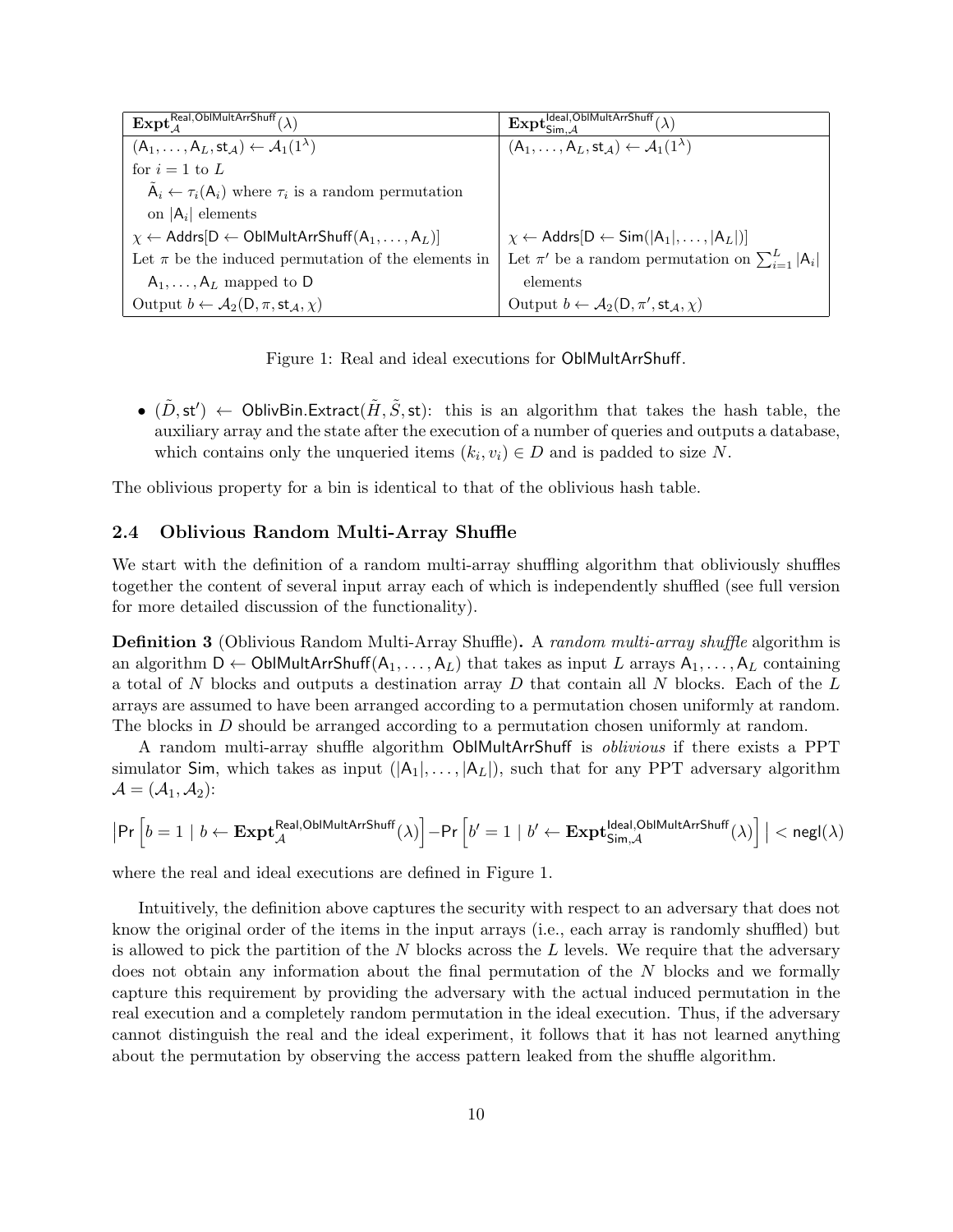#### 2.5 Oblivious Hash Table

Next we define our oblivious hash table, which provides oblivious access for non-repeating queries. In addition, it has an extraction algorithm which allows to extract obliviously the unqueried items remaining in the OHT in a randomly permuted order.

**Definition 4** (Oblivious Hash Table). An oblivious hash table scheme OblivHT = (OblivHT.Init, OblivHT.Build, OblivHT.Lookup, OblivHT.Extract) consists of the following algorithms:

- (D, st)  $\leftarrow$  OblivHT.Init(D): an algorithm that takes as input an array of key-value pairs  $D = \{(k_i, v_i)\}_{i=1}^N$  and outputs a processed version of D, which we denote  $\tilde{D}$ .
- $(\tilde{H}, \mathsf{st}') \leftarrow \mathsf{OblivHT}.\mathsf{Build}(\tilde{D}, \mathsf{st})$ : an algorithm that takes as input a processed database  $\tilde{D}$ and a state and initializes the hash table  $\tilde{H}$  and updates the state st.
- $(v, \tilde{H}', \mathsf{st}') \leftarrow \mathsf{OblivHT.Lookup}(k, \tilde{H}, \mathsf{st})$ : an algorithm that takes as input the oblivious hash table,  $\hat{H}$ , the state produced in the build stage, st, and a lookup key, k, and outputs the value  $v_i$  corresponding to the key  $k_i$  together with an updated hash table,  $\tilde{H}'$ , and updated state, st'. If the k is a dummy query, then  $v := \perp$ .
- $(\tilde{D}, \mathsf{st}') \leftarrow \mathsf{OblivHT}.\mathsf{Extract}(\tilde{H}, \mathsf{st})$ : an algorithm that takes the hash table,  $\tilde{H}$ , and the state after the execution of a number of queries, st, and outputs a database  $\ddot{D}$ , which contains only the unqueried items  $(k_i, v_i) \in D$  and is padded to size N with dummy items, and the content of  $D$  is randomly permuted.

The resulting hash scheme is oblivious if there exists a PPT simulator  $Sim = (Sim_{Init}, Sim_{Build},$  $Sim_{Looking}$ ,  $Sim_{Extract}$ , which takes as input the size of the database  $|D|$ , such that for any PPT adversary algorithm  $A = (A_1, A_2, A_3)$  and for any  $n = \text{poly}(\lambda)$ ,

$$
\big|\Pr\Big[b=1 \mid b \leftarrow \mathbf{Expt}_{\mathcal{A}}^{\mathsf{Real,OblivHT}}(\lambda,n)\Big] - \Pr\Big[b' = 1 \mid b' \leftarrow \mathbf{Expt}_{\mathsf{Sim},\mathcal{A}}^{\mathsf{Ideal,OblivHT}}(\lambda,n)\Big] \big| < \mathsf{negl}(\lambda),
$$

where the real and ideal executions are defined in Figure 2.

Although it may not be apparent at this stage why we have separate OblivHT.Init and OblivHT.Build algorithms, the reason is that in the context of our ORAM construction we will instantiate the OblivHT.Init algorithm with our oblivious random multi-array shuffle.

We want to guarantee that the output of Extract algorithm is randomly shuffled from the point of view of the adversary. We formalize this similarly to the oblivious random multi-array shuffle, by providing the adversary with the real induced permutation in the real execution and a random independent permutation in the ideal execution. If the adversary cannot distinguish which is the real permutation, it means that it did not learn anything from the access patterns it observed.

### 3 Oblivious Random Multi-Array Shuffle

In this section, we present a novel oblivious random multi-array random shuffling algorithm that realizes the idea of leveraging entropy in the input. In particular, we assume that each input array has been previously shuffled in an order that is not known by the adversary. This assumption allows us to achieve better efficiency. Our algorithm improves on general oblivious sorting algorithms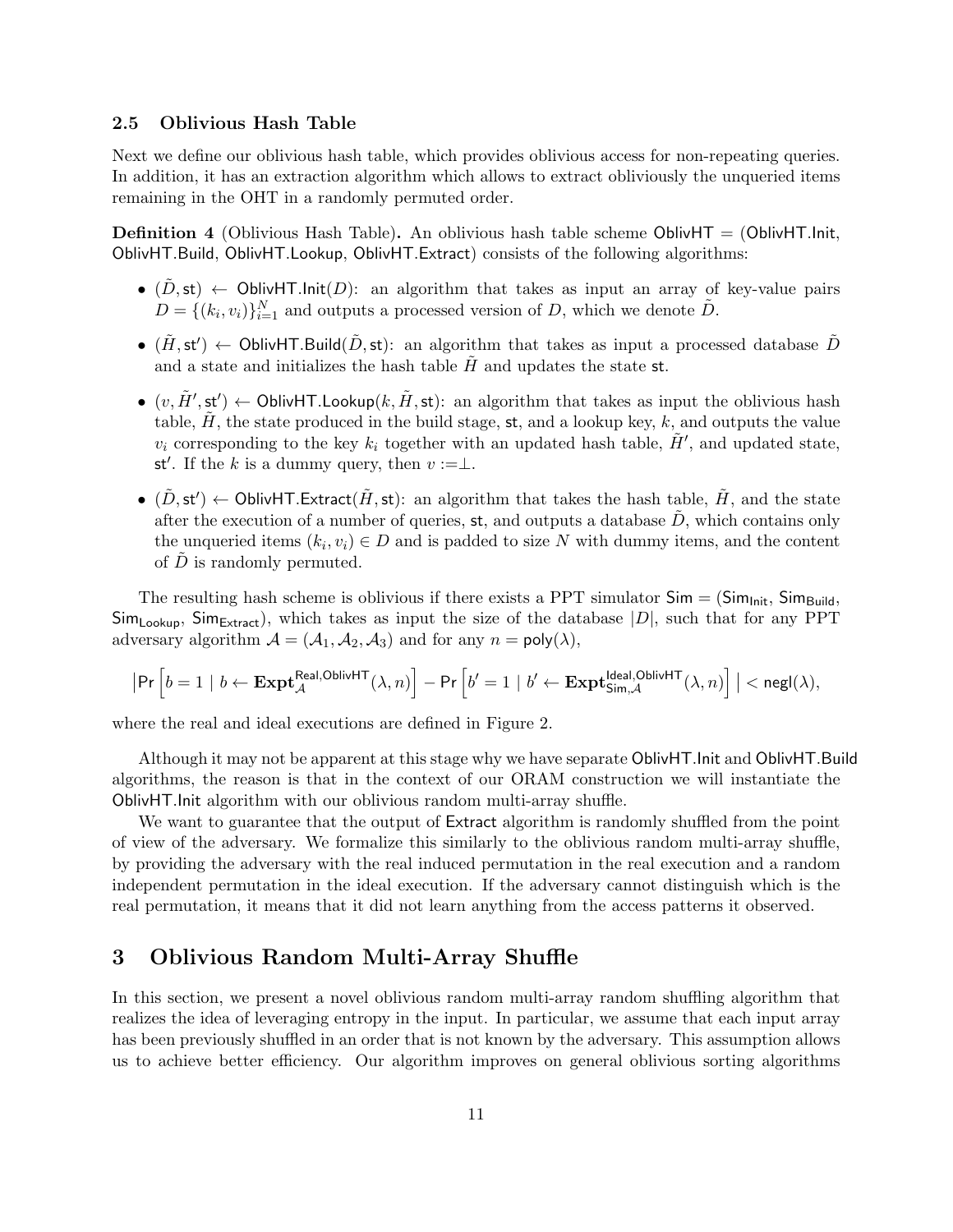| $\mathbf{Expt}_{A}^{\mathsf{Real},\mathsf{OblivHT}}(\lambda,n)$                                                                                           | $\mathbf{Expt}_{\mathsf{Sim}.\mathcal{A}}^{\mathsf{Ideal},\mathsf{OblivHT}}(\lambda,n)$                                                                                         |
|-----------------------------------------------------------------------------------------------------------------------------------------------------------|---------------------------------------------------------------------------------------------------------------------------------------------------------------------------------|
| $(D, \mathsf{st}_{\mathcal{A}}) \leftarrow \mathcal{A}_1(1^{\lambda})$                                                                                    | $(D, \text{st}_{\mathcal{A}}) \leftarrow \mathcal{A}_1(1^{\lambda})$                                                                                                            |
| $\chi_{\text{Init}} \leftarrow$ Addrs $[(\tilde{D}, \text{st}) \leftarrow$ OblivHT.lnit $(D)]$                                                            | $\chi_{\text{Init}} \leftarrow$ Addrs $[(\tilde{D}, \mathsf{sts}_{\text{lim}}) \leftarrow$ Sim <sub>Init</sub> $( D )]$                                                         |
| $\chi_{\text{Build}} \leftarrow$ Addrs $[(\tilde{H}, \text{st}) \leftarrow$ OblivHT.Build $(D, \text{st})]$                                               | $\chi_{\mathsf{Build}} \leftarrow \mathsf{Address}[(H, \mathsf{sts}_{\mathsf{sim}}) \leftarrow \mathsf{Sim}_{\mathsf{Build}}( D )]$                                             |
| $\chi$ Lookup $\leftarrow \perp, \chi \leftarrow (\chi_{\text{Init}}, \chi_{\text{Build}})$                                                               | $\chi$ Lookup $\leftarrow \perp, \chi \leftarrow (\chi_{\text{Init}}, \chi_{\text{Build}})$                                                                                     |
| for $i=1$ to n                                                                                                                                            | for $i=1$ to n                                                                                                                                                                  |
| $(k_i, \text{st}_{\mathcal{A}} \mid \{k_i \neq k_j\}_{1 \leq i \leq i}) \leftarrow \mathcal{A}_2(H, \text{st}_{\mathcal{A}}, \chi, \chi_{\text{Lookup}})$ | $(k_i, \text{st}_{\mathcal{A}} \mid \{k_i \neq k_j\}_{1 \leq j \leq i}) \leftarrow \mathcal{A}_2(H, \text{st}_{\mathcal{A}}, \chi, \chi_{\text{Lookup}})$                       |
| $\chi_{\text{Looking}} \leftarrow$ Addrs $[(\tilde{H}, v_i, st) \leftarrow$ OblivHT. Lookup $(k_i, \tilde{H}, st)]$                                       | $\chi_{\mathsf{Looking}} \leftarrow \mathsf{Address}[(\tilde{H},\mathsf{sts}_{\mathsf{sim}}) \leftarrow \mathsf{Sim}_{\mathsf{Lookup}}(\tilde{H},\mathsf{sts}_{\mathsf{sim}})]$ |
| $\chi_{\mathsf{Extract}} \leftarrow \mathsf{Address}[(\tilde{D}, \mathsf{st}) \leftarrow \mathsf{OblivHT}.\mathsf{Extract}(\tilde{H}, \mathsf{st})]$      | $\chi_{\text{Extract}} \leftarrow \text{Address}[H \leftarrow \text{Sim}_{\text{Extract}}(H, \text{sts}_{\text{im}})]$                                                          |
| Let $\pi$ be the permutation induced on the items $D \setminus \{k_i\}_{i=1}^n$                                                                           | Let $\pi'$ be a random permutation on N items                                                                                                                                   |
| and the padding dummies in $\ddot{D}$                                                                                                                     |                                                                                                                                                                                 |
| Output $b \leftarrow A_3(\tilde{D}, \pi, \mathsf{st}_{\mathcal{A}}, \chi_{\mathsf{Extract}})$                                                             | Output $b \leftarrow A_3(\tilde{D}, \pi', \text{st}_{\mathcal{A}}, \chi_{\text{Extract}})$                                                                                      |

Figure 2: Real and ideal executions for OblivHT.

achieving bandwidth of  $O(N \log \log \lambda + \frac{N \log N}{\log \lambda})$  $\frac{\log N}{\log \lambda}$ ) blocks for N data blocks. Our entropy requirement for the input comes in the following form: the  $N$  input blocks are divided in  $L$  input arrays,  $A_1, \ldots, A_L$ , each of which is randomly permuted in a manner unknown to the server storing the arrays. The arrays have sizes  $N_1, \ldots, N_L$  where  $N_i \geq N_{i+1}$  for  $i = 1, \ldots, L$ , and there exists cutoff =  $O(\log \log \lambda)$  such that  $|A_{\text{cutoff}}| + \ldots + |A_L| = O(\frac{N \log \log \lambda}{\log N})$  $\frac{\log \log \lambda}{\log N}$  and  $|A_i| = \Omega(\frac{N}{\log \lambda})$  for all  $i \in \{1, \ldots, \text{cutoff}-1\}$ , which is the case for geometrically decreasing input array sizes that arise in the context of the ORAM shuffles.

As all the input arrays are randomly ordered, it suffices to distribute items based only on the array indices. To ensure the expectations are tightly concentrated, we require input arrays to be at least  $\Omega(\frac{N}{\log \lambda})$  size. Thus, as a first step all small input arrays must be shuffled together in a single input array using an oblivious sort. Next we randomly sample an assignment, Assign, that specifies an array index,  $i \in [L]$  for each location of the output array D with the intention that if Assign $(j) = i$ for some output array index,  $j \in [N]$ , then our algorithm should distribute an item from input array  $A_i$  to the j-th location of the output array,  $D[j]$ . To distribute items, our algorithm randomly partitions each of the input arrays  $A_1, \ldots, A_L$  into  $\tilde{m}$  input bins,  $\textsf{Bin}_{1}^{\text{in}}, \ldots, \textsf{Bin}_{\tilde{m}}^{\text{in}}$ , of expected polylog size, i.e., each input bin contains elements from all input arrays. The output array D is also partitioned into m output bins,  $\textsf{Bin}_{1}^{\textsf{out}}, \ldots, \textsf{Bin}_{m}^{\textsf{out}},$  of expected polylog size but slightly smaller than the input bins Bin<sup>in</sup>. To ensure output bins are smaller, m is chosen to be larger than  $\tilde{m}$ . We pair up input bins and output bins until we run out of output bins. As long as the input arrays are large enough, it can be shown that any input bin will have sufficient number of blocks from each input arrays to fill in the output array locations of the corresponding output bin according to Assign. Using oblivious sorts on both the input and output bin, the blocks in the input bin can be obliviously placed into the corresponding output array locations. All unused blocks of the input bin are padded to hide sizes and placed back into leftover bins LeftoverBin which are separated according to their original input arrays.

Once all input and output bin pairs are processed, a fraction of the input items have been placed into an appropriate output array locations. Our algorithm will recursively apply the algorithm using the leftover bins and unoccupied output array locations as input. Note that revealing which output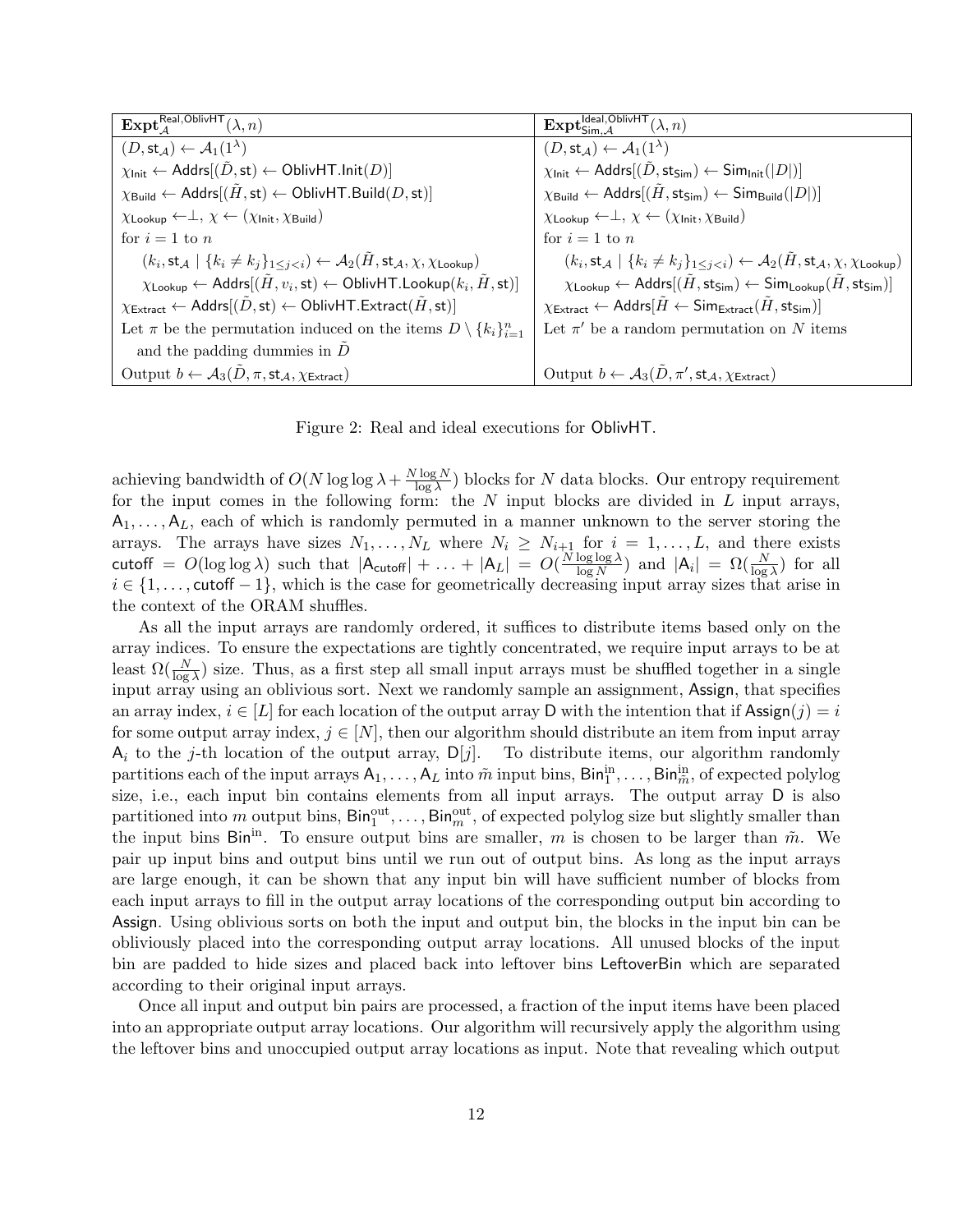bins are initialized in the recursive steps does not have any additional leakage as long as we are hiding which items from each input array are placed in these output bins. This is achieved by the oblivious manner of initializing the leftover bins. Each iteration reduces the input items by a constant fraction. After  $O(\log \log N)$  recursive iterations, there are  $O(\frac{N}{\log N})$  $\frac{N}{\log N}$ ) remaining items, and we use an oblivious sort to complete the algorithm with only  $O(N)$  overhead.

Construction 5. [Oblivious Random Multi-Array Shuffle] We define our oblivious random multiarray shuffle algorithm OblMultArrShuff, which will also use algorithms OblMultArrShuff.BinShuffle and OblMultArrShuff.Shuffle as building blocks.

OblMultArrShuff. This algorithm takes as input  $L$  shuffled arrays and outputs array  $D$ , which contains a random permutation of the input array elements.

 $D \leftarrow \text{OblMultArrShuff}(A_1, \ldots, A_L)$ :

- 1. Initialize the output array D to be an empty array of size  $N := |A_1| + \ldots + |A_L|$  blocks.
- 2. Choose the largest cutoff such that  $|A_{\text{cutoff}}| \geq \frac{N}{\log \lambda}$  and then randomly permute the entries of the arrays  $A_{\text{cutoff}}, \ldots, A_L$  into  $A_{0,\text{cutoff}}$  using an oblivious random shuffle.
- 3. Initialize  $A_{0,1}, \ldots, A_{0,\text{cutoff}-1}$  with the content of  $A_1, \ldots, A_{\text{cutoff}-1}$  respectively.
- 4. Sample a random assignment function Assign :  $[N] \rightarrow$  [cutoff] such that  $\{b \in [N] : \text{Assign}(b) =$  $|i| = |A_{0,i}|$  for every  $i \in$  [cutoff]. Since we assume only constant local memory, which does not fit the description of Assign, we use the following oblivious algorithm for sampling Assign at random:
	- (a) Store an encryption of  $\text{cnt}_i := |A_{0,i}|$ , for  $i \in [\text{cutoff}]$  and an encryption of  $\text{cnt} = N$  on the server.
	- (b) For each block  $b \in [N]$ , set  $\text{Assign}(b) = i$  with probability  $\frac{\text{cnt}_i}{\text{cnt}}$ , for  $i \in [\text{cutoff}]$ . We do this obliviously as follows: choose a random value  $r_b \in [cnt]$  and set Assign(b) to be equal to the minimal s such that  $\text{cnt}_1 + ... + \text{cnt}_s \ge r_b$  and s is computed by scanning the encrypted integers  $\mathsf{cnt}_1, \ldots, \mathsf{cnt}_{\mathsf{cutoff}}$ . During the scanning  $\mathsf{cnt}_s$  and  $\mathsf{cnt}$  are each decreased by 1. Store  $(b, Enc(Assign(b))$  at the server.
- 5. Let  $E_0$  be the array  $\{(b, Enc(Assign(b)))\}_{b \in [N]}$  describing Assign computed and stored at the server in the previous step. Note, the server knows the first indices of each pair in  $E_0$  as they are unencrypted.
- 6. Set  $L :=$  cutoff.
- 7. Run OblMultArrShuff.Shuffle $(A_{0,1},\ldots,A_{0,L},D,E_0,N,0)$ .
- 8. Return D.

OblMultArrShuff.Shuffle. This algorithm takes as input  $L$  randomly shuffled arrays, an output array D, which might be partially filled, the set of empty indices  $b_i$  in D together with their corresponding encrypted Assign $(b_i)$  values stored in  $\mathsf{E}_{\ell}$ , and an index  $\ell$  corresponding the current level of recursion. The algorithm fills D through several recursive steps using the encrypted values of Assign in  $E_\ell$  and the input arrays  $A_{\ell,1}, \ldots, A_{\ell,L}$ .

 ${\sf OblMultArrShuff.Shuffle}({\sf A}_{\ell,1},\ldots,{\sf A}_{\ell,L}, {\sf D},{\sf E}_\ell,\ell)$ :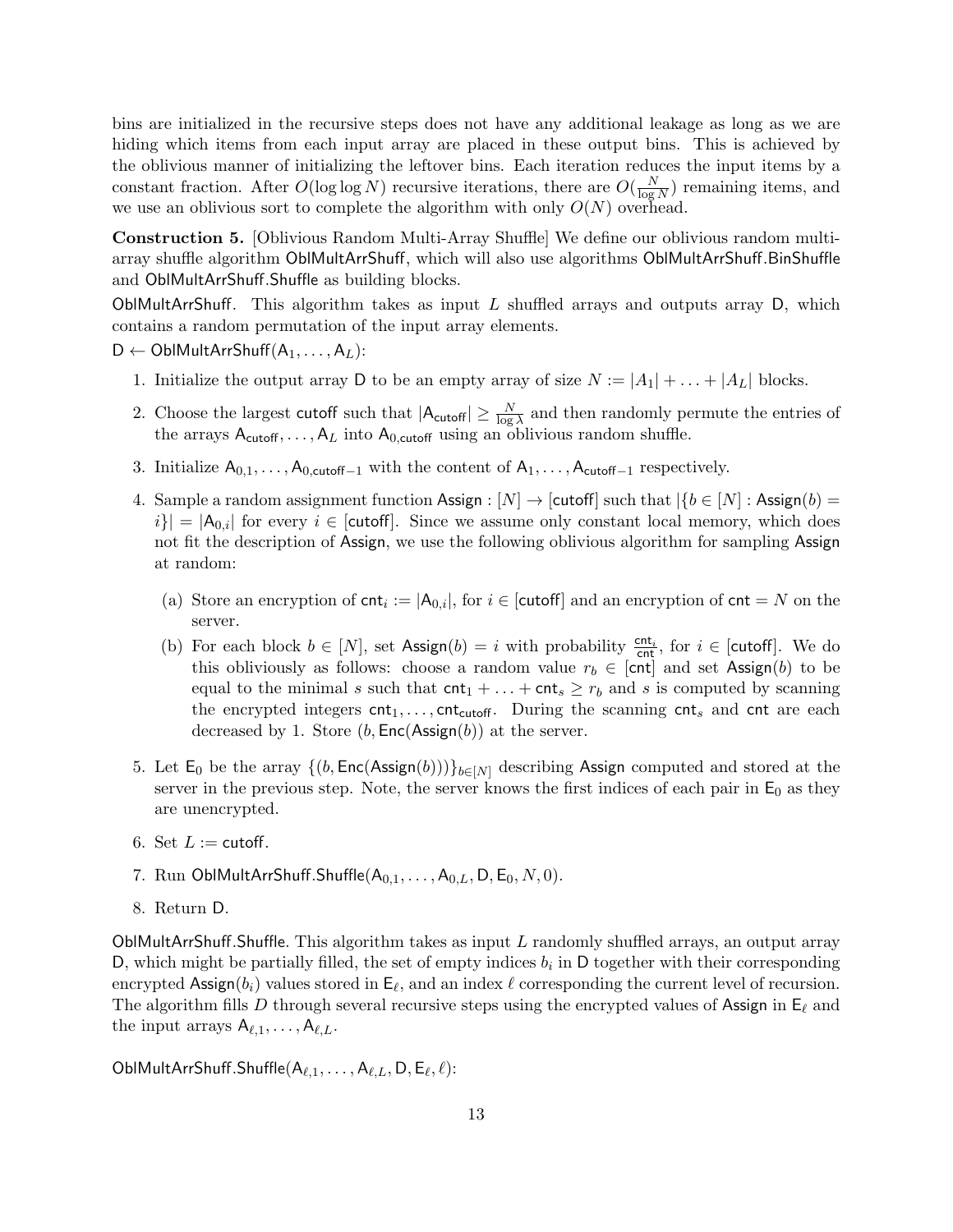1. If  $|A_{\ell,1}| + \ldots + |A_{\ell,L}| \leq \frac{N}{\log \lambda}$ , assign the items in  $A_{\ell,1}, \ldots, A_{\ell,L}$  to the remaining open positions in D using the Assign mappings stored in  $E_\ell$  by running:

OblMultArrShuff.BinShuffle $(A_{\ell,1} \cup \ldots \cup A_{\ell,L}, E_{\ell}, D)$ .

- 2. Set  $m := (2\epsilon)^{\ell} \frac{N}{\log^3 \lambda}$  and  $\tilde{m} := (1 2\epsilon)m$ .
- 3. Initialize  $\tilde{m}$  input bins  $\text{Bin}_{1}^{\text{in}}, \ldots, \text{Bin}_{\tilde{m}}^{\text{in}}$  with random subsets of blocks from the inputs arrays as follows. For each input array  $A_{\ell,i}, i \in [L]$  distribute its blocks across  $\text{Bin}_{1}^{\text{in}}, \ldots, \text{Bin}_{\tilde{m}}^{\text{in}}$ assigning each block a bin at random and recording an encryption of the source array index *i*. The items of  $\text{Bin}_{1}^{\text{in}}, \ldots, \text{Bin}_{\tilde{m}}^{\text{in}}$  are stored encrypted on the server. Note  $\text{Bin}_{1}^{\text{in}}, \ldots, \text{Bin}_{\tilde{m}}^{\text{in}}$  will have different sizes. Furthermore, the above is done in a non-oblivious manner and the server knows the distribution of the blocks from each  $A_{\ell,i}$  across the input bins.
- 4. Initialize m output bins  $\text{Bin}_{1}^{\text{out}}, \ldots, \text{Bin}_{m}^{\text{out}}$  with random subsets of pairs from  $\mathsf{E}_{\ell}$  by assigning each pair from  $\mathsf{E}_{\ell}$  to a randomly selected bin. The items of  $\mathsf{Bin}_{1}^{\text{out}}, \ldots, \mathsf{Bin}_{m}^{\text{out}}$  are stored encrypted on the server. Note the sizes of  $\text{Bin}_{1}^{\text{out}}, \ldots, \text{Bin}_{m}^{\text{out}}$  will be different. Furthermore, the above is done in a non-oblivious manner and the server knows the distribution of the blocks from each  $\mathsf{E}_\ell$  across the output bins. Therefore, the server knows the subset of positions from D assigned to each output bin - these are the b values in each pair  $(b, Enc(Assign(b)))$  of  $E_{\ell}$ .
- 5. Initialize  $A_{\ell+1,1}, \ldots, A_{\ell+1,L}$  to be empty block arrays.
- 6. For  $j = 1, ..., \tilde{m}$ :
	- (a) Distribute the blocks from  $\text{Bin}_{j}^{\text{in}}$  in D according to the positions specified by Assign in the pairs in  $\text{Bin}_{j}^{\text{out}}$  by running

(LeftoverBin<sub>1</sub>, ..., LeftoverBin<sub>L</sub>)  $\leftarrow$  $\mathsf{OblMultArrShuff.BinShuffle}(\mathsf{Bin}^{\text{in}}_{j}, \mathsf{Bin}^{\text{out}}_{j}, \mathsf{D}).$ 

- (b) Append LeftoverBin<sub>i</sub> to  $A_{\ell+1,i}$  for all  $i \in [L]$ .
- 7. Collect all uninitialized indices in D together with their corresponding mappings under Assign, which have been distributed in output bins  $\textsf{Bin}_{\tilde{m}+1}^{\text{out}}, \ldots, \textsf{Bin}_{m}^{\text{out}},$  and set  $\textsf{E}_{\ell+1} := \textsf{Bin}_{\tilde{m}+1}^{\text{out}} \cup \ldots \cup$  $\mathsf{Bin}^{\rm out}_m$ .
- 8. Execute recursively the shuffling functionality on the remainders of the input arrays, which have not been placed in D so far but were returned as leftovers from the OblMultArrShuff.BinShuffle executions above, by running OblMultArrShuff.Shuffle(  $A_{\ell+1,1}, \ldots, A_{\ell+1,L}, D, E_{\ell+1}, \ell+1$ ).

BinShuffle. This is an algorithm that takes as input a bin Bin<sup>in</sup> that contains items, a bin Bin<sup>out</sup> that contains mappings under Assign of a subset of indices in the input D. BinShuffle distributes all but an  $2\epsilon$  fraction of the items in Bin<sup>in</sup> into D according to the mappings and positions of D specified in Bin<sup>out</sup>. The items of Bin<sup>in</sup> that are not placed in D are returned in leftover bins separated according to their input arrays.

 $(\mathsf{LeftoverBin}_1,\ldots,\mathsf{LeftoverBin}_L) \leftarrow \mathsf{OblMultArrShuff}.\mathsf{BinShuffle}(\mathsf{Bin}^{\text{in}},\mathsf{Bin}^{\text{out}},\mathsf{D})$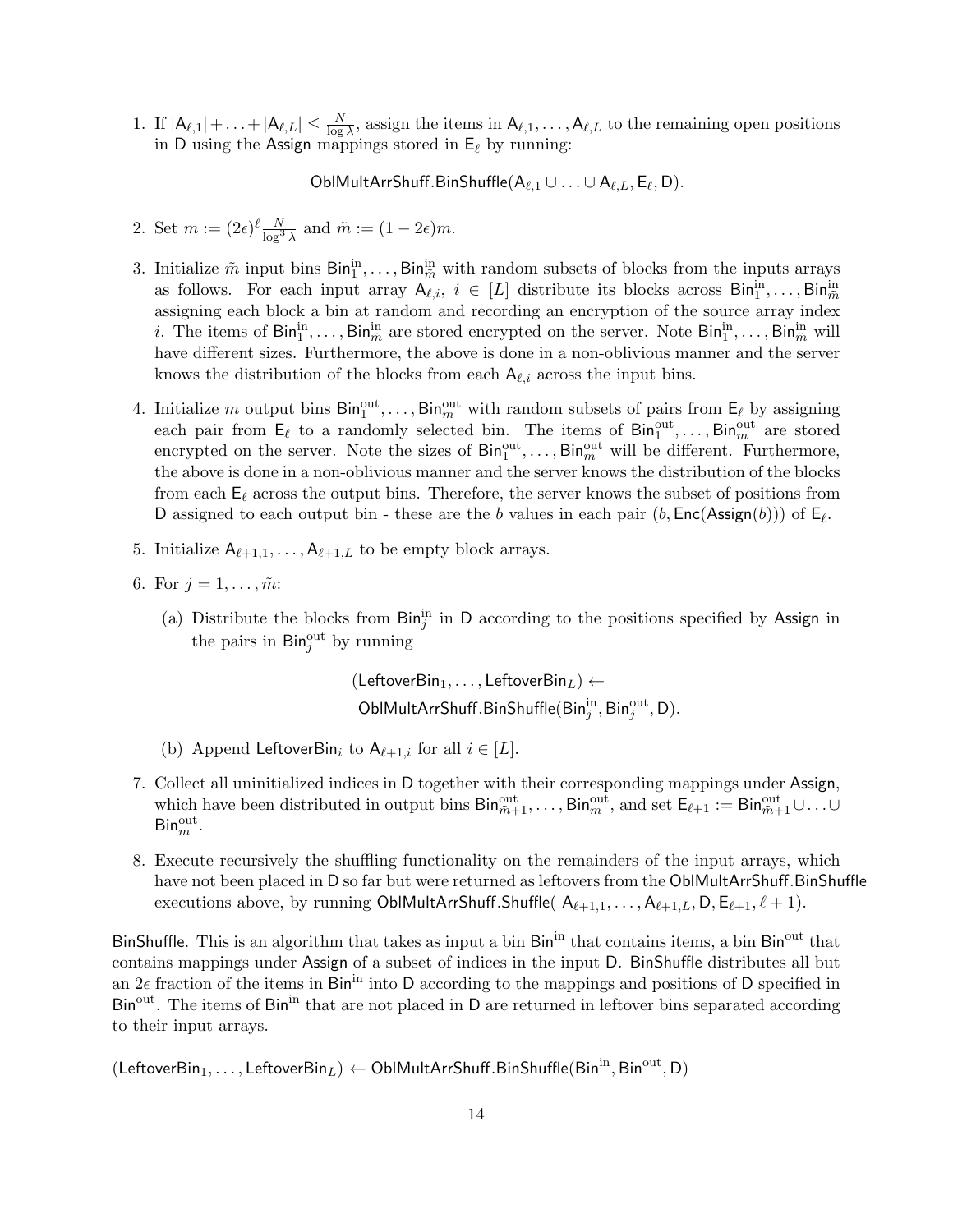- 1. For  $i \in [L]$ , create NumLeftover $i := (4\epsilon) \frac{N_i}{N} \log^3 \lambda$  dummy blocks tagged with an array index i and append them encrypted to Binin.
- 2. Obliviously sort Bin<sup>in</sup> according to array index of the blocks placing real blocks before dummy blocks with the same array index.
- 3. Let  $k_i^{\text{out}}$  be the number of pairs  $(b, \text{Assign}(b)) \in \text{Bin}^{\text{out}}$  such that  $\text{Assign}(b) = i$  for all  $i \in [L]$ . We compute the values  $k_i^{\text{out}}$  privately in the following oblivious manner:
	- (a) Initialize all  $k_1^{\text{out}}, \ldots, k_L^{\text{out}}$  to 0 and store them encrypted on the server.
	- (b) For each pair  $(b, \text{Assign}(b)) \in \text{Bin}^{\text{out}}$ , scan all the ciphertexts of  $k_1^{\text{out}}, \ldots, k_L^{\text{out}}$  and only increment  $k_{\text{Assign}(b)}^{\text{out}}$ .
- 4. Tag all items in Bin<sup>in</sup> with moving, if they are a real item that will be placed in D using the Assign mapping from  $Bin^{out}$ ; leftover if they are real or dummy items that will be returned as leftover; or unused if they are dummy items that will be discarded. We obliviously tag items as follows: for each block  $j$  in Bin<sup>in</sup>:
	- (a) Let i be the input array index of the j-th block in  $\mathsf{Bin}^{\text{in}}$ .
	- (b) For  $t \in [L]$ , download the counter  $k_t^{\text{out}}$ . If  $t \neq i$ , reencrypt and upload back the counter. If  $t = i$ , upload an encryption of a decremented counter  $Enc(k_t^{\text{out}} - 1)$ .
	- (c) Tag the j-th block as follows: if  $k_{\ell,i}^{\text{out}} > 0$ , then the block is marked as real. If  $-\textsf{Number}_i < k_{\ell,i}^{\text{out}} \leq 0$ , then the block is marked as leftover. Otherwise, the block is marked as unused.
- 5. Obliviously sort Bin<sup>in</sup> according to the tags computed in the previous step in a manner where all blocks with tag moving precede all blocks with tag leftover and both of these precede blocks with tags unused. All blocks with the same tag are sorted according to their input array index.
- 6. The blocks in  $\text{Bin}^{\text{in}}$  are separated in the following way:
	- (a) Blocks that will be placed in  $D$  these are the first  $|\text{Bin}^{\text{out}}|$  blocks in the sorted  $\text{Bin}^{\text{in}}$ , which are moved to TempD;
	- (b) Blocks that will be returned as leftover blocks: these are the next L groups of blocks of sizes NumLeftover<sub>1</sub>, ..., NumLeftover<sub>L</sub> blocks, which are placed in LeftoverBin<sub>1</sub>, ..., LeftoverBin<sub>L</sub> respectively.
- 7. Obliviously sort the pairs  $(b, \text{Assign}(b))$  in Bin<sup>out</sup> according to input array index Assign(b). Before sorting, encrypt the  $b$  value of each pair of  $\text{Bin}^{\text{out}}$  to ensure obliviousness. Recall the Assign(b) value is already encrypted. Note that  $TempD$  and  $Bin<sup>out</sup>$  now contain the same numbers of items tagged with each of the input array indices, which are also sorted according to these indices. Thus, for each position  $i \in [|\text{Bin}^{\text{out}}|]$ , the block in position i in TempD has input array index equal to Assign $(b_i)$ , where  $(b_i, \text{Assign}(b_i))$  is the *i*-th pair in the sorted Bin<sup>out</sup>.
- 8. Assign to each block in TempD its corresponding location in D as follows: for  $i \in [|\text{Bin}^{\text{out}}|]$ , tag the block in position i in TempD with an encryption of  $b_i$ , where  $(b_i, \text{Assign}(b_i))$  is the i-th pair in Bin<sup>out</sup>.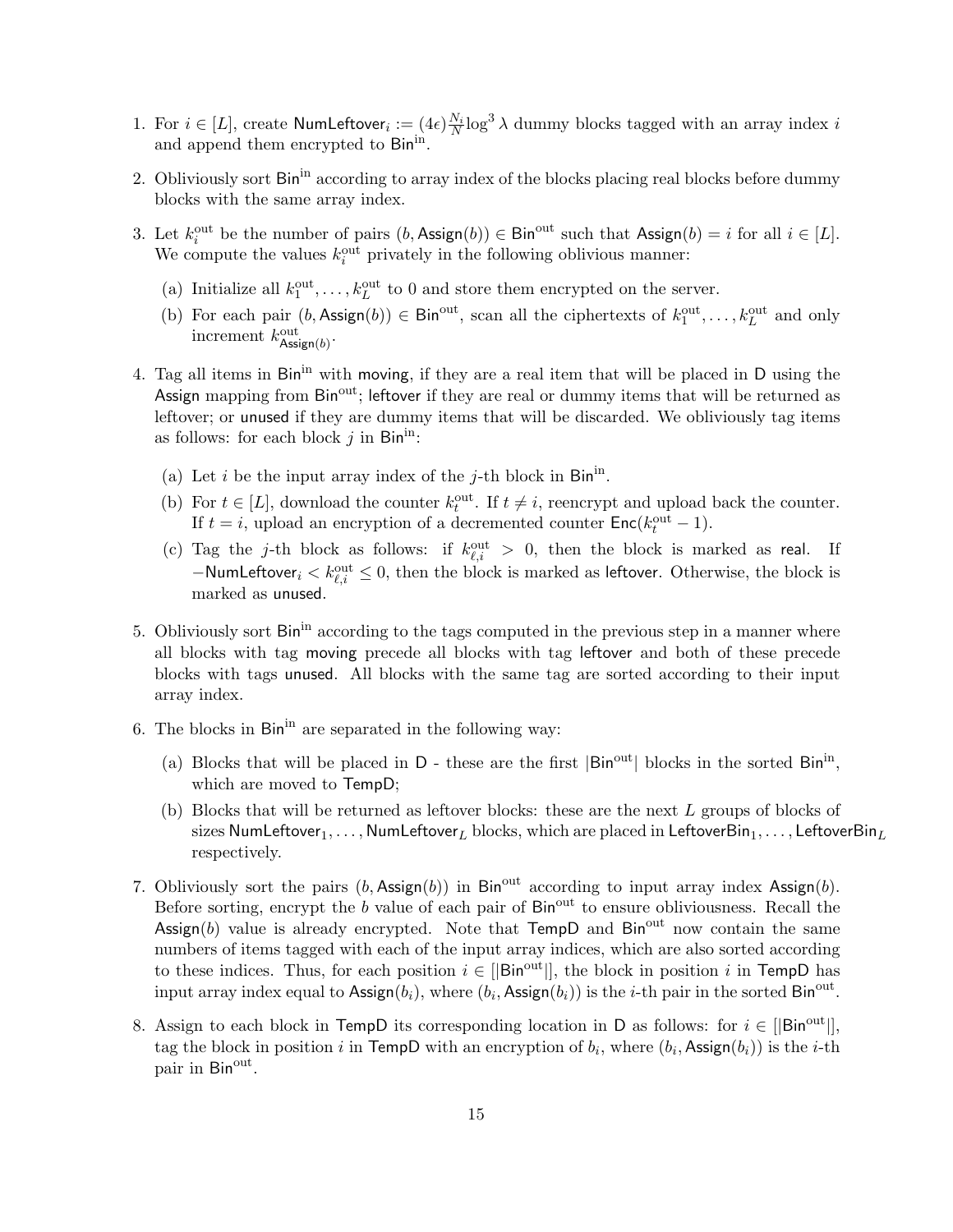9. Obliviously sort TempD according to tags computed in the previous step and copy the content of TempD in the positions denoted by their tags in D. Note these positions of D are public since the positions from D assigned to Bin<sup>out</sup> are known to the server and only encrypted in Step 7.

How the input shrinks over calls. To get an understanding of OblMultArrShuff, we will analyze the sizes of the inputs to recursive calls of OblMultArrShuff.Shuffle. Let us start with the very first execution of OblMultArrShuff.Shuffle. Initially,  $A_{0,1}, \ldots, A_{0,L}$  collectively contain exactly N real blocks and  $E_0$  contains N pairs (since all indices of D are still free). The indices of  $E_0$  are uniformly and independently assigned at random to  $m := \frac{N}{\log^3 \lambda}$  output bins and each is expected to have  $\log^3 \lambda$  indices. The blocks of  $A_{0,1}, \ldots, A_{0,L}$  are uniformly and independently distributed into  $\tilde{m} := (1-2\epsilon)m$  input bins and each is expected to have  $\log^3 \lambda/(1-2\epsilon) \approx (1+2\epsilon)\log^3 \lambda$  blocks. We note that  $E_1$  consists of only indices of the last  $2\epsilon \cdot m$  groups (see Step 7). Therefore,  $E_1$  will contain  $2\epsilon N$  indices in expectation.

Each execution of <code>OblMultArrShuff.BinShuffle</code> outputs  $L$  leftover bins of sizes  $\{(4\epsilon)\frac{N_i}{N}\log^3\lambda\}_{i=1,...,L}.$ So, after m executions of OblMultArrShuff.BinShuffle, a total of  $4\epsilon N_i$  will be placed into each  $A_{1,i}$ , for  $i = 1, \ldots, L$ . As a result of OblMultArrShuff.Shuffle,  $E_1$  is only a  $2\epsilon$  fraction of the size of  $E_0$ . Similarly, each  $A_{1,i}$  is only a 4 $\epsilon$  fraction of the size of  $A_{0,i}$ . This reduction continues as OblMultArrShuff.Shuffle is executed more times. In particular,  $A_{\ell,i}$  will contain exactly  $(4\epsilon)^{\ell}N_i$ blocks and  $\mathsf{E}_{\ell}$  contains  $(2\epsilon)^{\ell}N$  indices in expectation.

The above analysis considers counting both real and dummy blocks. We turn our attention to strictly real blocks. At each level of OblMultArrShuff.Shuffle, an  $2\epsilon$  fraction of the blocks are unassigned and will be dealt with by the later executions of OblMultArrShuff.Shuffle. As we have seen, the unassigned blocks are kept partitioned by array index and, in order to hide the actual number of blocks that are still to be assigned from each array, dummy blocks are introduced. The next lemma shows that the number of real blocks in  $A_{\ell,i}$ ,  $N_{\ell,i}$ , is binomially distributed.

**Lemma 6.** The random variable  $N_{\ell,i}$  is distributed according to Binomial $[N_i,(2\epsilon)^{\ell}].$ 

*Proof.* We will use the observation that for any  $i \in [L]$ ,

$$
N_{\ell,i} = |\{(b, \text{Assign}(b)) \in \mathsf{E}_{\ell} : \text{ Assign}(b) = i\}|.
$$

The lemma follows by the fact that the events that  $(b, \text{Assign}(b)) \in \mathsf{E}_{\ell}$  are independent and have probability  $(2\epsilon)^{\ell}$ , for every  $\ell \geq 0$ .

For  $\ell = 0$ , this is trivially true. By inductive hypothesis, assume  $Pr[(b, i) \in \mathsf{E}_{\ell}] = (2\epsilon)^{\ell}$ , for some  $\ell \geq 0$ . All pairs of  $\mathsf{E}_\ell$  are distributed uniformly and independently at random into m bins in Step 4 of OblMultArrShuff.Shuffle. A single index  $(b, \text{Assign}(b)) \in \mathsf{E}_{\ell}$  appears in  $\mathsf{E}_{\ell+1}$  if and only if b is assigned to one of  $\textsf{Bin}_{\tilde{m}+1}^{\text{out}}, \ldots, \textsf{Bin}_{m}^{\text{out}}$ . Therefore,

$$
\Pr[(b,i) \in \mathsf{E}_{\ell+1} \mid (b,i) \in \mathsf{E}_{\ell}] = \frac{m - \tilde{m}}{m} = 2\epsilon.
$$

Since the assignment of  $\mathsf{E}_{\ell}$  is done independently of all previous events, we see that

$$
\Pr[(b,i) \in \mathsf{E}_{\ell+1}] = \Pr[(b,i) \in \mathsf{E}_{\ell}] \cdot 2\epsilon = (2\epsilon)^{\ell+1}.
$$

 $\Box$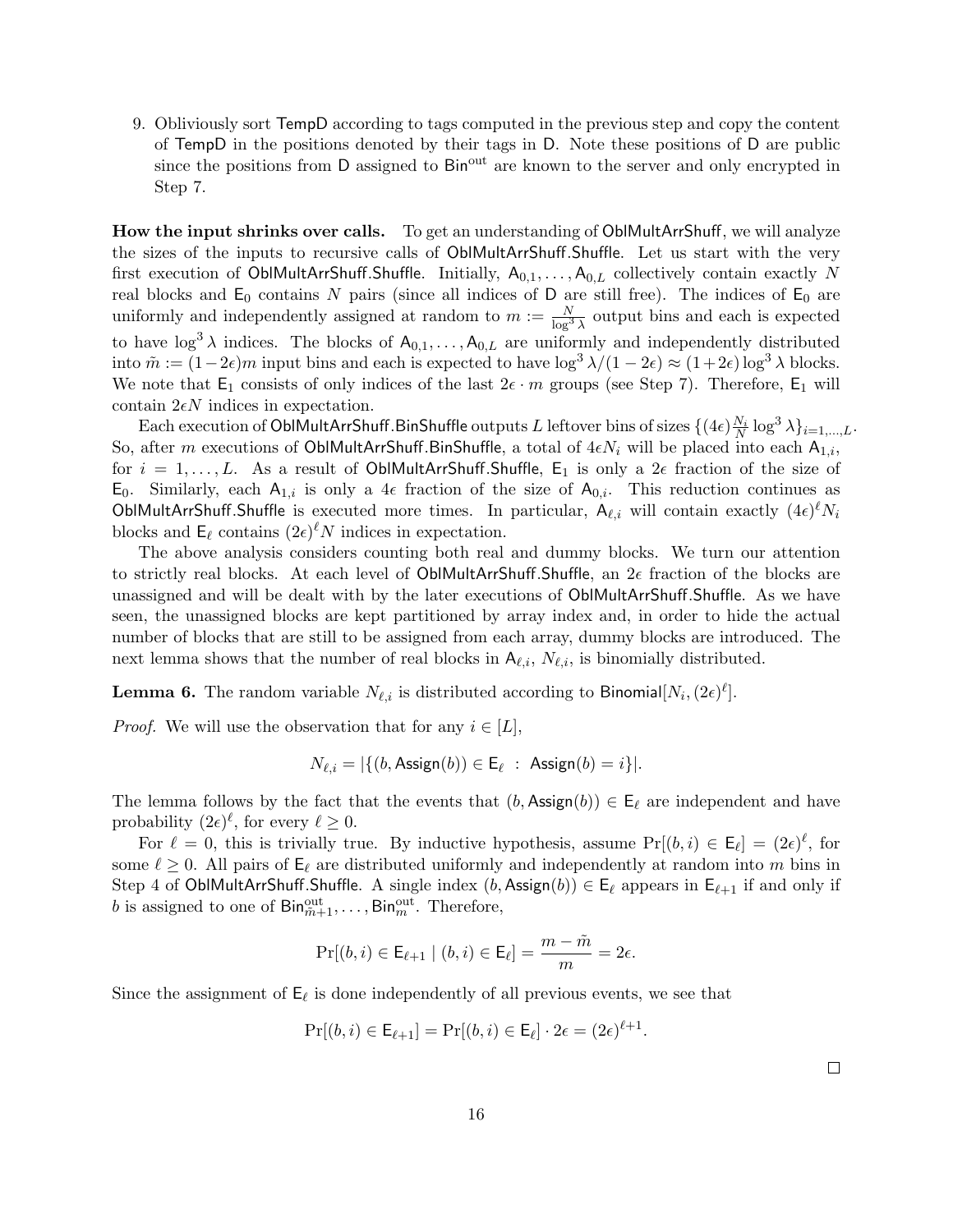In the next lemma, we bound the number of blocks,  $k_{\ell,i,j}^{\text{in}}$  of array of index i,  $A_i$ , that are assigned to the *j*-th input bin  $\text{Bin}_{j}^{\text{in}}$  of level  $\ell$  of the algorithm.

**Lemma 7.** For every i and j and for every level  $\ell$ ,

$$
\Pr\left[ (1+\epsilon)\cdot \frac{N_i}{N}\log^3\lambda \le k^{\text{in}}_{\ell,i,j} \le (1+3\epsilon)\cdot \frac{N_i}{N}\log^3\lambda \right] \ge 1-\mathsf{negl}(\lambda).
$$

*Proof.* By Lemma 6, we know that  $N_{\ell,i}$  is distributed according to Binomial $[N_i,(2\epsilon)^{\ell}]$ . Moreover, each block in  $A_{\ell,i}$  is independently and uniformly assigned to one input bin at Step 3 and thus  $k_{\ell,i,j}^{\text{in}}$ is distributed according to

$$
\text{Binomial}\left[N_i, \frac{(2\epsilon)^{\ell}}{\tilde{m}}\right] = \text{Binomial}\left[N_i, \frac{\log^3\lambda}{(1-2\epsilon)N}\right].
$$

Therefore

$$
\mu_{\ell,i,j} := \mathbb{E}[k_{\ell,i,j}^{\text{in}}] = (1+2\epsilon) \cdot \frac{N_i}{N} \cdot \log^3 \lambda
$$

where we used the approximation  $(1 + 2\epsilon) \approx \frac{1}{1-2\epsilon}$ . By Chernoff Bounds, we get the following:

$$
\Pr\left[(1+\epsilon)\cdot\frac{N_i}{N}\cdot\log^3\lambda\leq k_{\ell,i,j}^{\text{in}}\leq(1+3\epsilon)\cdot\frac{N_i}{N}\cdot\log^3\lambda\right] = \Pr\left[(1-\epsilon)\mu_{\ell,i,j}\leq k_{\ell,i,j}^{\text{in}}\leq(1+\epsilon)\mu_{\ell,i,j}\right] \geq 1-2^{-\Omega(\mu_{\ell,i,j})};
$$

where we used the approximations  $(1 + 2\epsilon) \cdot (1 + \epsilon) \approx (1 + 3\epsilon)$  and  $(1 + 2\epsilon) \cdot (1 - \epsilon) \approx (1 + \epsilon)$ . The lemma follows by observing that, by Step 2 of OblMultArrShuff, we have  $\frac{N}{N_i} < \log \lambda$  and therefore,  $\mu_{\ell,i,j} = \Omega(\log^2 \lambda).$  $\Box$ 

A similar lemma holds for the number of blocks,  $k_{\ell,i,j}^{\text{out}}$ , from  $A_i$  that are assigned to a location of array D that belongs to output bin  $\text{Bin}_{j}^{\text{out}}$ .

**Lemma 8.** For every i and j and for every level  $\ell$ ,

$$
\Pr\left[ (1-\epsilon) \cdot \frac{N_i}{N} \cdot \log^3 \lambda \le k_{\ell,i,j}^{\text{out}} \le (1+\epsilon) \cdot \frac{N_i}{N} \cdot \log^3 \lambda \right].
$$

*Proof.* Each pair of  $E_\ell$  is independent and uniformly assigned to one output bin at Step 4 of OblMultArrShuff.Shuffle. So,  $k_{\ell,i,j}^{\text{out}}$  is distributed according to

$$
\text{Binomial}\left[N_i, \frac{(2\epsilon)^{\ell}}{m}\right] = \text{Binomial}\left[N_i, \frac{\log^3 \lambda}{N}\right]
$$

and  $\mu_{\ell,i,j} := \mathbb{E}[k_{\ell,i,j}^{\text{out}}] = \frac{N_i}{N} \cdot \log^3 \lambda$ . By Chernoff bounds, we obtain that

$$
\Pr\left[(1-\epsilon)\cdot \frac{N_i}{N}\log^3 \lambda \le k_{\ell,i,j}^{\text{out}} \le (1+\epsilon)\cdot \frac{N_i}{N}\log^3 \lambda\right] = \Pr\left[(1-\epsilon)\mu_{\ell,i,j} \le k_{\ell,i,j}^{\text{out}} \le (1+\epsilon)\mu_{\ell,i,j}\right]
$$

$$
\ge 1 - 2^{-\Omega(\mu_{\ell,i,j})}.
$$

The lemma follows by observing that, by Step 2 of OblMultArrShuff, we have  $\frac{N}{N_i} < \log \lambda$  and therefore,  $\mu_{\ell,i,j} = \Omega(\log^2 \lambda)$ .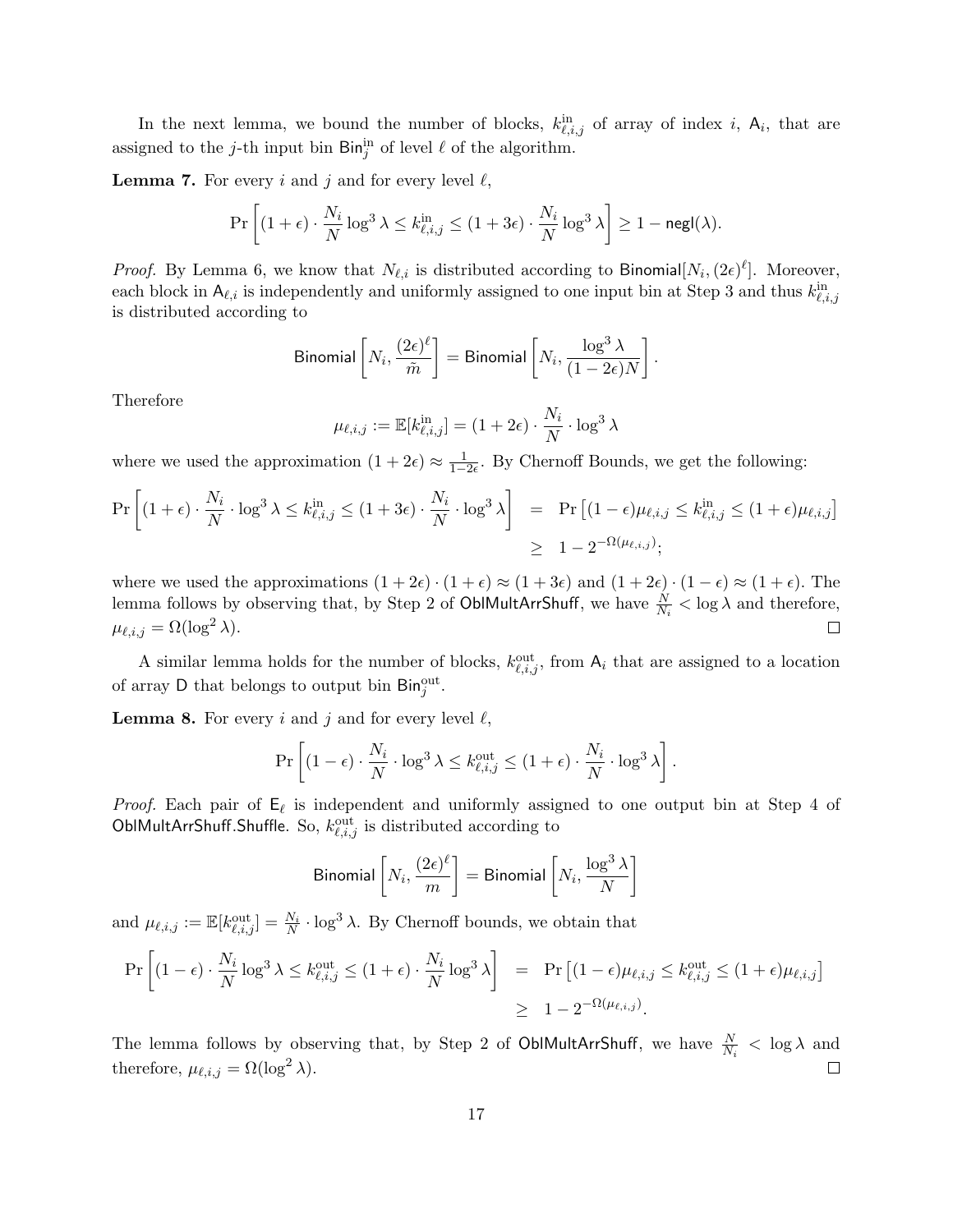**Lemma 9.** The construction OblMultArrShuff aborts with probability negligible in  $\lambda$ .

Proof. OblMultArrShuff aborts only if at Step 4 of OblMultArrShuff.BinShuffle one of the following two events occurs, for some  $i, j, \ell$ ,

1. The j-th input bin contains too few real blocks from array  $A_{\ell,i}$  and thus a dummy block is marked moving. This happens if  $k_{\ell,i,j}^{\text{in}} < k_{\ell,i,j}^{\text{out}}$ . But by Lemma 7 and Lemma 8 we have that

$$
k_{\ell,i,j}^{\text{in}} \ge (1+\epsilon) \cdot \frac{N_i}{N} \cdot \log^3 \lambda \ge k_{\ell,i,j}^{\text{out}}
$$

except with negligible probability.

2. The j-th input bin contains too many real blocks from array  $A_{\ell,i}$  and thus a real block is marked unused. This happens if  $k_{\ell,i,j}^{\text{in}}>k_{\ell,i,j}^{\text{out}}+$  NumLeftover $_i=k_{\ell,i,j}^{\text{out}}+4\epsilon\frac{N_i}{N}\cdot\log^3\lambda$ . Again by Lemma 7 and Lemma 8 we have that

$$
k_{\ell,i,j}^{\text{in}} \le (1+3\epsilon) \cdot \frac{N_i}{N} \log^3 \lambda \le 4\epsilon \cdot \frac{N_i}{N} \log^3 \lambda + k_{\ell,i,j}^{\text{out}}
$$

except with negligible probability.

 $\Box$ 

Theorem 10. The construction OblMultArrShuff is an oblivious random multi-array shuffle according to Definition 3.

*Proof.* We construct a simulation Sim that outputs D as follows. Sim will fill each  $A_i$  with encryptions of random values. Sim executes the honest OblMultArrShuff algorithm, which will construct D filled with the encryptions of random values. The output array generated in the real and simulated execution are indistinguishable since they contain encryptions of the same number of items.

The access pattern while running OblMultArrShuff involve either linear scans, oblivious sorts and movements of blocks determined by random coin flips (see Step 3 and 4 of OblMultArrShuff.Shuffle). However, the random coin flips are revealed publicly and indistinguishable from any other truly random coin flip sequence. Therefore, the access patterns from the real and simulated execution are indistinguishable.

Finally, we have to show that final permutation given to the adversary is indistinguishable in conjunction with the access pattern. In the real experiment, each  $A_i$  is permuted according to a  $\tau_i$  hidden from the adversary. OblMultArrShuff applies an Assign function chosen uniformly at random. We show in Lemma 20 the result is a uniformly random permutation. Since Assign is chosen before revealing any random values in the access pattern, Assign is independent of access patterns in the real execution. Therefore, the final permutations in the real and simulated execution are indistinguishable completing the proof.  $\Box$ 

**Efficiency.** For efficiency, we focus on the situation when there exists cutoff =  $O(\log \log \lambda)$ such that  $|\mathsf{A}_{\mathsf{cutoff}}| + \ldots + |\mathsf{A}_{L}| = O(\frac{N \log \log \lambda}{\log N})$  $\frac{\log \log \lambda}{\log N}$ ). In this case, we show that OblMultArrShuff uses  $O(BN \log \log \lambda + B \frac{N \log N}{\log \lambda})$  $\frac{\log N}{\log \lambda}$ ) bandwidth except with probability negligible in  $\lambda$ .

Note, OblMultArrShuff performs an oblivious sort on  $|A_{\text{cutoff}}| + \ldots + |A_L|$  blocks in Step 2 of OblMultArrShuff. Since  $|A_{\text{cutoff}}| + \ldots + |A_L| = O(\frac{N \log \log \lambda}{\log N})$  $\frac{\log \log \lambda}{\log N}$ , a total of  $O(BN \log \log \lambda)$  bandwidth is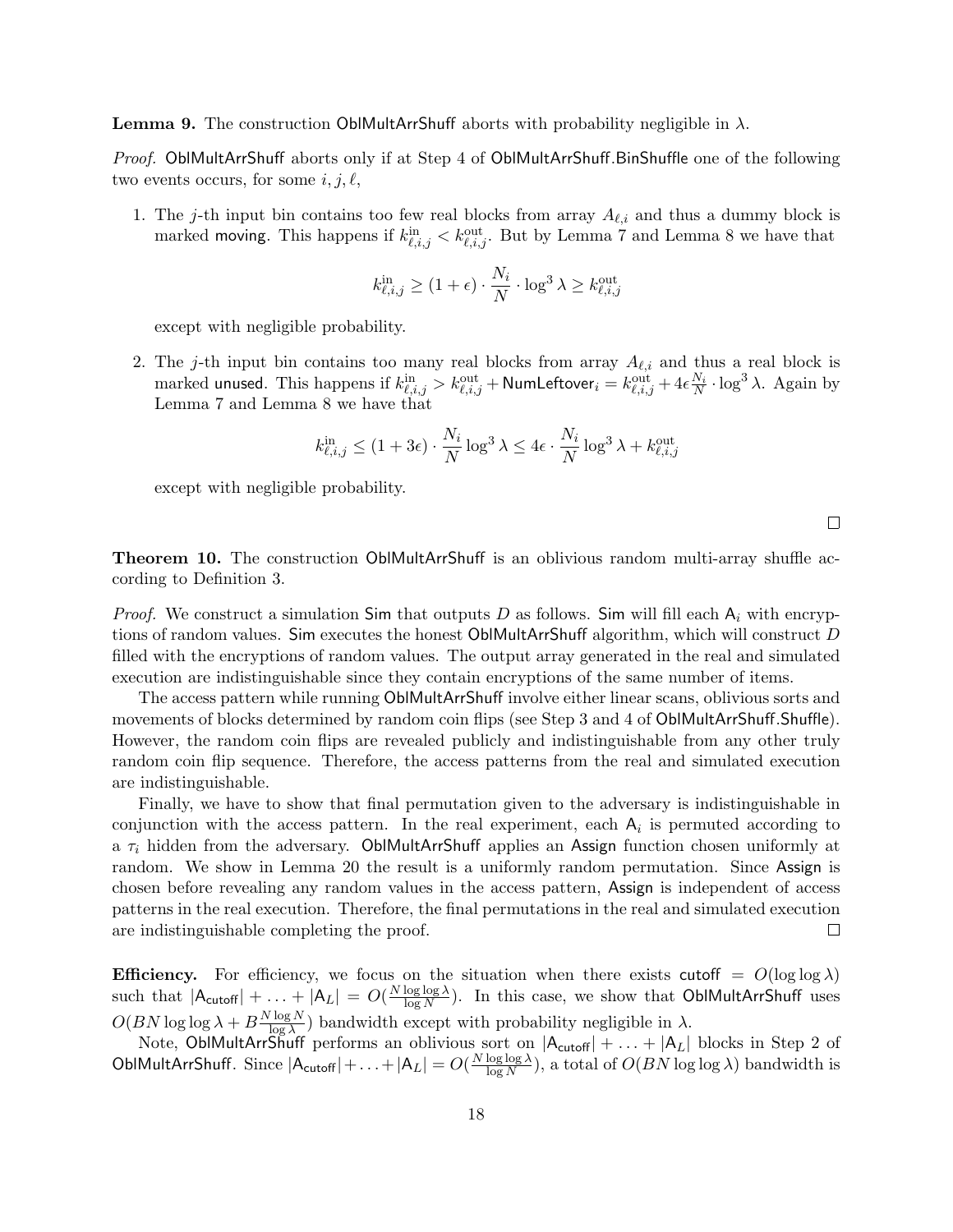required. Constructing Assign in Step 4 requires  $O(BN \cdot \text{cutoff}) = O(BN \log \log \lambda)$ . The remaining steps of OblMultArrShuff require  $O(N)$  bandwidth.

Let us now focus on the bandwidth of OblMultArrShuff.BinShuffle. An oblivious sort is applied to at most  $|\text{Bin}^{\text{in}}| + 4 \log^3 \lambda$  blocks in Steps 2 and 5. An oblivious sort is applied to at most  $|Bin^{out}|$  blocks in Steps 7 and 9. Step 3 requires  $O(|Bin^{out}| \cdot cutoff) = O(|Bin^{out}| \cdot log log \lambda)$  blocks of bandwidth. Step 4 requires  $O(|\text{Bin}^{\text{in}}| \cdot \text{cutoff}) = O(|\text{Bin}^{\text{in}}| \cdot \log \log \lambda)$  blocks of bandwidth. All other steps of OblMultArrShuff.BinShuffle require  $O(|Bin^{out}|+|Bin^{in}|)$  blocks of bandwidth. Altogether, the total required bandwidth of OblMultArrShuff.BinShuffle is  $O((|Bin^{in}| + \log^{3} \lambda)(\log |Bin^{in}| + \log \log \lambda) +$  $|Bin<sup>out</sup>|(log |Bin<sup>out</sup>| + log log \lambda)).$ 

 $\rm Finally,$  we consider  $\rm ObIMultArrShuff. Shuffle$  now. If  $|A_{\ell,1}|+\ldots+|A_{\ell,L}| \leq \frac{N}{\log \lambda},$  then  $\rm ObIMultArrShuff. Shuffle$ executes OblMultArrShuff.BinShuffle at Step 5 requiring  $O\left(\frac{N(\log N+\log\log\lambda)}{\log\lambda}\right)$  $\frac{\text{V} + \log \log \lambda}{\log \lambda}$  blocks of bandwidth. In the other case, OblMultArrShuff.BinShuffle is executed  $\tilde{m}$  times. By Lemma 7, we know that, for all  $j \in [\tilde{m}],~|{\sf Bin}_j^{\rm in}| = \sum^L$  $i=1$  $k_{\ell,i,j}^{\text{in}} \leq (1+3\epsilon)\log^3 \lambda$ . By Lemma 8, we know that, for all  $j \in [m],$  $|\mathsf{Bin}^{\rm out}_j| = \sum\limits_{}^{L}$  $i=1$  $k_{\ell,i,j}^{\text{out}} \leq (1+\epsilon)\log^3\lambda$ . Therefore, each execution of OblMultArrShuff.BinShuffle requires  $O(\log^3 \lambda \log \log \lambda)$  blocks of bandwidth. All executions require  $O((2\epsilon)^{\ell} N \log \log \lambda)$  blocks of bandwidth. The cost of all executions of OblMultArrShuff.Shuffle is

$$
\sum_{\ell \ge 0} O((2\epsilon)^{\ell} N \log \log \lambda)) = O(N \log \log \lambda)
$$

blocks of bandwidth, for large enough N, when  $\epsilon < 1/4$  thus completing the proof.

### 4 Oblivious Hash Table

In this section we present our *oblivious hash table* construction which achieves bandwidth overhead of  $O(\log N + \log \log \lambda)$  blocks, amortized per query. It uses as a building block the notion of an oblivious bin, which provides the same security properties as a general OHT but the main difference is that the oblivious bin structure will be used only for small inputs, which can be obliviously shuffled without violating out overall efficiency requirements. The largest bins will be of size  $\frac{N}{\log^c \lambda}$  for  $c > 1$ . We start with our oblivious bin constructions.

#### 4.1 Oblivious Cuckoo Hash Bin

We now present a construction of oblivious bins using cuckoo hashing. In particular, the Init, Build and Lookup will be identical to the cuckoo hashing hash table presented by Goodrich and Mitzenmacher [22]. Our modification will be the introduction of an Extract functionality which is integral to our Oblivious RAM construction. Our oblivious cuckoo hash bin only works on input arrays with at least  $\log^7 \lambda$  items.

Construction 11 (Oblivious Cuckoo Hash Bin). Let F be a pseudorandom function and (Gen, Enc, Dec) be a symmetric key encryption. We define an oblivious hash construction  $\mathsf{CuckooBin} = (\mathsf{CuckooBin}.\mathsf{Init},\mathsf{CuckooBin})$ CuckooBin.Build, CuckooBin.Lookup, CuckooBin.Extract) as follows

 $\bullet \;\; (\mathrm{st}, \tilde{D}) \leftarrow \mathsf{CuckooBin}.\mathsf{Init}\left(D=(k_i, v_i)_{i=1}^N\right)\mathpunct{:}$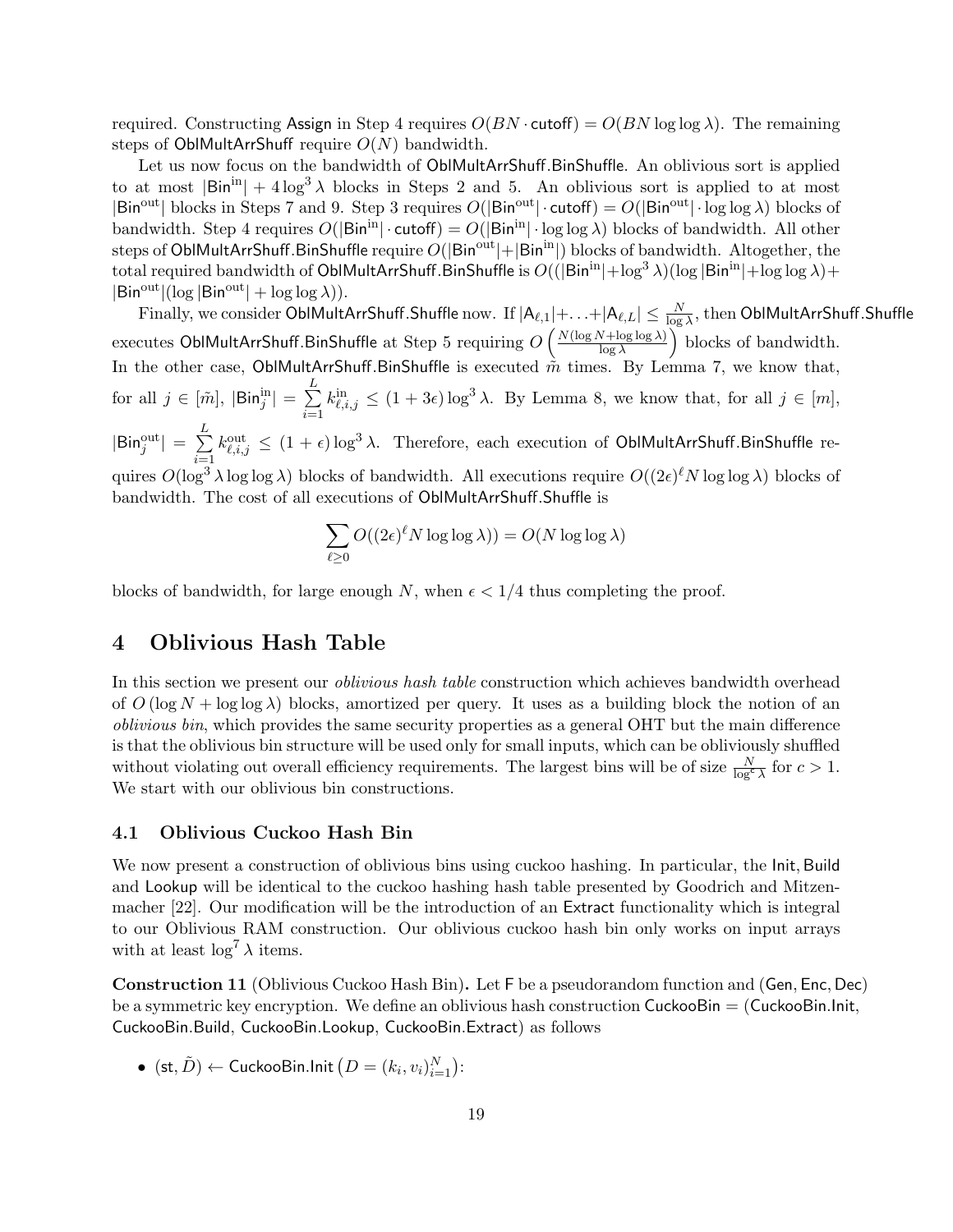- 1. Generate N dummy items  $(k'_i, \perp)_{i=N+1}^{2N}$  where  $k'_i \in \mathcal{U}_{\text{dummy}}$  and append them to D.
- 2. Generate an encryption key SK and set  $st \leftarrow SK$ .
- 3. Set  $\tilde{D} = \{\textsf{ct}_i = \textsf{Enc}(\textsf{SK}, (b_i, k_i, v_i))\}_{i=1}^{2N}$  where  $b_i = 0$  if  $k_i$  is real and  $b_i = 1$  if  $k_i$  is dummy. The real and dummy items are in any, not necessarily random, order.
- $\bullet \;\; (\mathrm{st}, \tilde H_{\mathsf{cuckoo}}, \mathsf{S}) \leftarrow \mathsf{CuckooBin}.\mathsf{Build}\left(\mathsf{SK}, \tilde D = \{\mathsf{Enc}(\mathsf{SK}, (b_i, k_i, v_i))\}_{i=1}^{2N}\right)\hspace{-0.05cm}:\hspace{-0.05cm}$ 
	- 1. Generate PRF keys  $K_1, K_2$  and encryption key and set  $st \leftarrow (K_1, K_2, SK)$ .
	- 2. Run an oblivious algorithm to construct a Cuckoo hash table that consists of two tables  $T_1, T_2$  and a stash S with parameters  $K_1, K_2$ , which contain the items of D using SK to decrypt entries of  $\tilde{D}$  when necessary. Set  $\tilde{H}_{\text{cuckoo}} \leftarrow (\mathsf{T}_1, \mathsf{T}_2, \mathsf{S}).$
- $\bullet \ \ (v,\tilde{H}_{\mathsf{cuckoo}}') \leftarrow \mathsf{CuckooBin}.\mathsf{Lookup}\left(k_i,\tilde{H}_{\mathsf{cuckoo}}=(\mathsf{T}_1,\mathsf{T}_2),\mathsf{S},\mathsf{st}=(\mathsf{K}_1,\mathsf{K}_2,\mathsf{SK})\right)\! :$ 
	- 1. Access all items in S as well as items  $T_1[F_{K_1}(k_i)]$  and  $T_2[F_{K_2}(k_i)]$ , decrypting them using  $SK$  and checking whether the stored items matches the search index  $k_i$ . If the item with index  $k_i$  is found, set v to be the corresponding data, and otherwise set  $v \leftarrow \perp$ .
	- 2. If either  $T_1[F_{K_1}(i)]$  or  $T_2[F_{K_2}(i)]$  is of the form  $(b_i, k_i, v_i)$  write back an encryption of the value  $(b_i, k'_i, \perp)$  where  $k'_i$  is a dummy key.
- $\bullet\,\, (\tilde D,{\rm st'})\leftarrow {\sf CuckooBin.Extract}(\tilde H_{\sf cuckoo},\mathsf{S},{\rm st}) {\rm :}$ 
	- 1. Use an oblivious sort together all items in  $T_1$ ,  $T_2$  and S according their flag bit  $b_i$  to obtain an array  $H$ .
	- 2. Set  $\tilde{D}$  to be the first N items of  $\tilde{H}$ .
	- 3. Use an oblivious sort to permute  $\overline{D}$  at random.

Theorem 12. The oblivious Cuckoo bin construction CuckooBin presented in Construction 11 is an oblivious hash table according to Definition 4 assuming that the number of input blocks is  $\Omega(\log^7 \lambda)$ .

Proof. The simulator will initiate the Cuckoo hash table using random input as data and our  $Sim_{Init}$  outputs 2N ciphertexts encrypting random values. We will use the result of Goodrich and Mitzenmacher [22], which was later given a complete proof in the work of Chan et al. [7], which says that there existing a simulator that can simulate the initialization of a Cuckoo table on  $n = \Omega(\log^7 \lambda)$  elements given just the number of elements with a stash of size  $O(\log \lambda)$ . We will use this simulator as our  $\mathsf{Sim}_{\mathsf{Build}}$ . The  $\mathsf{Sim}_{\mathsf{Lookup}}$  will just access two random locations in  $T_1$  and  $T_2$ . The indistinguishability of this simulated access from real lookups follows again from the result of  $[22]$ . Finally,  $Sim_{Extract}$  just runs the regular extraction algorithm on the simulated oblivious Cuckoo table. The indistinguishability of the real world, where the adversary gets the real permutation, and the ideal world, where he obtains a random independent permutation, follows from the fact that the only leakage is the access pattern from the oblivious sort, which does not reveal any information about the permutation. At the end of  $CuckooBin. Extract, D$  is randomly permuted using an oblivious sort. The random permutation is chosen independently and unifomly at random. Therefore, the final permutation of  $D$  is indistinguishable from a uniformly at random chosen permutation.  $\Box$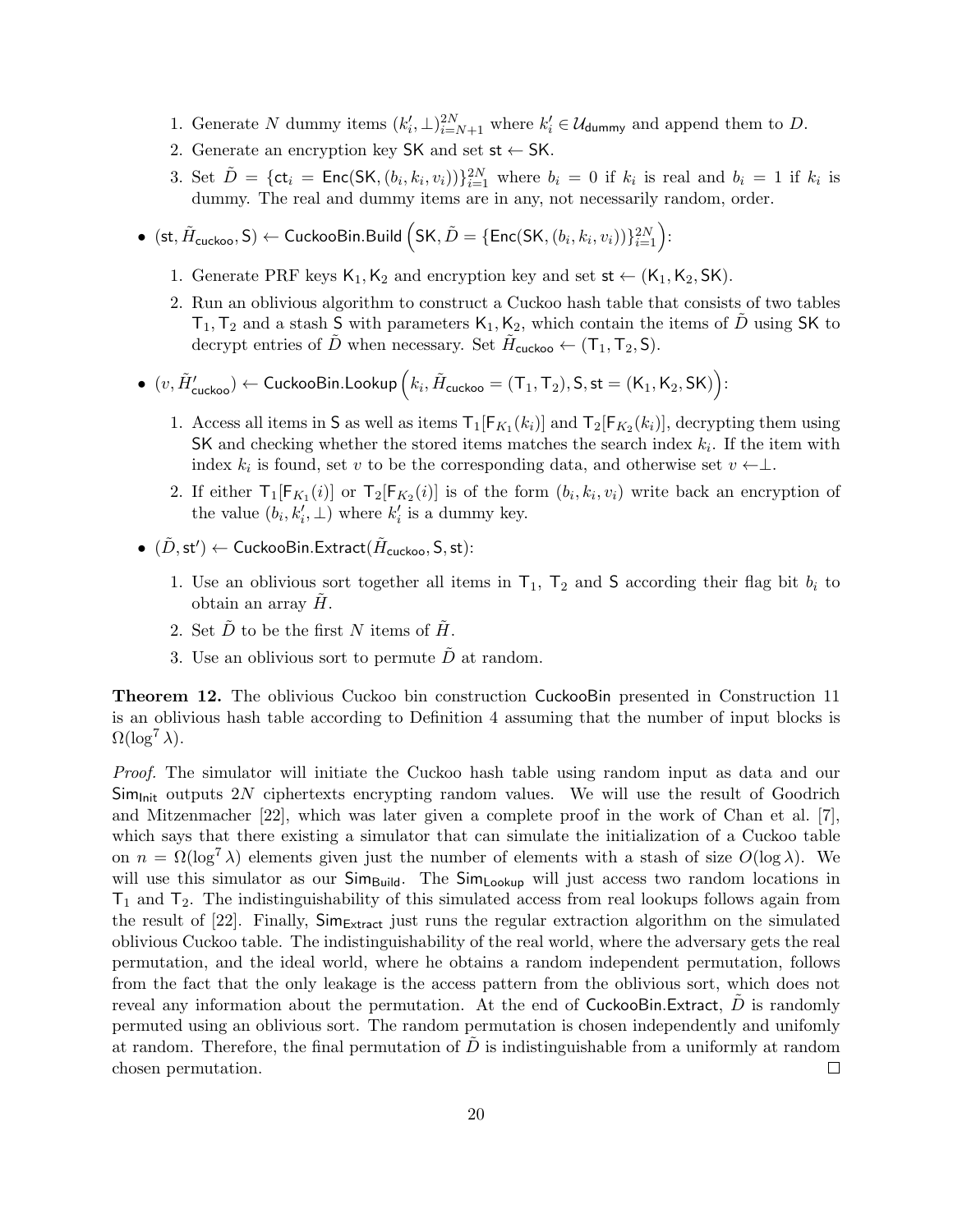Efficiency. The initialization, building and extraction algorithms for Cuckoo bin have bandwidth of  $O(n \log n)$  blocks. The lookup time has instead bandwidth of  $O(\log n + \log \log \lambda)$ . While at first sight the Cuckoo bin does not seem to bring any efficiency advantage and it also needs much larger minimal size of the blocks in order to use Cuckoo hash tables, the majority of the lookup time  $O(\log n)$  is spent on reading the stash. When we use several levels of Cuckoo hashes in our general oblivious hash table construction, we will have a more efficient way to deal with the stashes on multiple Cuckoo hash bins. In particular, all the stashes can be combined into a single  $O(\log n)$ size stash (see [22] for a proof).

Construction 13. [Oblivious Hash Table] Let F be a pseudorandom function and (Gen, Enc, Dec) be a symmetric key encryption. Moreover, let OblivBin = (OblivBin.Init, OblivBin.Build, OblivBin.Lookup, OblivBin.Extract) be an oblivious bin. We define oblivious hash OblivHT  $=$  (OblivHT.Init, OblivHT.Build, OblivHT.Lookup, OblivHT.Extract) as follows:

**OblivHT.** Init. This algorithm receives as input a database D consisting of N key/value pairs and constructs N real items from the N pairs of D and N additional dummy items. The 2N items are randomly shuffled and then returned.

 $(\mathsf{st}, \tilde{D}) \leftarrow \mathsf{OblivHT}.\mathsf{Init}(D = \{(k_i, v_i)\}_{i=1}^N)$ :

- 1. Generate key  $SK \leftarrow Gen(1^{\lambda})$  and set st  $\leftarrow SK$ .
- 2. Generate real items of the form  $\{\textsf{Enc}(SK, (0, k_i, v_i))\}_{i=1}^N$  and an additional N dummy items of the form  $\{Enc(SK, (1, k_i, \bot))\}_{i=N+1}^{2N}$ .
- 3. Compute an oblivious shuffle on the above 2N real and dummy items and set  $\tilde{D}$  to be the result.

OblivHT.Build. This algorithm builds an oblivious hash table from the output of OblivHT.Init.

 $(\textsf{st}, \tilde{H}, \tilde{S}) \leftarrow \textsf{OblivHT}$ . Build  $(\tilde{D}, \textsf{st})$ : the data  $\tilde{D}$  contains exactly half items with tag 0 and exactly half with tag 1.

1. Return  $(\mathsf{st}, \tilde{H}, \tilde{S}) \leftarrow \mathsf{Obliv}$ HT.BuildLevel  $\left(\tilde{D}, \emptyset, N, 1, \mathsf{st}\right)$ .

OblivHT.BuildLevel. This algorithm constructs the levels of the OHT structure. It takes as input an array  $\tilde{D}$  of 2 $\cdot R^{\text{real}}$  encrypted items  $(b_i, k_i, v_i)$  of which  $R^{\text{real}}$  have  $b_i = 0$  (the real items) and  $R^{\text{real}}$ have  $b_i = 1$  (the dummy items). In addition the algorithm takes the items  $\tilde{S}$  that were assigned to the stash by the previous levels, the counter ctr that keeps track of the current level and encryption key SK used to encrypt the items. The algorithm returns the sequence  $(\tilde{H}^{(\text{ctr})}, \tilde{H}^{(\text{ctr}+1)}, \ldots, \tilde{H}^{(\text{d})})$ of levels of the OHT structure from ctr to the maximum level d, the stashes  $\tilde{S}^{(d-1)}$  and  $\tilde{S}^{(d)}$  and state information st.

The algorithm distinguishes two cases. If the combined size of  $\tilde{D}$  and  $\tilde{S}$  is not too large (see Step 1 below) then it constructs an Oblivious Bin  $\tilde{H}^{(d-1)}$  for  $\tilde{D}$  and an Oblivious Bin  $\tilde{H}^{(d)}$  for  $\tilde{S}$ that constitute, respectively, levels  $d-1$  and d of the OHT. Each level gives a stash,  $\tilde{S}^{(d-1)}$  and  $\tilde{S}^{(\mathsf{d})}$ , and a state, st<sup>d-1</sup> and st<sup>d</sup>.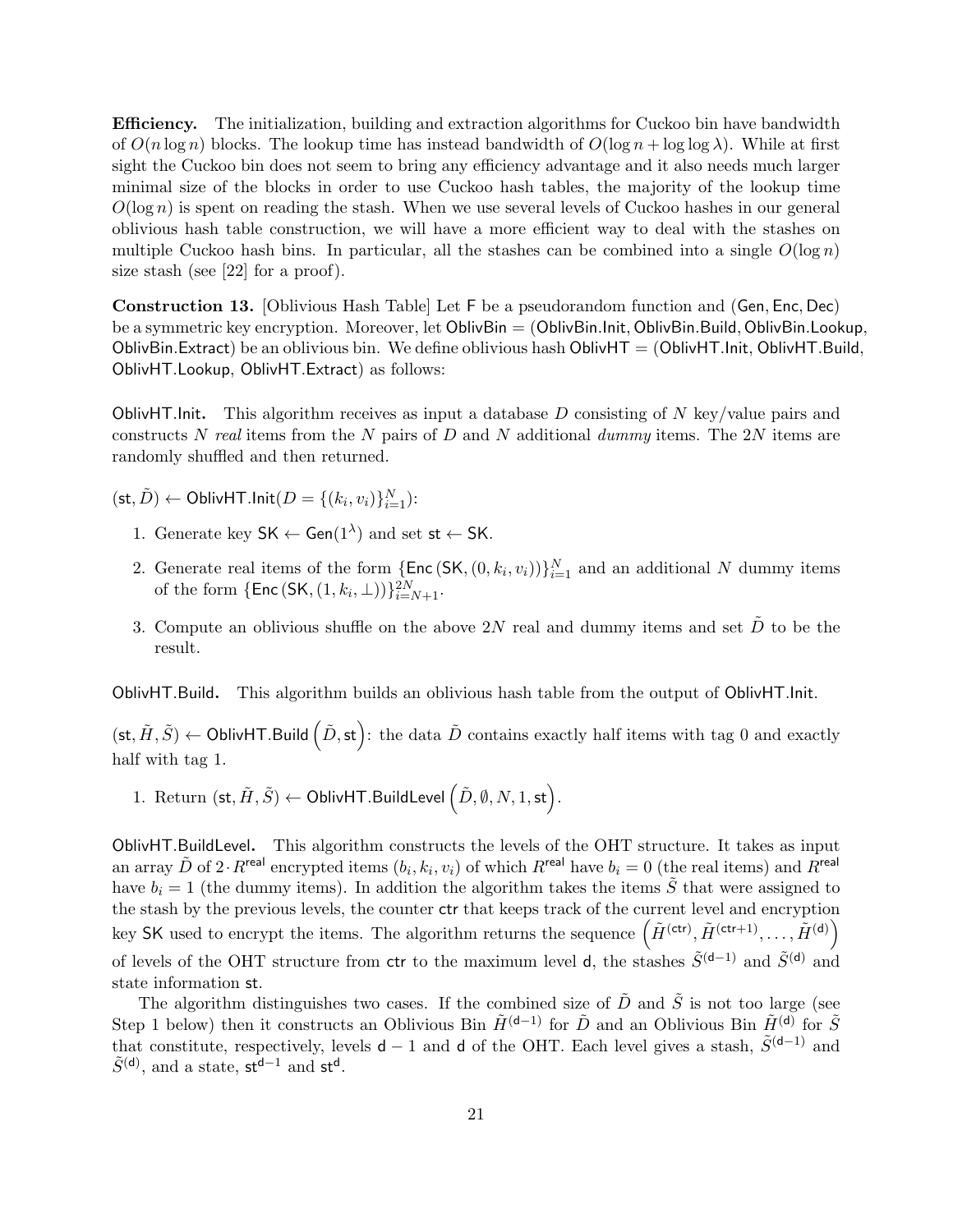Otherwise, the algorithm proceeds as follows. It performs two balls and bins processes. The first process considers  $R^{\mathsf{real}}$  0-balls and  $R^{\mathsf{real}}$  1-balls for a total of  $n = 2 \cdot R^{\mathsf{real}}$  balls and  $m := n/(2 \log^c \lambda)$ bins. We denote by  $X_j^{\text{real}}$  the random variable of the number of the 0-balls that are assigned to the j-th bin and  $X_i^{\text{dummy}}$  $j_j^{\text{dummy}}$  to be the random variable of the number of 1-balls that are assigned to the j-th bin. It is easy to see that  $\mathbb{E}[X_j^{\text{real}}] = \mathbb{E}[X_j^{\text{dummy}}]$  $\int_j^{\text{dummy}}$ ] = log<sup>c</sup>  $\lambda$ . This first process is implemented by taking each item  $(b_i, k_i, v_i)$  and by assigning it to bin  $j = F(K_{ctr}, k_i)$ , where F is a pseudorandom function and  $K_{ctr}$  is a randomly chosen seed. The second process considers the same number of m bins and a smaller number of  $n' := (1 - \delta)n/2$  balls with only 0-tags. This process is only simulated as the algorithm only needs to sample the random variables  $Y_j^{\text{real}}$  describing the number of balls in each bin. It is easy to see that  $\mathbb{E}[Y_j^{\text{real}}] = (1 - \delta) \log^c \lambda$ .

The algorithm aborts if there exists a bin  $j$  such that the number of 0-balls placed in the second process exceeds the number of 0-balls placed in the first process (that is,  $Y_j^{\text{real}} > X_j^{\text{real}}$ ) or if the number of 1-balls placed in the first process is less than  $\text{thrsh} - Y_j^{\text{real}}$  where  $\text{thrsh} := 2(1 - \delta) \log^c \lambda$ . We will later show that the abort probability is negligible by choosing  $\delta$  appropriately.

Next the algorithm constructs an oblivious bin for each bin j by selecting exactly  $Y_j^{\text{real}}$  0-balls and thrsh  $-Y_j^{\text{real}}$  1-balls. Note that each oblivious bin will consider exactly thrsh items and will produce a new stash  $\tilde{S}^{(\text{ctr},j)}$  that is added to the  $\tilde{S}$  received from previous levels. The selection of the items of bin  $j$  that are considered for the  $j$ -th oblivious bin is performed obliviously. The  $m$ oblivious bins consume  $\sum_j Y_j^{\text{real}} = (1 - \delta)n/2$  0-balls and  $\sum_j (\text{thrsh} - Y_j^{\text{real}}) = (1 - \delta)n/2$  1-balls. Therefore the algorithm is left with the same number,  $\delta n/\overline{2}$ , of leftover 0 and 1-balls that are collected in array  $D_{over}$  (see Step 2(e)v below) and used to recursively construct the next levels. We next formally describe algorithm OblivHT.BuildLevel.

 $(\mathsf{st}, \tilde{H}, \tilde{S}) \leftarrow \mathsf{OblivHT}.\mathsf{BuildLevel}\left(\tilde{D}, \tilde{S}, R^{\mathsf{real}}, \mathsf{ctr}, \mathsf{SK}\right)\mathsf{.}$ 

- 1. If  $|\tilde{D}| + |\tilde{S}| = O\left(\frac{N}{\log S}\right)$  $\frac{N}{\log \lambda}$ :
	- (a) Set  $(\tilde{\mathsf{st}}^{\mathsf{ctr}}, \tilde{H}^{\mathsf{ctr}}, \tilde{S}^{\mathsf{ctr}}) \leftarrow \mathsf{OblivBin}.\mathsf{Build}(\tilde{D}).$
	- (b) Set  $(\tilde{\mathsf{st}}^{\mathsf{ctr}+1}, \tilde{H}^{\mathsf{ctr}+1}, \tilde{S}^{\mathsf{ctr}+1}) \leftarrow \mathsf{OblivBin}.\mathsf{Build}(\tilde{S}).$
	- (c) Return  $(\mathsf{st}^{\mathsf{ctr}} = \tilde{\mathsf{st}}^{\mathsf{ctr}}, \mathsf{st}^{\mathsf{ctr}+1} = (\tilde{\mathsf{st}}^{\mathsf{ctr}+1}, \mathsf{SK})), (\tilde{H}^{\mathsf{ctr}}, \tilde{H}^{\mathsf{ctr}+1}), (\tilde{S}^{\mathsf{ctr}}, \tilde{S}^{\mathsf{ctr}+1}).$
- 2. Otherwise, construct a level in the oblivious hash table as follows:
	- (a) Let F be a PRF with output range  $\left[\frac{R^{\text{real}}}{\log^c \lambda}\right]$ . Randomly select PRF key  $\mathsf{K}_{\text{ctr}}$  of length  $\lambda$ .
	- (b) Initialize  $\frac{R^{\text{real}}}{\log^c \lambda}$  empty bins.
	- (c) For each item in  $\tilde{D}$ , decrypt to get the values  $(b_i, k_i, v_i)$  and append  $\text{Enc}(SK, (b_i, k_i, v_i))$ to bin  $F(K_{ctr}, k_i)$ .
	- (d) Let thrsh =  $2(1 \delta) \log^c \lambda$ .

(e) Set  $T = (1 - \delta)R^{\text{real}}$  and  $t = \frac{R^{\text{real}}}{\log^c \lambda}$ . For  $1 \leq j \leq \frac{R^{\text{real}}}{\log^c \lambda}$  do as follows:

- i. Sample from the binomial distribution  $R_j \leftarrow \text{Binomial}(T, \frac{1}{t})$ .
- ii. Set  $T = T R_j$  and  $t = t 1$ .
- iii. If there are less than  $R_j$  items with tag value 0 or the total number of items with tag value 1 is less than thrsh  $-R_j$ , then abort.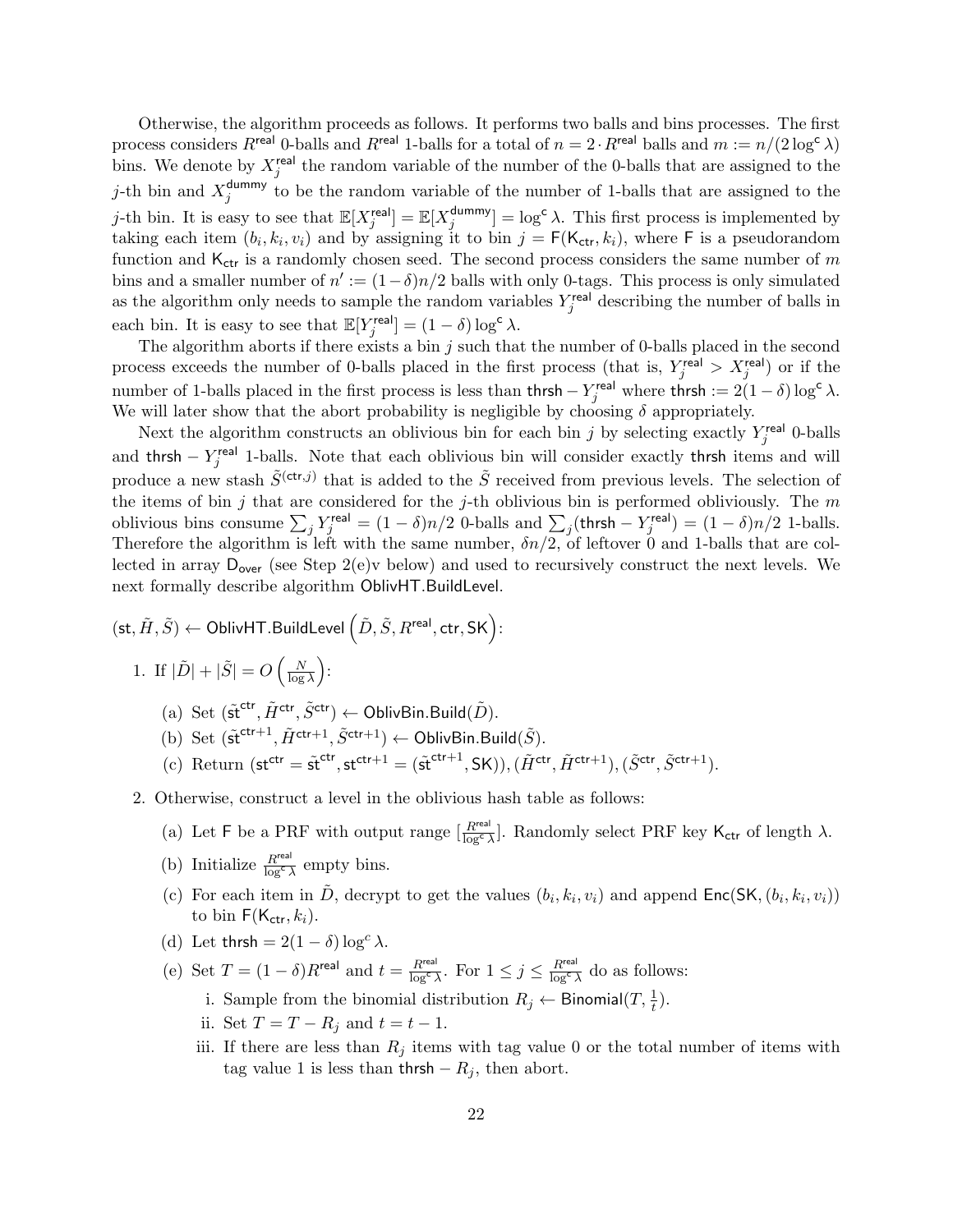- iv. Linearly scan the items assigned to  $B_j$  in Step 2c, leaving the tags  $b_i = 0$  to the first  $R_i$  real items from D and setting the tag to of the remaining real items to be  $b_i = 2$ ; the added dummy items stay with tag  $b_i = 1$ .
- v. Obliviously sort the items assigned to  $B_j$  according to their assigned tag. Move all items at the end of array starting from position thrsh + 1 to array  $D_{over}$  changing the tag  $b_i = 2$  of the real items back to  $b_i = 0$ .
- vi. Initialize an oblivious bin structure on the items left in  $B_i$ :

$$
(\mathsf{st}^{(\mathsf{ctr},j)},\tilde{H}^{(\mathsf{ctr},j)},\tilde{S}^{(\mathsf{ctr},j)}) \gets \mathsf{OblivBin}.\mathsf{Build}(\mathsf{SK},\mathsf{B}_j).
$$

- vii. For each item in  $\tilde{S}^{(\text{ctr},j)}$ , append the encrypted tag  $\mathsf{Enc}(SK,(\text{ctr},j))$  and add to the set  $\tilde{S}$ .
- (f) Let  $\tilde{H}^{(\text{ctr})} \leftarrow \text{Enc} \left( \text{SK}, \{ (\text{st}^{(\text{ctr},j)}, \tilde{H}^{(\text{ctr},j)}) \}_{j=1}^{R_{\text{real}}/\log^c \lambda}, \mathsf{K}_{\text{ctr}} \right)$ .
- (g) Call recursively OblivHT.BuildLevel on the leftover items in  $D_{over}$ :

$$
(\mathsf{st}', \tilde{H}', \tilde{S}') \gets \mathsf{OblivHT}.\mathsf{BuildLevel}\left(\mathsf{D}_{\mathsf{over}}, \tilde{S}, \delta R^{\mathsf{real}}, \mathsf{ctr}+1, \mathsf{SK}\right).
$$

(h) Parse  $\tilde{H}'$  as  $\tilde{H}' = (\tilde{H}^{(\text{ctr}+1)}, \dots, \tilde{H}^{(\text{d})})$  and  $st'$  as  $st' = (st^{ctr+1}, \dots, st^{\text{d}})$ . Return (st,  $\tilde{H}, \tilde{S}$ ), where st  $\leftarrow$  (st<sup>ctr</sup>, st<sup>ctr+1</sup>,..., st<sup>d</sup>),  $\tilde{H} \leftarrow (\tilde{H}^{(ctr)}, \tilde{H}^{(ctr+1)}, \ldots, \tilde{H}^{(d)})$ , and  $\tilde{S} \leftarrow \tilde{S}'$ .

OblivHT.Lookup. This algorithm retrieves an item stored in the OHT table.

 $(v, \tilde{H}', \tilde{S}', \mathsf{st}') \leftarrow \mathsf{OblivHT.Lookup}(k, \tilde{H}, \tilde{S}, \mathsf{st})$ :

- 1. Parse st as  $st = (st^1, \ldots, st^d)$  and obtain SK from  $st^d$ . Parse  $\tilde{H}$  as  $\tilde{H} = (\tilde{H}^{(1)}, \dots, \tilde{H}^{(\mathsf{d})}).$ Set found  $= 0$ .
- 2. For  $ctr = d$  to 1, do the following:
	- (a) If found = 0, set  $j = F(K_{ctr}, k)$ , else choose j at random among the  $\alpha_{ctr}$  bins at level ctr.
	- (b) If  $\text{ctr } \geq d-1$ , then execute  $(v', \tilde{H}', \tilde{S}') \leftarrow \text{OblivBin.Lookup}(k, \tilde{H}^{(\text{ctr})}, \tilde{S}^{(\text{ctr})})$ . If  $v' \neq \perp$ , set  $v \leftarrow v'$  and found = 1.
	- (c) Otherwise when  $\mathsf{ctr} < \mathsf{d} 1$ , then execute the following two steps

$$
\begin{aligned} &\{(\mathsf{st}^{(\mathsf{ctr},k)},\tilde{H}^{(\mathsf{ctr},k)})\}_{k=1}^{\alpha_{\mathsf{ctr}}} \leftarrow \mathsf{Dec}(\mathsf{SK},\tilde{H}^{(\mathsf{ctr})}),\\ & (v',\tilde{H}',\tilde{S}') \leftarrow \mathsf{OblivBin.Lookup}(k,\tilde{H}^{(\mathsf{ctr},j)},\perp,\mathsf{st}^{(\mathsf{ctr},j)}). \end{aligned}
$$

If  $v' \neq \perp$ , set  $v \leftarrow v'$  and found = 1.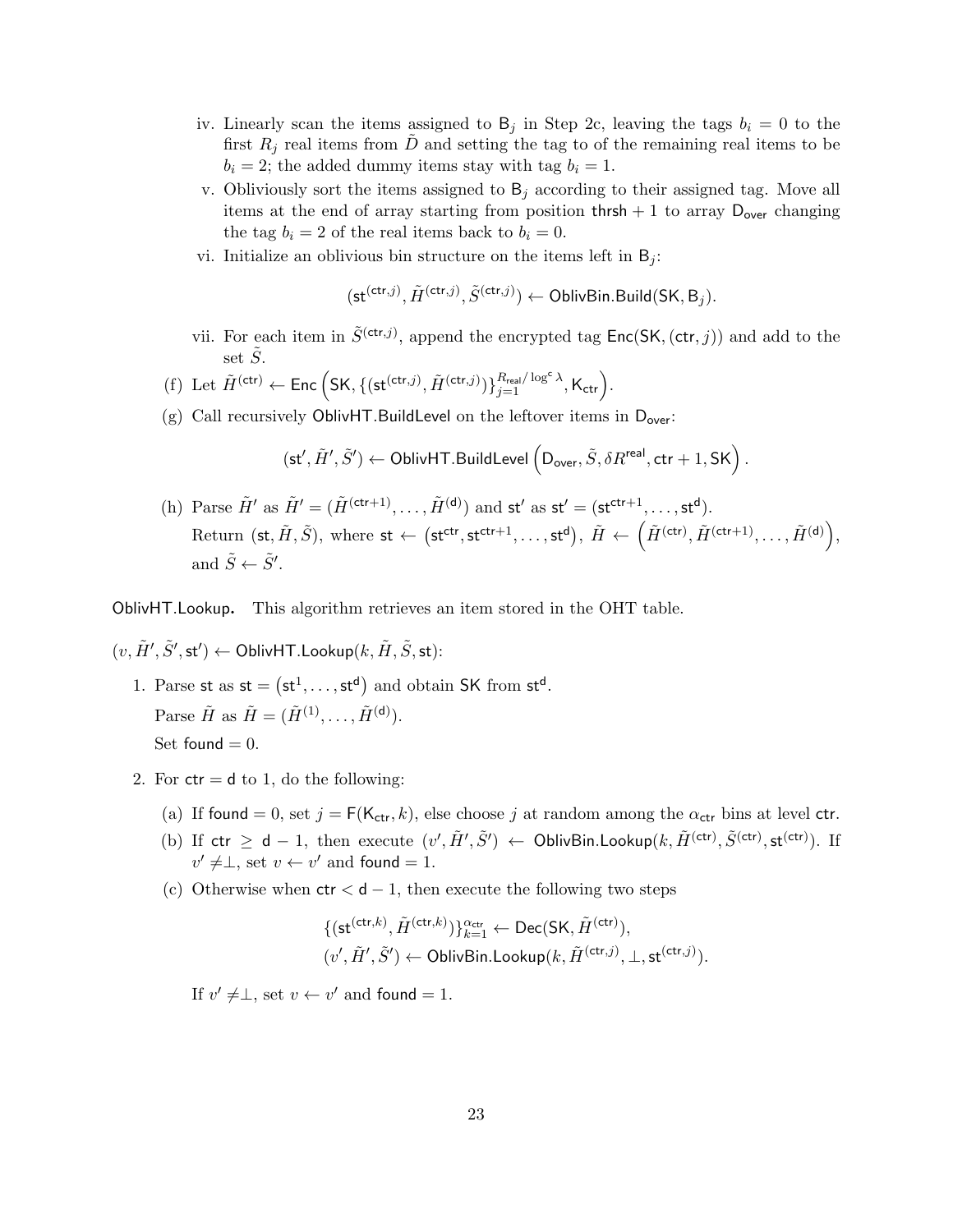OblivHT.Extract. This algorithm returns a fixed size data array that contains only the unqueried items in the OHT padded with dummy items.

 $(\tilde{D},\mathsf{st}') \leftarrow \mathsf{OblivHT}.\mathsf{Extract}(\tilde{H},\tilde{S},\mathsf{st})$ :

- 1. Let  $st = (st^{(1)}, d, SK)$  and  $\tilde{H} = (\tilde{H}^{(1)}, \dots, \tilde{H}^{(d)})$ .
- 2. Execute  $(\tilde{D}^{\mathsf{d}},\mathsf{st}^{\mathsf{d}}) \leftarrow \mathsf{OblivBin}$ .Extract $(\tilde{H}^{\mathsf{d}}, \tilde{S}^{\mathsf{d}},\mathsf{st}^{\mathsf{d}})$ .
- 3. Obliviously sort the items in  $\tilde{D}^d$  according to their appended encrypted tags  $Enc(SK, (ctr, i))$ which denotes that the item comes from the j-th OblivBin in the ctr-th level of the OblivHT. As a result, we get the stashes  $\tilde{S}^{(\text{ctr},j)}$  for all OblivBin built at every level.
- 4. For  $\mathsf{ctr} \in [\mathsf{d}-1]$  and  $j \in [\alpha_{\mathsf{ctr}}]$  where  $\alpha_{\mathsf{ctr}} = \frac{\delta^{i-1}N}{\log^c \lambda}$ , let

 $(\tilde{D}_{\mathsf{ctr},j},\mathsf{st}') \leftarrow \mathsf{OblivBin}.\mathsf{Extract}(\tilde{H}^{(\mathsf{ctr},j)},\tilde{S}^{(\mathsf{ctr},j)},\mathsf{st}^{(\mathsf{ctr},j)}),$ 

for each bin  $\mathsf{B}_j$  in level  $\mathsf{ctr},$  where  $\tilde{S} = \perp$  for  $\mathsf{ctr} < \mathsf{d}$  and  $\{(\mathsf{st}^{(\mathsf{ctr},j)}, \tilde{H}^{(\mathsf{ctr},j)})\}_{j=1}^{\alpha_{\mathsf{ctr}}} \leftarrow \mathsf{Dec}(\mathsf{SK}, \tilde{H}^{(\mathsf{ctr})}).$ Append  $\tilde{D}_{i,j}$  to  $\tilde{D}$ .

Generating binomial variates. This can be done using the Splitting algorithm for binomial random variates in Section X.4.4 of [15]. The original Splitting algorithm executes in expected constant time. To make it oblivious, we repeat the coin toss of the rejection method  $\omega(\log \lambda)$  times at which point the algorithm will terminate except with negligible probability. Furthermore, the algorithm requires performing operations over real numbers. By using  $\Theta(\log n \cdot \text{poly}(\log \log \lambda))$ bits which is  $\Theta(\text{poly}(\log \log \lambda))$  blocks to represent real numbers, we can ensure truncation of real numbers does not affect our result. Therefore, the total running time of generating a single binomial variate for each bin is operating over  $\omega(\log \lambda \cdot \text{poly}(\log \log \lambda))$  blocks. However, we still need to perform operations over  $\Theta(\log^c \lambda)$  blocks for each bin for some constant  $c > 1$ . Therefore, the running time of our OblivHT.Build remains the same as the bandwidth overhead. We note that the running time of generating binomial variates only affects the running time of our ORAM construction and not the bandwidth overhead.

Efficiency. The initialization for the oblivious hash table is an oblivious sort, which we can do with bandwidth  $O(N \log N)$ . The building of the oblivious hash table from a shuffled array will be proportional to the the cost of running the build algorithm for each bin at each level plus on oblivious shuffle per bin. The size of each bin in each level, except the last two, is  $O(\log^c \lambda)$ . The total number of bins of this size is

$$
\sum_{i=1}^{\log \log \lambda - 1} \frac{1}{\log^c \lambda} (2\delta)^{i-1} N = \frac{1}{\log^c \lambda} (1 - (2\delta)^{\log \log \lambda}) N = O\left(\frac{N}{\log^c \lambda}\right).
$$

Each stash is size  $O(\log N)$  and there are  $O(N/\log^c \lambda)$  stashes. Therefore, the total size of all the stashes is at most  $O(\log N \cdot N/\log^c \lambda)$  which is  $O(N/\log \lambda)$  whenever  $\lambda = \text{poly}(N)$  and  $c \geq 2$ . In our case, we have the restriction that  $c \geq 7$  in order to satisfy the input size required by the oblivious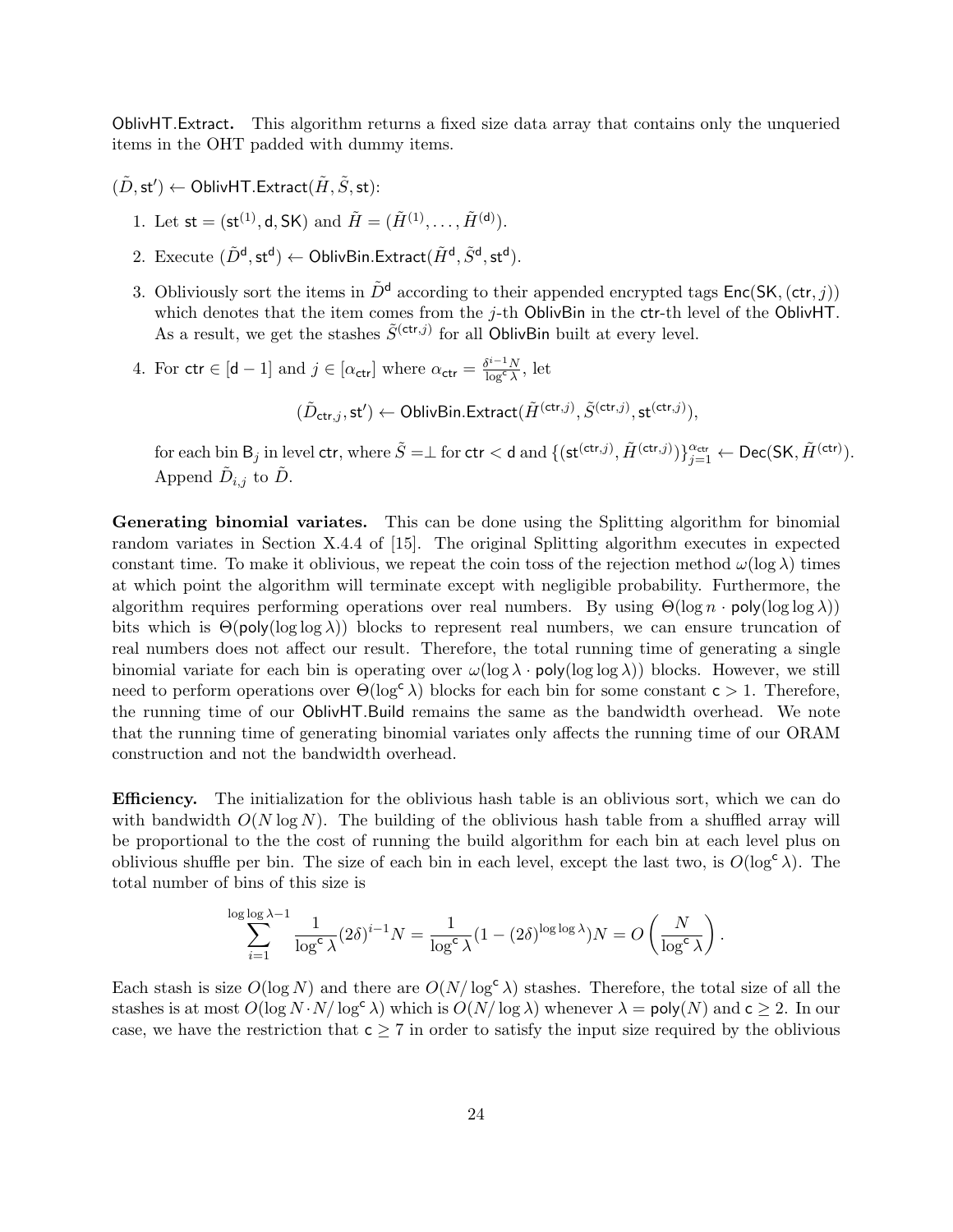algorithm to correctly construct a Cuckoo hash table (see Theorem 12). Therefore, the build for the oblivious hash table will take:

$$
O\left(\frac{N}{\log^c \lambda} (\log^c \lambda)(\log \log^c \lambda) + \frac{N}{\log \lambda} \log N\right) = O\left(N \log \log \lambda + \frac{N}{\log \lambda} \log N\right).
$$

A lookup in the oblivious hash table consists of  $O(\log \log \lambda)$  lookups on bins of size  $\log^c \lambda$  plus the lookup on the single bin in the smallest level which is of size  $N/(\log^c \lambda)$ .

The cost of a lookup when we instantiate the bins with Cuckoo bins changes since a lookup in a Cuckoo bin without a stash has  $O(\log \log \lambda)$  cost. The cost for the lookup on the two bins in the smallest level is  $O(\log N + \log \log \lambda)$  since this level has logarithmic stash. Thus, the total lookup cost is  $O(\log N + \log \log \lambda)$ . Thus the OHT lookup can be performed at cost  $O(\log \log \lambda)$ .

Security. Before stating the main lemma proving that the above construction is an oblivious hash table, we prove some lemmas that we will consequently use. First we argue what is the number of levels in out OHT construction.

**Lemma 14.** The depth of the oblivious hash table is  $d = O(\log \log \lambda)$ .

*Proof.* The size the input array,  $\tilde{D}$ , of level i is  $(2\delta)^{i-1}N$  and we recurse until we reach level of size  $\frac{N}{\log \lambda}$ . Therefore it will take  $O(\log \log \lambda)$  steps to reach this size. On the other hand, note that the size of the accumulated stash  $\tilde{S}$  is  $O(\log N \cdot R^{\text{real}} / \log^{\text{c}} \lambda)$  which is  $O(N / \log^{\text{c}-1} \lambda)$  when  $\lambda = \text{poly}(N)$ . Therefore,  $d = O(\log \log \lambda)$  for our OblivHT construction.  $\Box$ 

Next we analyze the probability that the algorithm constructing the oblivious hash table fails and aborts.

**Lemma 15.** For constants  $0 < \delta < 1$  and  $c > 1$ , algorithm OblivHT. Build in the above construction aborts with negligible probability in Step 2(e)iii.

*Proof.* First, we estimate the probability that  $X_j^{\text{real}}$ , the random variable of the number  $R_j$  sampled at Step 2(e)i, is larger than  $Y_j^{\text{real}}$ , the number of real items assigned to bin  $B_j$  during Step 2c. We have  $E[X_j^{\text{real}}] = \log^c \lambda$  and  $E[Y_j^{\text{real}}] = (1-\delta) \log^c \lambda$  and we remind the reader that  $R^{\text{real}}$  is the number of real items among the total  $2R^{\text{real}}$  items of  $\delta D$  received in input by OblivHT.BuildLevel.

Using Chernoff bounds and the bound on the fraction of real items in each level, we estimate the following probabilities:

$$
\begin{aligned} &\Pr\left[X_j^{\mathsf{real}} \leq (1-\alpha)\log^{\mathsf{c}}\lambda\right] \leq e^{-\frac{\alpha^2\log^{\mathsf{c}}\lambda}{2}} = e^{-\omega(\log\lambda)} = \mathsf{negl}(\lambda).\\ &\Pr\left[Y_j^{\mathsf{real}} \geq (1+\alpha)(1-\delta)\log^{\mathsf{c}}\lambda\right] \leq e^{-\frac{\alpha^2(1-\delta)\log^{\mathsf{c}}\lambda}{2}} = e^{-\omega(\log\lambda)} = \mathsf{negl}(\lambda). \end{aligned}
$$

If  $\delta > \frac{2\alpha}{1+\alpha}$  then  $(1-\alpha)\log^c\lambda > (1+\alpha)(1-\delta)\log^c\lambda$ , hence  $\Pr[X_j^{\text{real}}] < Y_j^{\text{real}}] = \text{negl}(N)$ . Since  $0 < \frac{2\alpha}{1+\alpha} < 1$  for  $0 < \alpha < 1$ , we do not have any additional restrictions on the value of  $\delta$ .

Next, we estimate the number of dummy items that are placed into bin  $B_j$ . Let  $X_j^{\text{dummy}}$  $_j^{\text{dummy}}$  be the random variable denoting the number of dummy items assigned to bin  $B_j$  in Step 2c. Let  $Y_j^{\text{dummy}}$ j be the random variable denoting the number of dummy items assigned by the private binomial sampling of Step 2(e)i, which is equal to thrsh –  $R_j$  where thrsh = 2(1 – δ) log<sup>c</sup>  $\lambda$ . Once again,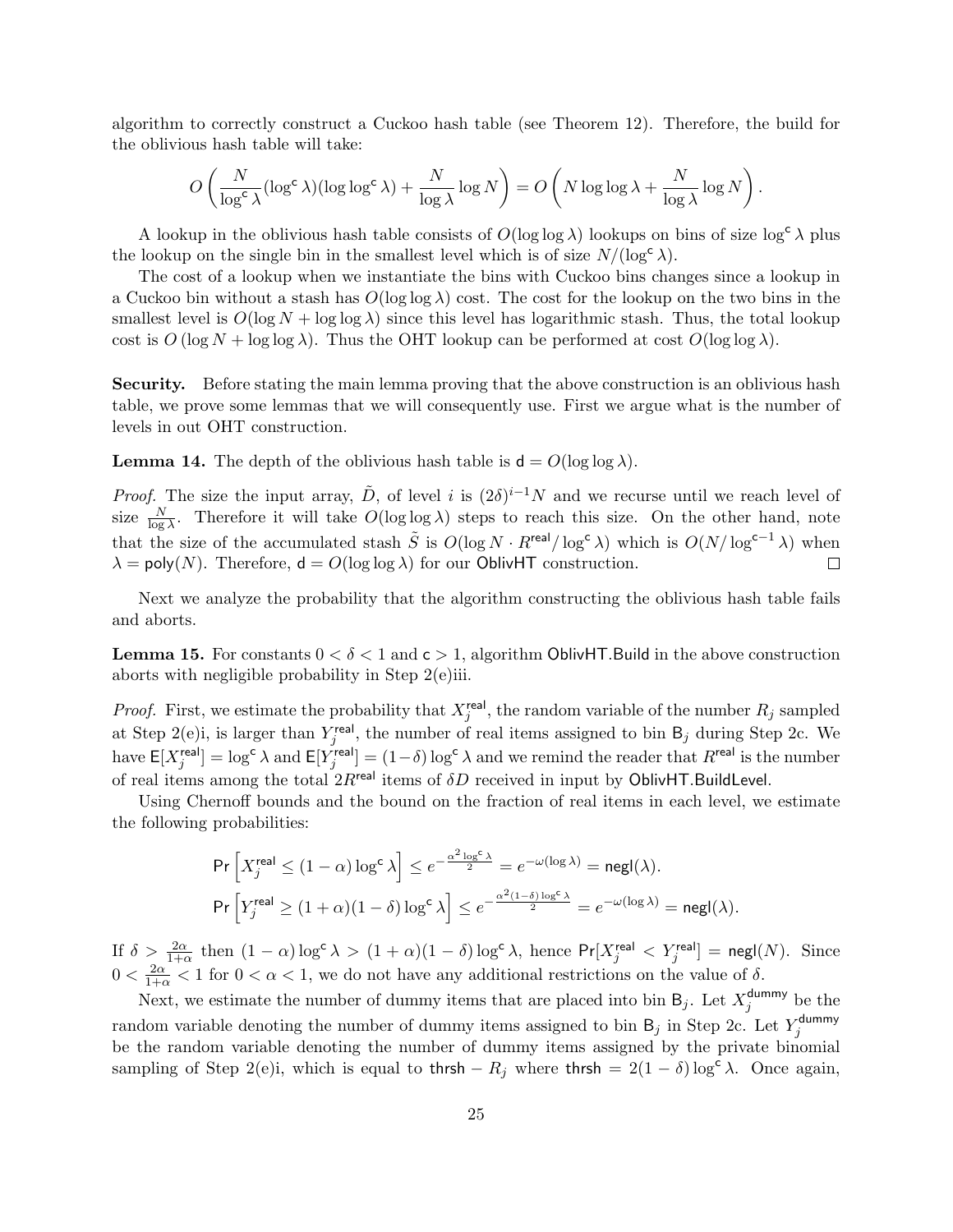$\mathbb{E}[X_i^{\mathsf{dummy}}]$  $\left[\begin{matrix} \text{dummy} \\ \text{if} \end{matrix}\right] = \log^c \lambda$  and  $\mathbb{E}[Y_j^{\text{dummy}}]$  $[\sigma_j^{\text{dummy}}] = \text{thrsh} - \mathbb{E}[R_j] = (1 - \delta) \log^c \lambda.$  Using the same analysis as above, it can be shown that the number of dummy items required is always satisfied except with probability negligible in N.  $\Box$ 

With the above lemmas, we are ready to state our main security theorem about the oblivious hash table construction.

Theorem 16. Construction 13 is an oblivious hash table according to Definition 4.

*Proof.* We construct a simulator  $Sim = (Sim_{Build}(N), Sim_{Looking}(), Sim_{Extract}(N))$  for the above construction as follows:

- Sim<sub>Build</sub>(N) runs the OblivHT.Build algorithm using random elements as real elements for the database, and using the simulator for the construction of the oblivious bins.
- $Sim_{Looking}($ ) chooses a random bin at each level for the oblivious hash table and runs  $Sim_{Looking}^B()$ for that bin.
- $\textsf{Sim}_{\textsf{Extract}}(N)$  run the extraction simulator for each bin with input the corresponding thrsh value for that level.

The access pattern in the above simulated distribution is indistinguishable from the real execution for the following reasons:

- The distributions of real items vs random values across bins is indistinguishable since the distributions of the corresponding PRF values are indistinguishable. Also the sampled distributions of real items are indistinguishable when generated from the same number real and dummy items.
- The simulated and the real lookups are indistinguishable as long as the protocol does not abort, which happens with all but negligible probability as we proved in Lemma 15. If we build protocol has completed without abort, the distributions of the real items in bin across each level is independent from the initial distributions of all items across all bins using the PRF and this distributions remains hidden after the completion of OblivHT.Build since we ensure that each bin contains fewer items than the threshold and we don not reveal how many fewer. Also this distribution of real items across bins is indistinguishable from the distributions where the real items were assigned at random among the bins. The former is the distribution revealed from the real execution lookups, and the later is the distribution revealed by the simulated queries.
- The indistinguishability of the real and the ideal extraction follows from the indistinguishability of the bin extractors, which are executed on public values dependent only on the size of the database. We note that the extract procedure of the OHT returns in total  $N$  elements: the extract procedure in each level returns total of  $2(1-\delta)R^{\text{real}}$  elements from the extractions across all bins, and the size of the  $D_{over} = 2\delta R^{real}$  for the next recursive call. If the bin in the final level is initialized with  $R'$  items, then the extract algorithm for that bin will also return  $R'$  items. Thus, the total size of the data returned from extract is  $N$  elements. Furthermore, exactly  $R'/2$  items will be with tag 0 and the remaining  $R'/2$  items will be with tag 1 denoting real and dummy items.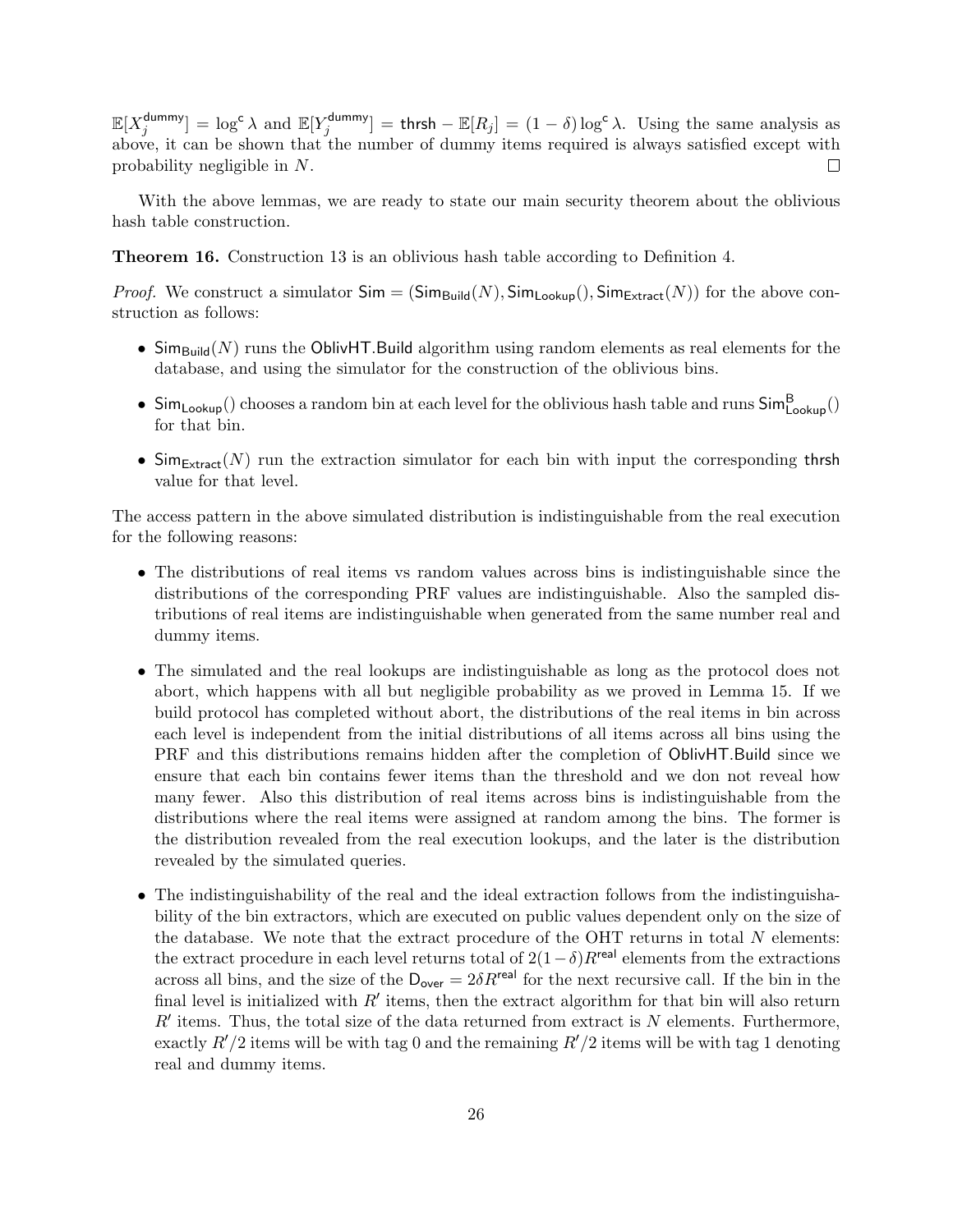• We will argue the items in the output of the extraction algorithm are shuffled under a permutation chosen uniformly at random. We can consider the decomposition of this permutation as defined in Lemma 21 of Appendix A. The unqueried items are distributed according to a PRF into different bins in OblivHT.BuildLevel. Since OblivHT.Extract only deals with unqueried items, the distribution of unqueried items corresponds to the unrevealed outputs of PRF evaluations with a secret key. Therefore, the distribution of unqueried items is indistinguishable from sampling a random Assign function. Finally, the bin extraction methods will apply the local permutations to unqueried items within each bin. Therefore, by Lemma 21, the final permutation of unqueried and dummy items after OblivHT.Extract is indistinguishable from a permutation chosen uniformly at random.

 $\Box$ 

# 5 Oblivious RAM Construction

In this section we present our ORAM construction, which follows the hierarchical blueprint. It uses our OHT to store the data assigned to each level as well as our oblivious random multi-array shuffle to merge the content of consecutive levels when moving data from smaller to bigger levels in the ORAM. Note that our OblivHT construction from above only works for inputs with at least  $O(\log^7 n)$  items. In our ORAM construction, whenever we instantiate an OblivHT with less than  $O(\log^7 n)$  items, we will use the original OblivHT constructions from the work of Goodrich and Mitzenmacher [22] which uses simple hashing as well as oblivious sorting over the entire input array. The extract functionality for these OblivHT constructions are implemented by using an oblivious sort over the hash table. Using these two OblivHT constructions, we obtain the following result:

Theorem 17. Assuming the existence of a PRF, Construction 18 is an Oblivious RAM with  $O(\log N \cdot \log \log N)$  amortized block communication cost per query.

Construction 18. Let OblivHT = (OblivHT.Init, OblivHT.Build, OblivHT.Lookup, OblivHT.Extract) be an oblivious hash table and OblMultArrShuff be an oblivious random multi-array shuffle. Let  $U = U_{\text{real}} \cup U_{\text{dummy}} \cup U_{\text{query}}$ , where the items of the database come from  $U_{\text{real}}$ , items used for padding in the construction come from  $U_{\text{dummy}}$  and dummy queries use values from  $U_{\text{query}}$ . We construct an oblivious RAM scheme  $ORAM = (ORAMInit, ORAM.Access)$  as follows:

ORAM.Init. This algorithm initializes an ORAM memory structure using an input database.

 $(\tilde{D}, \mathsf{st}) \leftarrow \mathsf{ORAM}.\mathsf{Init}(1^\lambda, D)$ :

- 1. Create a hierarchy of log N levels  $\{\ell_i\}_{i=\alpha}^{\log N}$  $\frac{\log N}{i=\alpha}$  of size  $2^i$  where N is the size of D and  $2^{\alpha}$  =  $O(\log N)$ .
- 2. Initialize an oblivious hash table that contains the whole database by running

$$
\begin{aligned} & (\mathsf{st}_{\mathsf{Init}}, \tilde{D}') \leftarrow \mathsf{OblivHT}.\mathsf{Init}(D) \\ & (\mathsf{st}_{\mathsf{Build}}, \tilde{H}, \tilde{S}) \leftarrow \mathsf{OblivHT}.\mathsf{Build}\left(\tilde{D}, \mathsf{st}_{\mathsf{Init}}\right). \end{aligned}
$$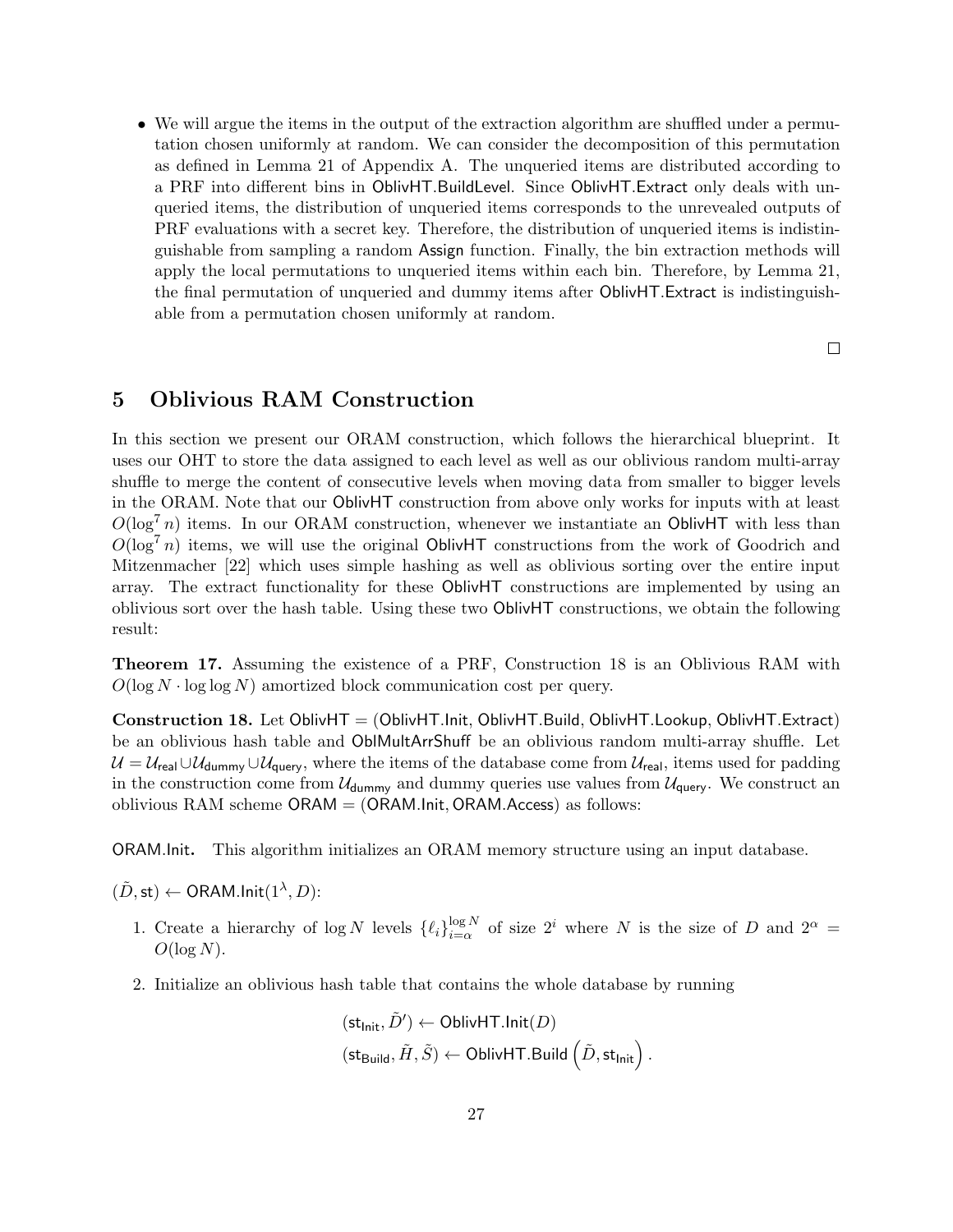- 3. Set the first level to be the array representing the stash for the oblivious hash table  $\ell_{\alpha} \leftarrow S$ ; the last level to be the new oblivious hash table  $\ell_{\log N} \leftarrow (\text{st}_{\text{Build}}, \tilde{H})$ ; and all other levels to be empty  $\{\ell_i \leftarrow (\perp, \perp)\}_{i=\alpha+1}^{\log N-1}$ .
- 4. Set  $\tilde{D} \leftarrow {\{\ell_i\}}_{i=\alpha}^{\log N}$  $\frac{\log N}{i=\alpha}$ . Output  $(\tilde{D}, \textsf{st})$  where st contain the secret encryption key in st<sub>Build</sub>.

ORAM.Access. This algorithm takes as input a database access instruction and executes it in an oblivious way having access to an ORAM memory structure.

 $(v, st) \leftarrow \text{ORAM}$ . Access(st, D, I, cnt) :

- 1. If cnt =  $2^j$  for some j, invoke ORAM.Shuffle $({\ell_i})_i^j$  $l_{i=\alpha}^{j}$  defined below.
- 2. Parse  $\tilde{D} \leftarrow \{\ell_i\}_{i=k}^{\log N}$  where  $\ell_i = (\mathsf{st}_i, \tilde{H}_i)$  and  $\mathsf{I} = (\mathsf{op}, \mathsf{addr}, \mathsf{data}).$
- 3. Set flag found  $= 0$ .
- 4. Do a linear scan on the items  $(k_j, v_j)$  stored in the array stored in the smallest level  $\ell_\alpha$  looking for item with  $k =$  addr. If such an item is found, set found  $= 1$ .
- 5. For  $i = \alpha + 1$  to log N, do the following:
	- (a) If found = 1, then sample a random query from  $k \leftarrow \mathcal{U}_{query}$ <sup>2</sup>. Otherwise, set  $k \leftarrow$  addr.
	- (b) Do a lookup in the oblivious hash table at that level:

$$
(v,\tilde{H}_i',\bot,\mathsf{st}_i')\gets \mathsf{OblivHT.Lookup}(k,\tilde{H}_i,\bot,\mathsf{st}_i).
$$

- (c) Update  $\ell_i \leftarrow (\mathsf{st}_i', \tilde{H}_i')$
- (d) If  $op =$  read, the set  $d = Enc(SK, (addr, v))$ , else if  $op =$  write, set  $d = Enc(SK, (addr, data))$ . Append d to the array stored in  $\ell_{\alpha}$  where SK is stored in st.

ORAM.Shuffle. This algorithm shuffles together the data from a number of consecutive levels in the ORAM hierarchical memory structure.

- $\tilde{D} \leftarrow \mathsf{ORAM}.\mathsf{Shuffle}(\{\ell_i, \mathsf{st}\}_i^j$  $_{i=\alpha}^{j})$ :
	- 1. Append to the smallest level  $\ell_{\alpha}$ ,  $2^{\alpha}+1$  dummy items from  $\mathcal{U}_{\text{dummy}}$  and then apply an oblivious shuffle on the resulting set of real and dummy items and set  $\tilde{A}_{\alpha}$  to be the output of the oblivious shuffle.
	- 2. If  $j = \log N$ , then we are shuffling all levels.
		- (a) Use an oblivious sort on all  $\Theta(N)$  input items in  $\ell_{\alpha}, \ldots, \ell_{\log N}$ . This oblivious sort will remove any extra dummy items inserted by Oblivious Bin lookups and only maintain the required N dummy items for OblivHT.Build. After oblivious sorting, we get an array  $\tilde{A}_{\log N}$  which contains 2N items with the N real items and N dummy items shuffled randomly.

<sup>&</sup>lt;sup>2</sup>We assume that dummy queries do not repeat. We can enforce this either by setting the universe  $\mathcal{U}_{query}$  to be large enough or by keeping a counter for the dummy queries.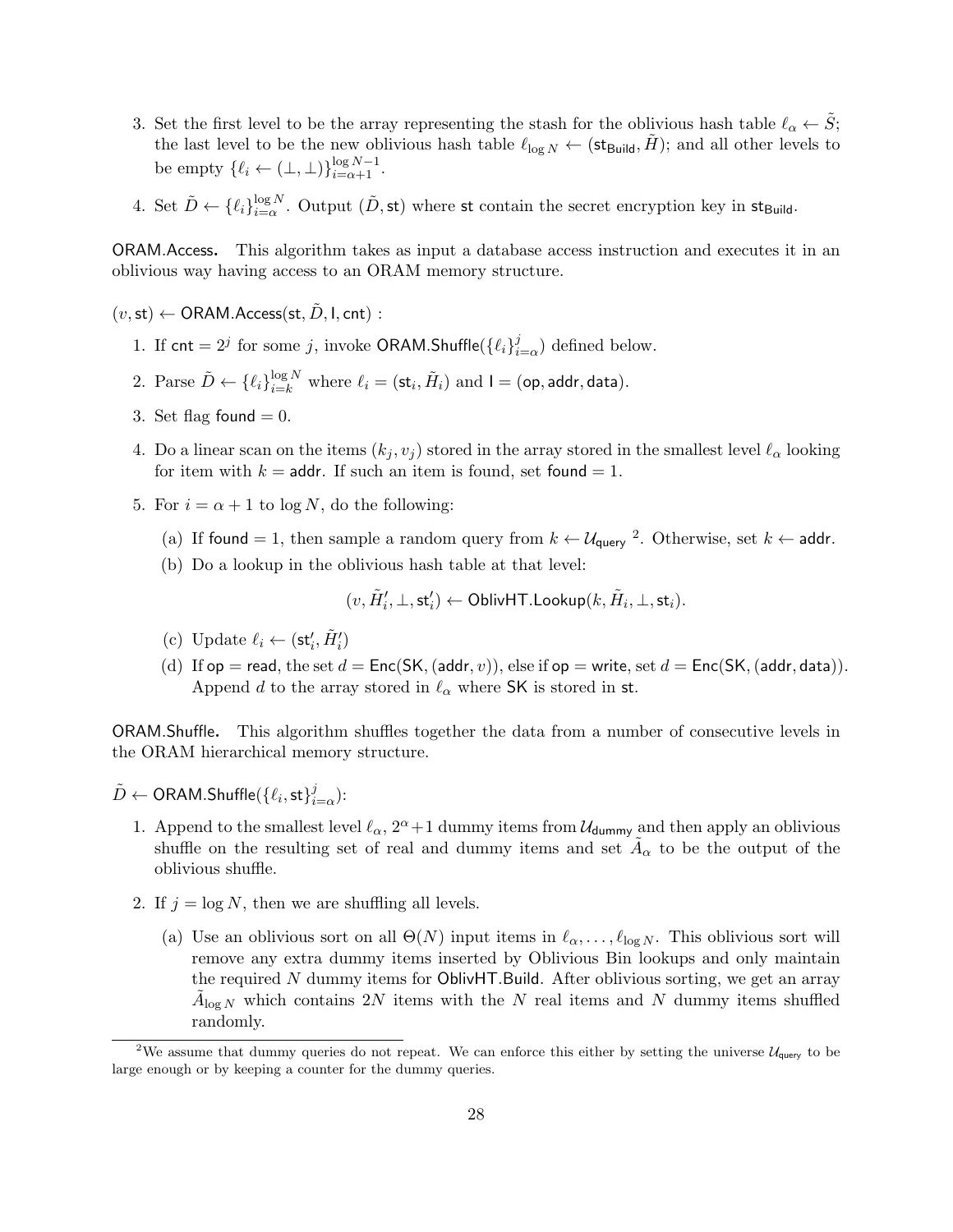- (b) Execute  $(\mathsf{st}_{\log N}, \tilde{H}_{\log N}, \tilde{S}_{\log N}) \leftarrow \mathsf{OblivHT}.\mathsf{Build}(\tilde{D}, \mathsf{st}).$
- (c) Set  $\ell_{\log N} \leftarrow (\text{st}_{\log N}, \tilde{H}_{\log N}).$
- (d) Set  $\ell_{\alpha} \leftarrow \tilde{S}_{\log N}$  and all intermediate levels  $\{\ell_i \leftarrow \perp\}_{i=\alpha+1}^{\log N}$  to be empty.
- (e) Return  $\tilde{D} \leftarrow {\{\ell_i\}}_{i=\alpha}^{\log N}$  $\lim_{i=\alpha}^{i}$ .
- 3. Otherwise when  $j < \log N$ :
	- (a) For  $i = \alpha + 1$  to j: parse  $\ell_i = (\mathsf{st}_i, \tilde{H}_i)$

$$
(\tilde{A}_i,\mathsf{st}'_i) \gets \mathsf{OblivHT}.\mathsf{Extract}(\tilde{H}_i,\mathsf{st}_i).
$$

(b) Run the multi-array shuffle algorithm on the data extracted from each level oblivious hash table

$$
\tilde{D} \leftarrow \text{OblMultArrShuff}\left(\{\tilde{A}_i\}_{i=\alpha}^j\right).
$$

(c) Construct an oblivious hash table using the output from the multi-array shuffle

$$
(\mathsf{st}_j,\tilde{H}_j,\tilde{S}_j) \leftarrow \mathsf{OblivHT}.\mathsf{Build}\left(\tilde{D},\mathsf{st}\right)
$$

.

- (d) Set  $\ell_j \leftarrow (\mathsf{st}_j, \tilde{H}_j)$ ,  $\ell_\alpha \leftarrow \tilde{S}_j$  and all intermediate levels to be empty  $\{\ell_i \leftarrow \perp\}_{i=\alpha+1}^{j-1}$ . (e) Return  $\tilde{D} \leftarrow {\{\ell_i\}}_{i=\alpha}^{\log N}$ ιοg *i* v<br> $i = \alpha$ .
- Correctness. The OblivHT.Build algorithm expects input that has equal numbers of real and dummy items. Thus, we need to argue that the input array to the multi-array shuffle contain equal numbers of real and dummy value. The OblivHT.Extract functionality returns an array of size equal to the capacity for real items of the oblivious hash table. The size of of  $\tilde{A}_{\alpha}$  is  $2^{\alpha+1}+1$ and the size of each  $\tilde{A}_{\alpha+i}$  for  $1 \leq i \leq t-1$  is  $2^{\alpha+i}$ . Thus, total size of  $\sum_{i=1}^{t} |\tilde{A}_{\alpha+i}|$  will be  $2^{\alpha+1} + \sum_{i=\alpha+1}^{\alpha+t} 2^i = \sum_{i=1}^{\alpha+t} 2^i - \sum_{i=1}^{\alpha} 2^i = 2^{\alpha+1} + 2^{\alpha+t+1} - 2^{\alpha+1} = 2^{\alpha+t+1}$ . At the same time the total number of real items across the first t levels is at most  $2^{\alpha+t}$ . By adding a number of real items on the order of the smallest level, we can ensure the number of real items is exactly half of the size of the array  $D$  from the multi-array shuffle, which is correct input for OblivHT.Build.

Theorem 19. Construction 18 is an access pattern hiding oblivious RAM scheme according to Definition 1.

Proof. We construct a simulator for the ORAM scheme as follows. For the initialization phase,  $Sim_{Init}$  just invokes the OHT simulators  $Sim_{Init}$  and  $Sim_{Build}$ . The query simulator  $Sim_{Access}$  uses the query simulators  $Sim_{Looking}$  for each oblivious hash table in each level of the ORAM. To simulate the shuffling procedures  $Sim_{Access}$  uses the OHT  $Sim_{Extract}$  and then the multi-array shuffle simulator  $Sim_{MultATShuff}$ . Note that the inputs for both the extraction and the shuffle simulators are deterministically depending only on the size of the database. The indistinguishability of the simulation from the real execution follows from the simulators that we used and the fact that their inputs are completely defined by the size of the database.  $\Box$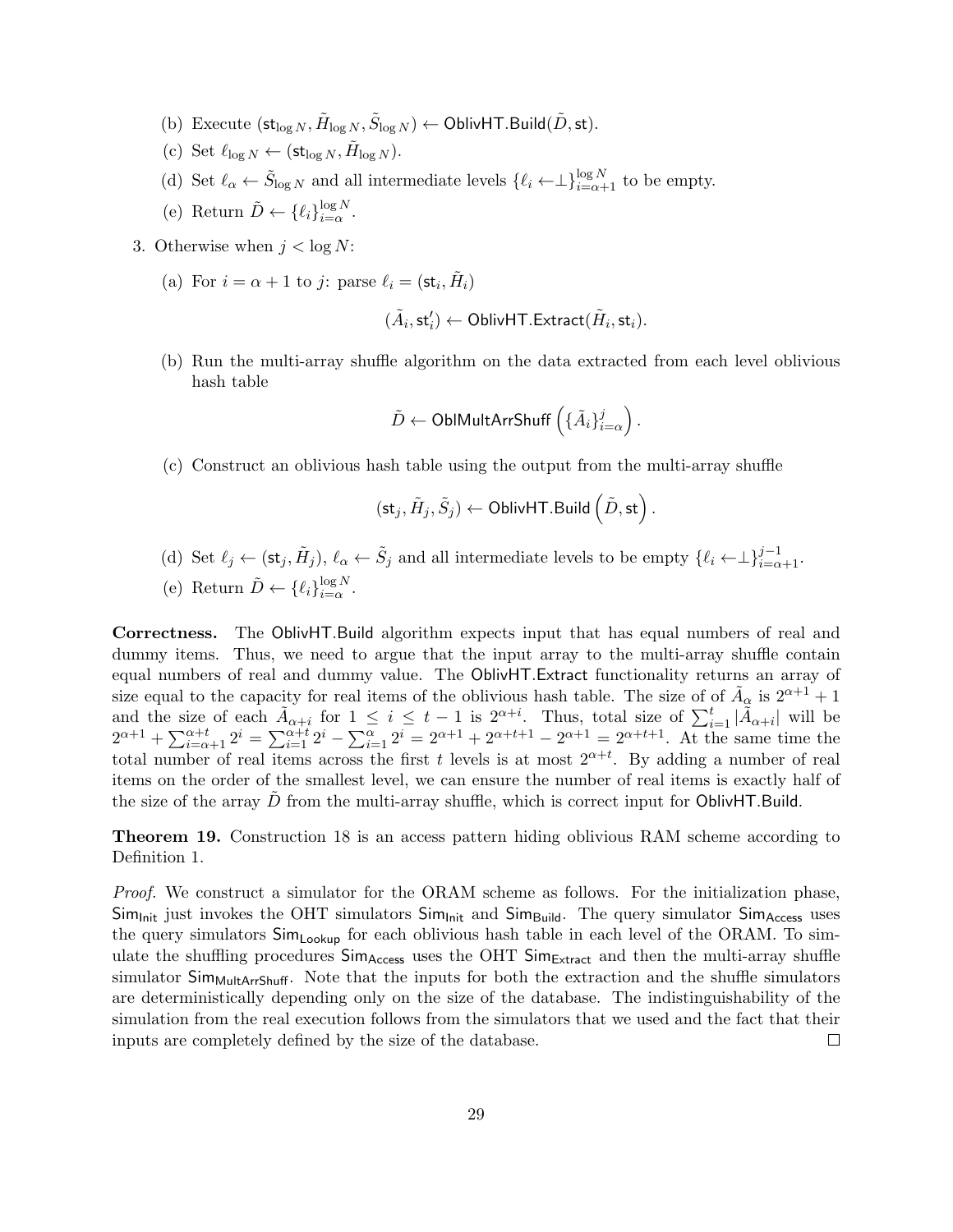**Efficiency.** We evaluate the amortized query complexity over N ORAM accesses on database of size N, assuming that  $N = \text{poly}(\lambda)$ . First, we deal with the case when we shuffle all levels as it is a special case. When shuffling all levels, we employ an oblivious sort on  $\Theta(N)$  items resulting in  $\Theta(N \log N)$  bandwidth overhead. However, this happens ever  $\Theta(N)$  operations meaning an amortized cost of  $\Theta(\log N)$ . For all smaller levers, after each  $2^i$  accesses we reshuffle the top i levels using the oblivious random multi-array shuffle. Thus, we have the following total cost of the shuffle for all levels with at least  $\log^8 N$  items:

$$
O\left(N'\log\log\lambda + \frac{N'\log N'}{\log\lambda}\right) = O(N\log\log\lambda), \text{where } N' = \sum_{i=\log\alpha}^{\log N} 2^i,
$$

which results in amortized cost of  $O(\log \log \lambda)$  blocks per access from the shuffle. The cost for a look up across all levels consists of the scan on the smallest level which takes  $O(\log N)$  plus the cost of the OHT without stash access for each level, which is  $O(\log N \log \log \lambda)$  when we use Cuckoo bins in the OHT. For all levels with less than  $\log^8 N$  items, we use the OblivHT built using simple hashing and oblivious sorts over entire input arrays, which costs  $log N$  blocks for each lookup as well as  $O(\log N \log \log N)$  blocks during shuffling. As there are only  $O(\log \log N)$  levels with less than  $\log^8 N$  items, the increased cost of these smaller levels do not affect the total complexity of our ORAM. Therefore, the amortized complexity of a lookup is  $O(\log N \log \log N)$  when  $\lambda = \text{poly}(N)$ .

#### 5.1 Optimization Discussion

In our hierarchical ORAM construction each level has capacity to hold all preceding smaller levels and each level stores all blocks using a single oblivious hash table. Kushilevitz et al. [26] presented an optimization to hierarchical ORAM constructions where each level has capacity to hold  $K$  times the joint capacity of all smaller levels. Each level is implemented using  $K$  disjoint oblivious hash tables. When a level gets full, then the level's contents are moved to an empty oblivious hash table of the next larger level of the hierarchical ORAM. This optimization decreases the amortized shuffling cost by a factor of  $O(\log K)$  at the cost of increasing the online cost of ORAM queries by a factor of  $O(\frac{K}{\log n})$  $\frac{K}{\log K}$  and it is effective only when the amortized shuffling cost is larger than the online query costs (like for example in [23]).

For our construction, the two effects resulting from this modification are: first, an ORAM query must perform  $K$  oblivious hash table accesses per level and, secondly, the number of levels in the hierarchy decreases from  $O(\log N)$  to  $O(\frac{\log N}{\log K})$  $\frac{\log N}{\log K}$ ). The online bandwidth of an ORAM query becomes  $O(\frac{K \log N \log \log \lambda}{\log K})$  $\frac{N \log \log \lambda}{\log K}$  or  $O(\frac{K \log N (\log \log \lambda)^2}{\log K})$  $\frac{\log \log \lambda}{\log K}$ ) blocks depending on the underlying oblivious bin scheme used. The amortized bandwidth of shuffling becomes  $O(\frac{\log N \log \log \lambda}{\log K})$  $\frac{\sqrt{\log \log \lambda}}{\log K}$ . We observe that the bandwidth is minimized when  $K = O(1)$ , which results in the same asymptotic overhead as the construction in Section 5. Therefore, our ORAM construction does not benefit from this optimization.

### Acknowledgements

The authors would like to thank Enoch Pesorico for pointing out a bug when generating binomial variates.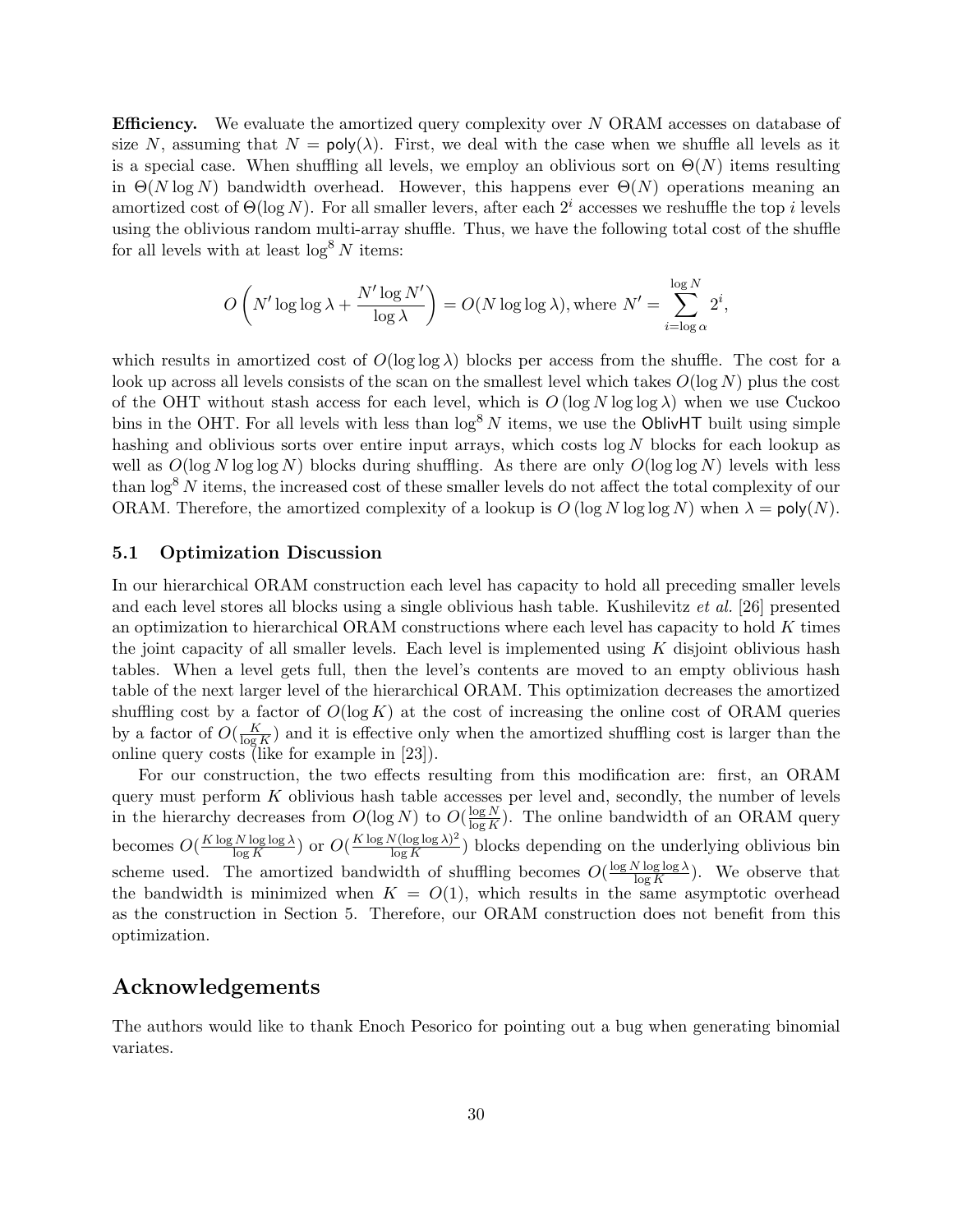# References

- [1] M. Ajtai. Oblivious RAMs without cryptogrpahic assumptions. In STOC, pages 181–190, 2010.
- [2] M. Ajtai, J. Komlós, and E. Szemerédi. An 0 (n log n) sorting network. In *Proceedings of the* fifteenth annual ACM symposium on Theory of computing, pages 1–9. ACM, 1983.
- [3] K. E. Batcher. Sorting networks and their applications. In Proceedings of the April 30–May 2, 1968, spring joint computer conference, pages 307–314. ACM, 1968.
- [4] E. Boyle, K.-M. Chung, and R. Pass. Oblivious parallel ram and applications. In E. Kushilevitz and T. Malkin, editors, Theory of Cryptography, pages 175–204, Berlin, Heidelberg, 2016. Springer Berlin Heidelberg.
- [5] E. Boyle and M. Naor. Is There an Oblivious RAM Lower Bound? In ITCS, pages 357–368, 2016.
- [6] D. Cash, P. Grubbs, J. Perry, and T. Ristenpart. Leakage-abuse attacks against searchable encryption. In CCS, 2015.
- [7] T. H. Chan, Y. Guo, W. Lin, and E. Shi. Oblivious hashing revisited, and applications to asymptotically efficient ORAM and OPRAM. In ASIACRYPT, pages 660–690, 2017.
- [8] T. H. Chan, Y. Guo, W.-K. Lin, and E. Shi. Cache-oblivious and data-oblivious sorting and applications. In SODA, pages 2201–2220, 2018.
- [9] T.-H. H. Chan, K.-M. Chung, and E. Shi. On the depth of oblivious parallel RAM. In T. Takagi and T. Peyrin, editors, ASIACRYPT, pages 567–597, 2017.
- [10] T.-H. H. Chan and E. Shi. Circuit OPRAM: Unifying statistically and computationally secure orams and oprams. In Theory of Cryptography Conference, pages 72–107. Springer, 2017.
- [11] B. Chen, H. Lin, and S. Tessaro. Oblivious parallel ram: Improved efficiency and generic constructions. In E. Kushilevitz and T. Malkin, editors, Theory of Cryptography, pages 205– 234, Berlin, Heidelberg, 2016. Springer Berlin Heidelberg.
- [12] K. Chung, Z. Liu, and R. Pass. Statistically-secure ORAM with  $\tilde{o}(\log^2 n)$  overhead. In P. Sarkar and T. Iwata, editors, ASIACRYPT 2014, pages 62–81, 2014.
- [13] I. Damgård, S. Meldgaard, and J. B. Nielsen. Perfectly secure oblivious ram without random oracles. In TCC, pages 144–163, 2011.
- [14] S. Devadas, M. van Dijk, C. W. Fletcher, L. Ren, E. Shi, and D. Wichs. Onion ORAM: A constant bandwidth blowup oblivious RAM. In TCC, pages 145–174, 2015.
- [15] L. Devroye. Non-Uniform Random Variate Generation. Springer-Verlag, 1986.
- [16] J. Doerner and A. Shelat. Scaling oram for secure computation. In Proceedings of the 2017 ACM SIGSAC Conference on Computer and Communications Security, CCS '17, pages 523– 535, New York, NY, USA, 2017. ACM.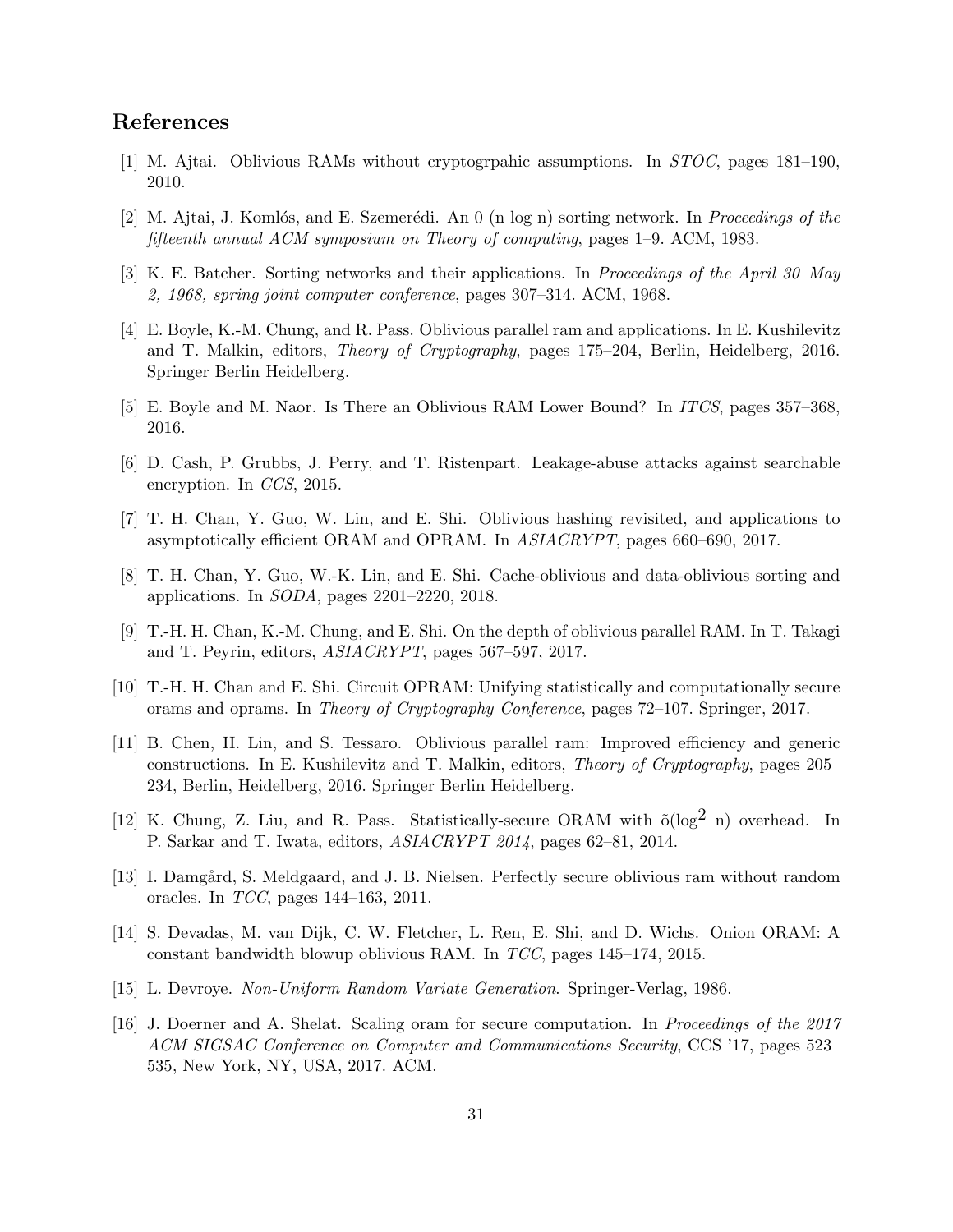- [17] C. Gentry, K. A. Goldman, S. Halevi, C. Julta, M. Raykova, and D. Wichs. Optimizing ORAM and using it efficiently for secure computation. In PoPETS, pages 1–18, 2013.
- [18] O. Goldreich. Towards a Theory of Software Protection and Simulation by Oblivious RAMs. In STOC, 1987.
- [19] O. Goldreich and R. Ostrovsky. Software Protection and Simulation on Oblivious RAMs. J.  $ACM$ , 43(3), 1996.
- [20] M. T. Goodrich. Randomized Shellsort: A simple oblivious sorting algorithm. In SODA, pages 1262–1277, 2010.
- [21] M. T. Goodrich. Zig-zag sort: A simple deterministic data-oblivious sorting algorithm running in O(n log n) time. In *STOC*, pages 684–693, 2014.
- [22] M. T. Goodrich and M. Mitzenmacher. Privacy-preserving access of outsourced data via oblivious ram simulation. In ICALP, pages 576–587, 2011.
- [23] M. T. Goodrich, M. Mitzenmacher, O. Ohrimenko, and R. Tamassia. Oblivious RAM Simulation with Efficient Worst-case Access Overhead. In CCSW, pages 95–100, 2011.
- [24] S. D. Gordon, J. Katz, V. Kolesnikov, F. Krell, T. Malkin, M. Raykova, and Y. Vahlis. Secure two-party computation in sublinear (amortized) time. In CCS, pages 513–524, 2012.
- [25] M. S. Islam, M. Kuzu, and M. Kantarcioglu. Access pattern disclosure on searchable encryption: Ramification, attack and mitigation. In NDSS, 2012.
- [26] E. Kushilevitz, S. Lu, and R. Ostrovsky. On the (in)security of hash-based oblivious RAM and a new balancing scheme. In SODA, pages 143–156, 2012.
- [27] K. G. Larsen and J. B. Nielsen. Yes, there is an oblivious RAM lower bound! Cryptology ePrint Archive, Report 2018/423, 2018. https://eprint.iacr.org/2018/423.
- [28] T. Moataz, T. Mayberry, and E.-O. Blass. Constant communication ORAM with small blocksize. In CCS, pages 862–873, 2015.
- [29] O. Ohrimenko, M. T. Goodrich, R. Tamassia, and E. Upfal. The melbourne shuffle: Improving oblivious storage in the cloud. In International Colloquium on Automata, Languages, and Programming, pages 556–567. Springer, 2014.
- [30] R. Ostrovsky. Efficient computation on oblivious RAMs. In STOC, pages 514–523, 1990.
- [31] R. Ostrovsky and V. Shoup. Private information storage (extended abstract). In STOC, 1997.
- [32] S. Patel, G. Persiano, M. Raykova, and K. Yeo. PanORAMa: Oblivious RAM with logarithmic overhead. Cryptology ePrint Archive, Report 2018/373, 2018. https://eprint.iacr.org/2018/373.
- [33] S. Patel, G. Persiano, and K. Yeo. Cacheshuffle: An oblivious shuffle algorithm using caches.  $CoRR$ , abs/1705.07069, 2017.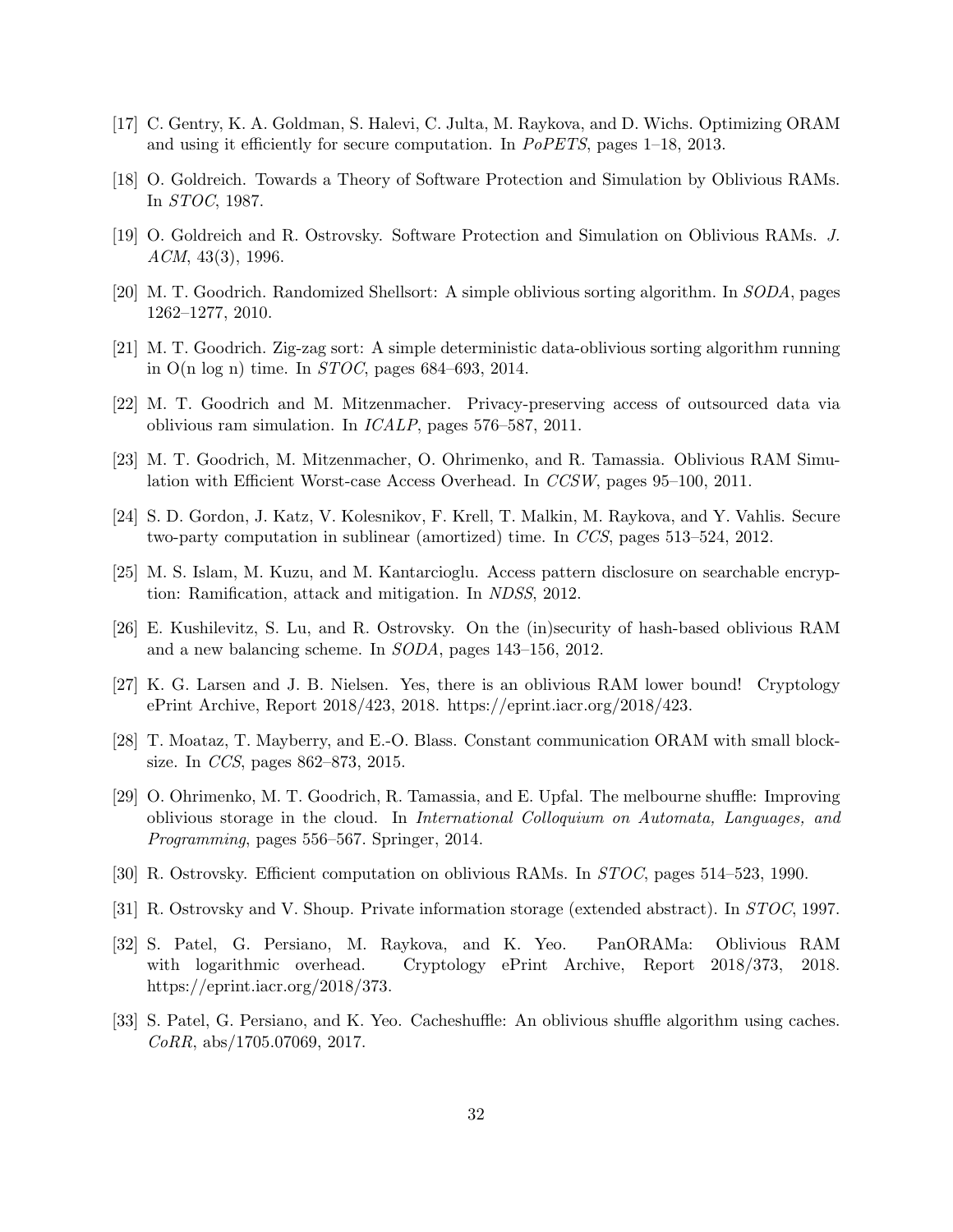- [34] S. Patel, G. Persiano, and K. Yeo. CacheShuffle: A Family of Oblivious Shuffles. In ICALP, pages 161:1–161:13, 2018.
- [35] B. Pinkas and T. Reinman. Oblivious RAM revisited. In CRYPTO, pages 502–519, 2010.
- [36] L. Ren, C. Fletcher, A. Kwon, E. Stefanov, E. Shi, M. van Dijk, and S. Devadas. Constants count: Practical improvements to oblivious RAM. In USENIX Security, pages 415–430, 2015.
- [37] E. Shi, T. H. H. Chan, E. Stefanov, and M. Li. Oblivious RAM with  $O(\log^3 n)$  worst-case cost. In D. H. Lee and X. Wang, editors, ASIACRYPT 2011, pages 197–214, 2011.
- [38] E. Stefanov, M. van Dijk, E. Shi, C. Fletcher, L. Ren, X. Yu, and S. Devadas. Path ORAM: An Extremely Simple Oblivious RAM Protocol. In CCS '13, pages 299–310, 2013.
- [39] A. Waksman. A permutation network. Journal of the ACM (JACM), 15(1):159–163, 1968.
- [40] X. Wang, H. Chan, and E. Shi. Circuit ORAM: On Tightness of the Goldreich-Ostrovsky Lower Bound. In CCS, pages 850–861, 2015.
- [41] X. S. Wang, Y. Huang, T.-H. H. Chan, A. Shelat, and E. Shi. Scoram: Oblivious ram for secure computation. In Proceedings of the 2014 ACM SIGSAC Conference on Computer and Communications Security, CCS '14, pages 191–202, New York, NY, USA, 2014. ACM.
- [42] S. Zahur, X. S. Wang, M. Raykova, A. Gascón, J. Doerner, D. Evans, and J. Katz. Revisiting square-root ORAM: efficient random access in multi-party computation. In IEEE Symposium on Security and Privacy, SP 2016, San Jose, CA, USA, May 22-26, 2016, pages 218–234, 2016.

### A Permutation Decomposition

Oblivious shuffle algorithms are a central building block in many ORAM constructions. The oblivious properties of these algorithms are very strong and they guarantee that the output is shuffled under a random permutation that the adversary server does not learn anything about even when he knows in the input in the clear. However, in many cases, oblivious shuffles are used as intermediate steps of ORAM constructions when the server does not know the input for the shuffles in the clear. Often, parts of the input are still in a shuffled state from a previous step in the ORAM algorithm. This means that the input has more entropy to the adversary compared to the setting where the input is given in the clear by the server. In our constructions, we will leverage this input entropy in order to achieve oblivious properties for a random shuffle with better efficiency.

In the first decomposition, we assume that we are given a fixed partition of  $[N]$  into  $A_1, \ldots, A_L$ . To generate a random permutation, one can permute each of  $A_1, \ldots, A_L$  according to randomly generated  $\tau_1, \ldots, \tau_L$  and then randomly mix the elements of L into a single array. If the permutations of the partitions and mixing are performed obliviously, the result permutation is indistinguishable from a random permutation by any PPT adversary even if the adversary knows the initial partition  $A_1, \ldots, A_L$ . This decomposition is used by our multi-array shuffle algorithm, which presents an oblivious shuffle algorithm on input that consists of several smaller arrays each of which are shuffled according to a random permutation hidden from the adversary. We can think of this input as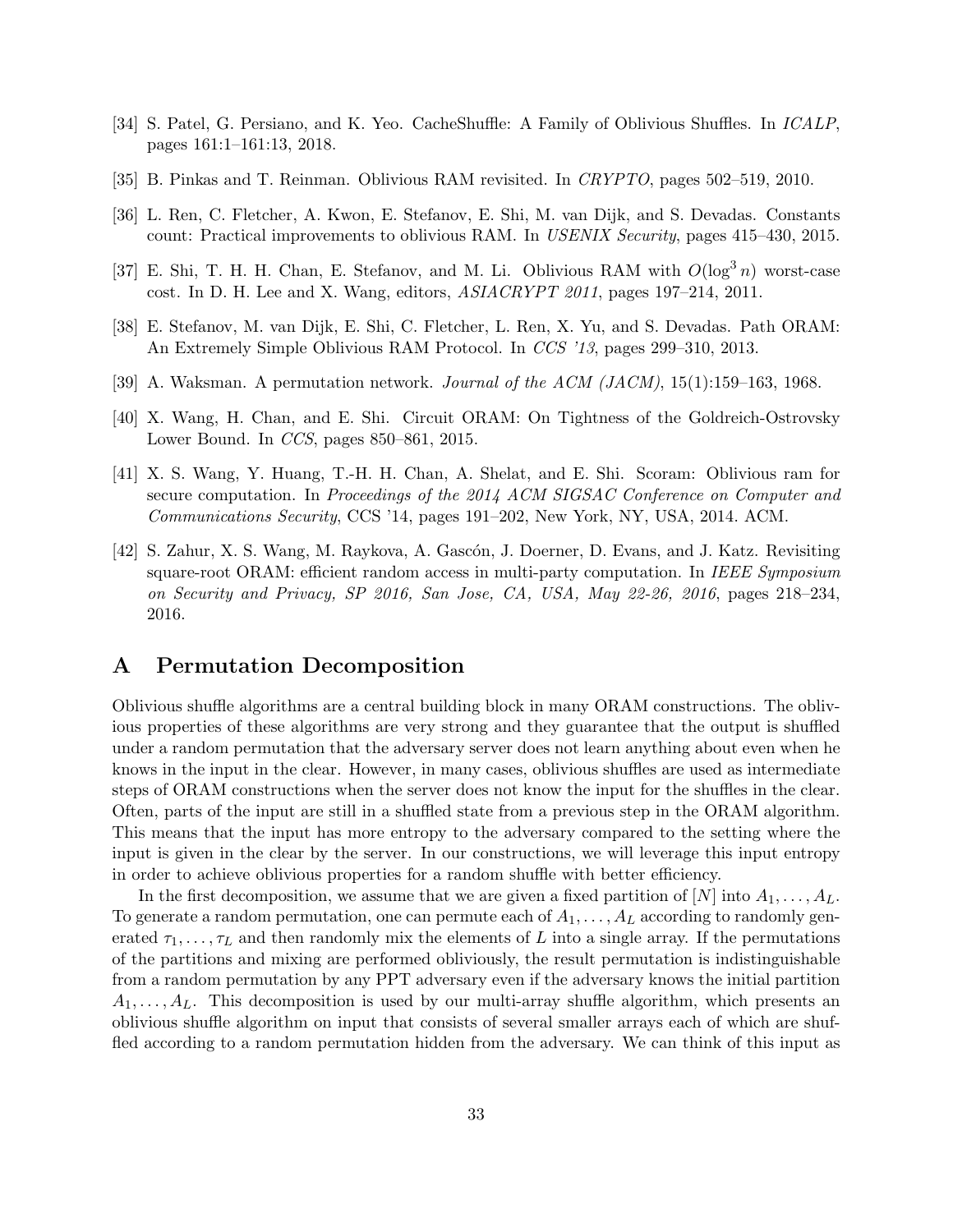an intermediate state of the shuffle where the  $\tau_i$  permutations have been already applied and the algorithm completes the second part of the permutation by obliviously mixing the different arrays.

Our second decomposition instead simply receives a set of integers  $N_1, \ldots, N_L$  that sum up to N. One can generate a random permutation by randomly partitioning  $[N]$  into the sets  $A_1, \ldots, A_L$ each with size  $N_1, \ldots, N_L$  respectively, each of the sets are permuted using randomly chosen permutations  $\tau_1, \ldots, \tau_L$  and the permuted arrays are, simply, concatenated. Our oblivious hash table constructions will mirror this decomposition. In the initialization of oblivious hash tables, items are distributed according to a random partitioning. Items remain in this state while the hash table is processing queries. Unqueried items remain randomly partitioned independent of the access patterns seen during the initialization and queries execution, and therefore remains hidden from the adversary. This intermediate state of the shuffle is given as input to the extract function, which applies  $\tau_1, \ldots, \tau_L$  to each set completing the random permutation for unqueried items.

**First Decomposition.** Fix any  $N_1, \ldots, N_L$  such that  $N = N_1 + \ldots + N_L$  and any partition of [N] into sets  $A_1 \cup \ldots \cup A_L = [N]$ . We consider the following decomposition of a permutation  $\pi$ into functions (Assign,  $\{\tau_i\}_{i\in[L]})$ , where Assign :  $[N]\to[L]$  and  $|\mathsf{Assign}^{-1}(j)|=N_j$  for all  $j\in[L]$ and  $\tau_j : [N_j] \to [N_j]$  for  $j \in [L]$ . Assign is a random mixing of the L arrays where Assign explicitly states that  $\pi(i) \in A_{\text{Assign}(i)}$ . Let Assign<sup>-1</sup>(i) be ordered in an increasing order and let Assign<sup>-1</sup>(i)[j] be the j-th largest item. We define  $\pi$  as follows:

$$
\pi(i) = \text{Assign}^{-1}(l)[\pi(k)] \text{ where } i \in A_l \text{ and } k = |\{j \ : \ j < i \text{ and } j \in A_l\}|.
$$

In the above decomposition, Assign allocates exactly  $N_i$  locations for items of  $A_i$ , while  $\tau_i$ describes the arrangement of the items of  $A_i$  within the  $N_i$  locations. In words,  $\pi$  assigns the k-th largest item of  $A_l$  to the  $\tau_l(k)$ -th largest index of Assign<sup>-1</sup>(l). This process is well defined since  $|{\sf Assign}^{-1}(l)| = |A_i|.$ 

We argue in the next lemma that we can sample a uniform permutation  $\pi$  by sampling uniform assignment function, Assign and uniform permutations  $\{\tau_i\}_{i\in[L]}$ .

**Lemma 20.** For all  $L > 0$ ,  $N_1, \ldots, N_L = N$  and a partitions  $A_1 \cup \ldots \cup A_L = [N]$  such that  $|A_i| = N_i$  for all  $i \in [L]$ , the permutation output by the process above is uniformly distributed over the set of permutation over  $N$  elements.

Proof. Our proof will proceed in two steps. First, we show that the process has N! possible choices of (Assign,  $\tau_1, \ldots, \tau_L$ ) and any two such choices give different permutations as output.

The number of possible choices (Assign,  $\tau_1, \ldots, \tau_L$ ) is easily seen to be

$$
\binom{N}{N_1,\ldots,N_L} \cdot \prod_{i \in [L]} N_i! = N!.
$$

Let  $(Assign, \tau_1, \ldots, \tau_L) \neq (Assign', \tau'_1, \ldots, \tau'_L)$  and let  $\pi$  and  $\pi'$  be the associated permutations. Suppose Assign(i)  $\neq$  Assign'(i) for some  $i \in [N]$ . Then  $\pi(i) \in A_{\text{Assign}(i)}$  while  $\pi'(i) \in A_{\text{Assign}'(i)}$ , which implies that  $\pi$  and  $\pi'$  are different. Suppose instead Assign and Assign' coincide on all inputs. Then, there exists  $j \in [L]$  and  $k \in [N_j]$  such that  $\tau_j(k) \neq \tau'_j(k)$ . In  $\pi$ , the k-th largest item in  $A_j$  will be placed into Assign<sup>-1</sup>(l)[ $\tau_j(k)$ ] while the same item will be placed into Assign<sup>-1</sup>(l)[ $\tau'_j(k)$ ] meaning  $\pi$  and  $\pi'$  are different.  $\Box$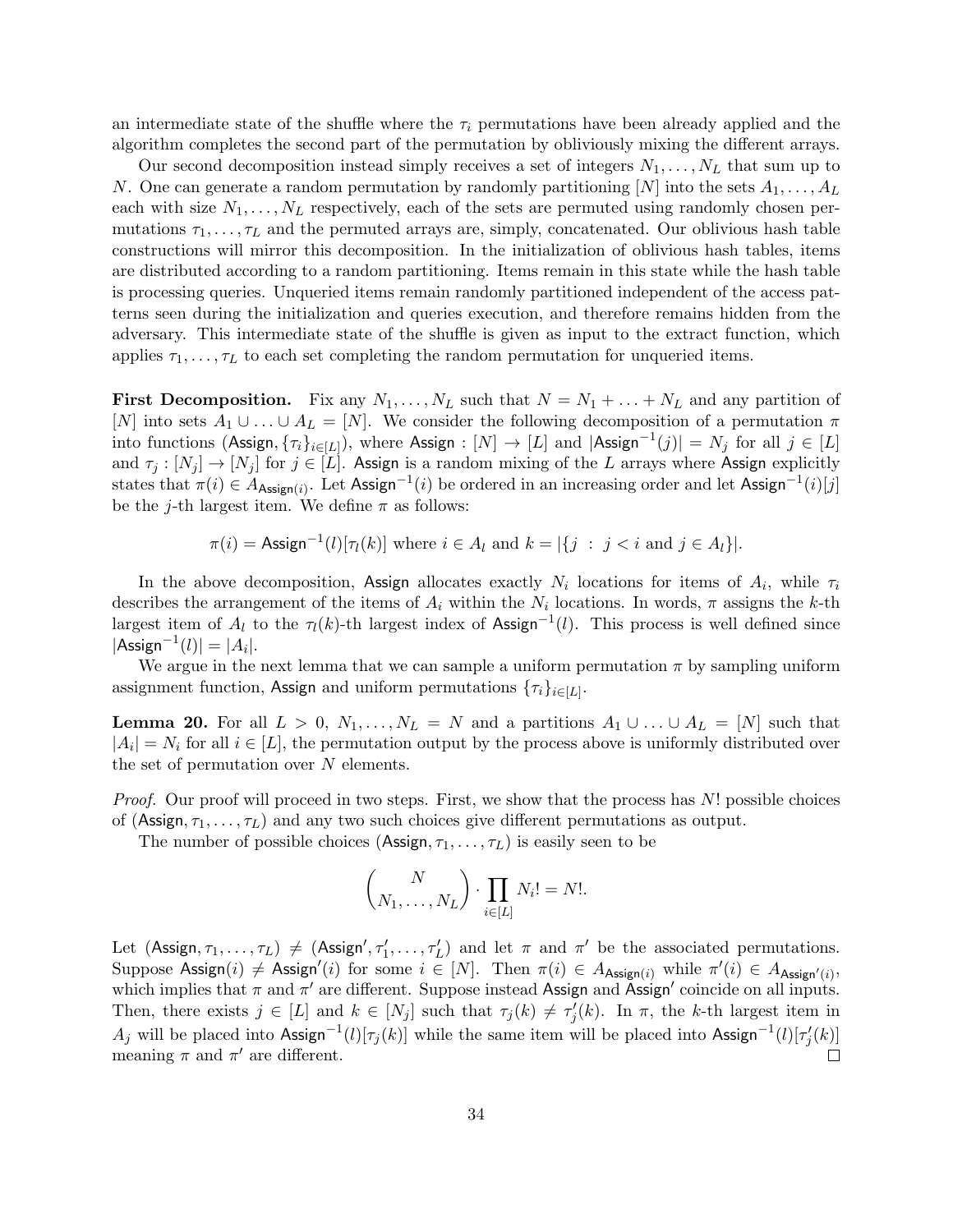**Second Decomposition.** We can also decompose permutations in another way. Fix any  $N_1, \ldots, N_L$ such that  $N_1 + \ldots + N_L = N$ . First, choose a random partitioning Distribute :  $[N] \rightarrow [L]$  of the integers in [N] into sets  $A_1, \ldots, A_L$  of sizes  $N_1, \ldots, N_L$  respectively. In other words,  $i \in A_j$  if and only if Distribute(i) = j. Each set  $A_i$  is permuted according to a randomly selected permutation  $\tau_j$  over  $[N_j]$ . Finally, the permutation  $\pi$  is obtained by concatenating of permuted  $A_1, \ldots, A_L$ . Formally,  $\pi$  is defined as

$$
\pi(i) = \sum_{1 \leq j < \text{Distribute}(i)} N_j + \tau_{\text{Distribute}(i)}(k) \text{ where } k = |\{j : j < i \text{ and Distribute}(i) = \text{Distribute}(j)\}|.
$$

The next lemma proves that  $\pi$  is uniformly distributed over the set of permutation of [N].

**Lemma 21.** For all  $L > 0$ , the permutation output by the above process is uniformly distributed over the set of permutations over  $N$  elements.

*Proof.* Again, the number of possible (Distribute,  $\tau_1, \ldots, \tau_j$ ) is easily seen to be N! following the same process as Lemma 20.

To show injectivity, pick (Distribute,  $\tau_1,\ldots,\tau_L$ )  $\neq$  (Distribute',  $\tau'_1,\ldots,\tau'_L$ ) and let  $\pi$  and  $\pi'$  be the associated permutations. Suppose that  $D$ istribute $(i)$  <  $D$ istribute $'(i)$  without loss of generality. We know that  $\pi(i) \leq N_1 + \ldots + N_{\text{Distribute}(i)}$  while  $\pi'(i) > N_1 + \ldots + N_{\text{Distribute}'(i)}$  meaning that π and π' differ. On the other hand, suppose Distribute = Distribute' and  $\tau_j(k) \neq \tau'_j(k)$  for some  $j \in [L]$  and  $k \in [N_j]$ . Denote  $A_1, \ldots, A_L$  as the sets induced by Distribute as well as Distribute'. In this case, the k-th largest item of  $A_j$  is placed into different locations meaning  $\pi$  and  $\pi'$  differ.

### B Related Work

Since its inception in [18], the concept of an Oblivious RAM has been object of intense study and several constructions with different properties have been proposed. As we have already pointed out above, our construction is in the most general model in which no assumption is made on the block size and the server is considered a storage device and not required to perform any computation on the blocks. The constructions of [19, 35, 22, 26] are all in the same general model as ours. Weakening any of these assumptions leads to more efficient, albeit less general, constructions. Specifically, Circuit ORAM [40] has overhead  $O(\alpha(N) \cdot \log N)$  for blocks of size  $N^{\epsilon}$ , for any  $\alpha(N) = \omega(1)$  and constant  $\epsilon$ . If the server is also considered to have some computational ability then the overhead can be reduced even further. Onion Oblivious RAM of [14] only requires a constant overhead provided that the blocks have size  $\Omega(\log^6 N)$ . This requirement was reduced to  $\Omega(\log^4 N)$  by [28]

The logarithmic lower bound of Goldreich and Ostrovsky [19] only applies to statistically secure construction in balls and bins model, as pointed out by Boyle and Naor [5]. Specifically, this model only allows data to be shuffled around while not allowing sophisticated data encodings. Furthermore, Boyle and Naor show that without obtaining currently unknown superlinear lower bounds in sorting circuit sizes, there is no hope of getting lower bounds for Oblivious RAM in the general setting.

The client of a hierarchical Oblivious RAM typically uses a Pseudo-Random Function to remember where each block is stored and this is the main reason why they manage to guarantee only computational security. In the original construction of Goldreich and Ostrovsky [19], the need for a PRF can be removed, thus obtaining statistical security in the balls and bins model where blocks are modeled as indistingushable blobs of data, provided that the client has access to a private random